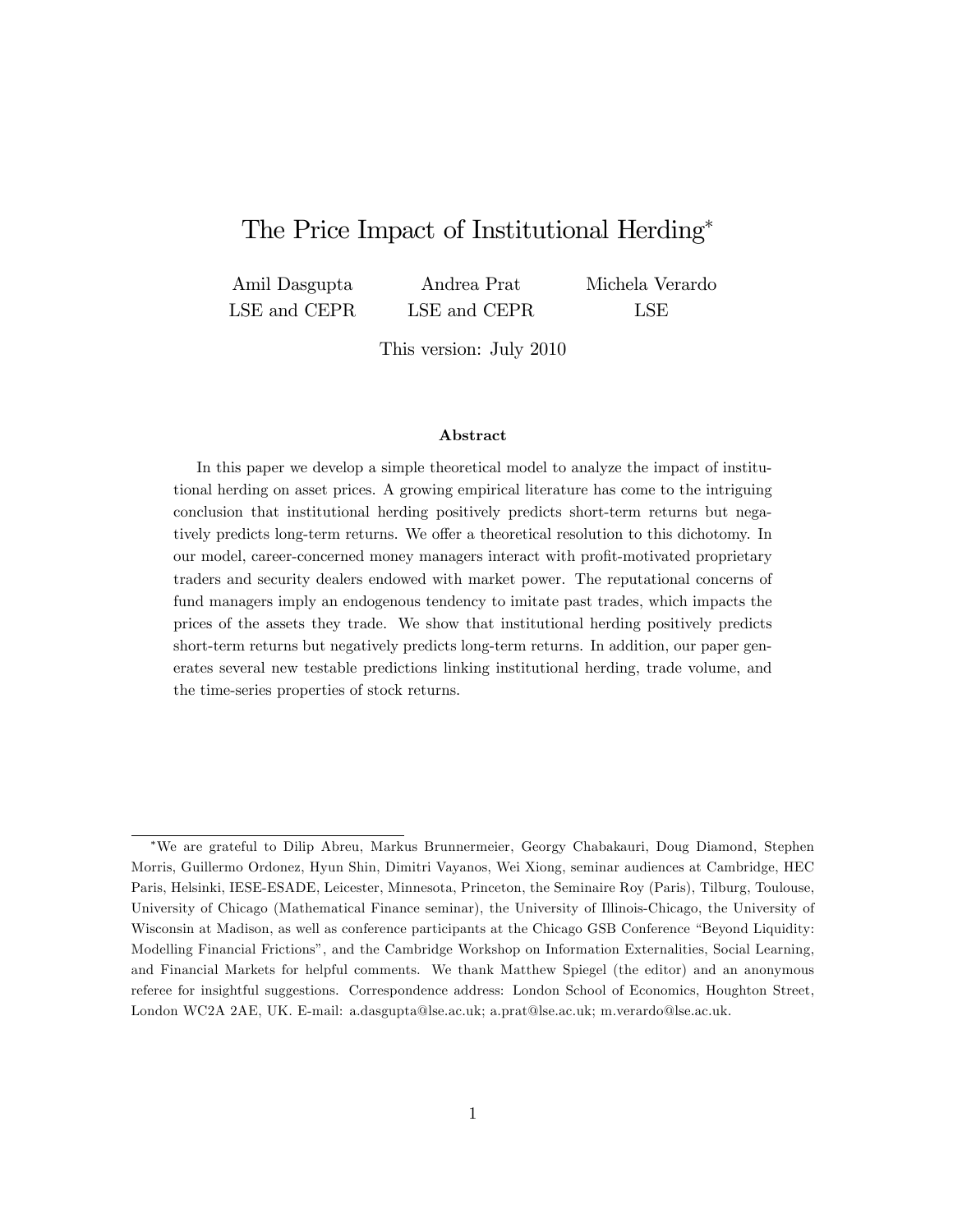### 1 Introduction

Professional money managers are the majority owners and traders of equity in today's markets. Leading market observers commonly allege that money managers "herd" and that such herding destabilizes markets and distorts prices. For example, Jean-Claude Trichet, President of the European Central Bank, commented on the incentives and behavior of fund managers as follows: "Some operators have come to the conclusion that it is better to be wrong along with everybody else, rather than take the risk of being right, or wrong, alone... By its nature, trend following amplifies the imbalance that may at some point affect a market, potentially leading to vicious circles of price adjustments and liquidation of positions.<sup> $n<sup>1</sup>$ </sup>

There is extensive empirical evidence of herding by institutional investors: money managers tend to trade excessively in the direction of the recent trades of other managers.<sup>2</sup> However, the literature has reached less clear conclusions regarding the impact of institutional herding on stock prices. In fact, the empirical conclusions on the price impact of institutional herding are characterized by an intriguing dichotomy. Studies examining the short-term impact of institutional trade generally find that herding has a stabilizing effect on prices. In contrast, studies focusing on longer horizons often Önd that herding predicts reversals in returns, thus providing empirical evidence in favor of Trichet's view.<sup>3</sup>

The theoretical literature lags behind its empirical counterpart in this area. While the well-known model of Scharfstein and Stein (1990) shows that money managers may herd due to reputational concerns, there is no systematic theoretical analysis of the effects that institutional herding may have on equilibrium prices.

In this paper we present a simple yet rigorous model of the price impact of institutional herding. Our results provide precise theoretical foundations for the dichotomous empirical conclusions with regard to the price impact of institutional herding. We analyze the interaction among three classes of traders: career-concerned fund managers, profit-motivated proprietary traders, and security dealers endowed with market power. Our results are as follows. First, we show that the reputational concerns of fund managers imply an endogenous tendency to imitate past trades, which impacts the prices of the assets they trade. Second,

<sup>&</sup>lt;sup>1</sup> Jean-Claude Trichet, then Governor of the Banque de France. Keynote speech delivered at the Fifth European Financial Markets Convention, Paris, 15 June 2001: "Preserving Financial Stability in an increasing globalised world."

<sup>2</sup> See, amongst others, Lakonishok, Shleifer and Vishny (1992), Grinblatt, Titman and Wermers (1995), Wermers (1999), and Sias (2004).

<sup>&</sup>lt;sup>3</sup>For evidence on short-term return continuation following institutional herding see, for example, Wermers (1999) and Sias (2004). Dasgupta, Prat, and Verardo (forthcoming) Önd evidence of long-term return reversals after institutional herding. Further evidence on institutional herding and long-term reversals can be found in Gutierrez and Kelley (2009) and Brown, Wei, and Wermers (2009).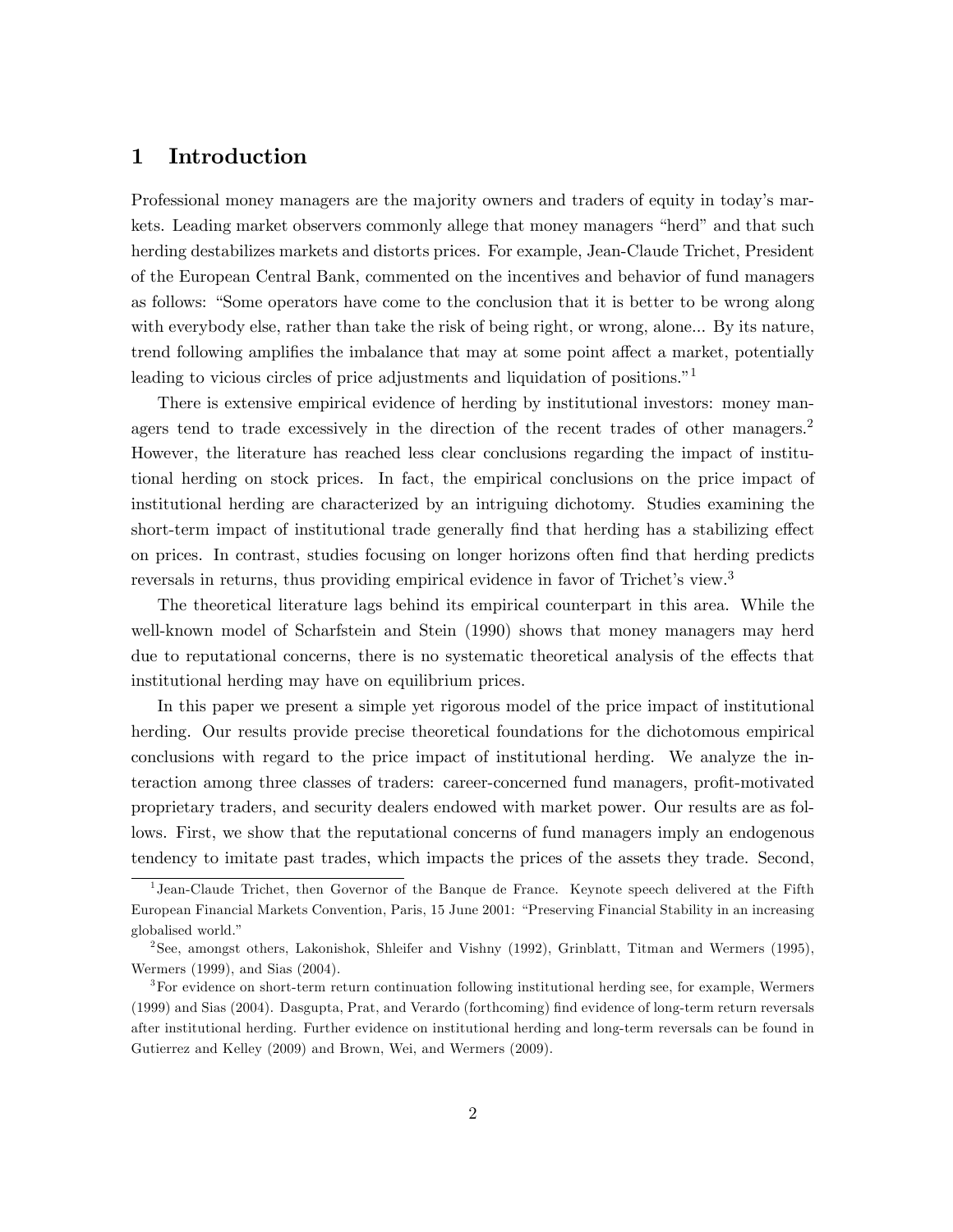in our main set of results, we show that institutional herding positively predicts short-term returns but negatively predicts long-term returns. Our theory thus provides a simple and unified framework within which to interpret the empirical results on the price impact of institutional herding, both at short and long horizons. Finally, our theory generates several new testable predictions linking institutional herd behavior, trading volume, and the time-series properties of stock returns.

The building blocks of our theory can be traced back to Scharfstein and Stein (1990), who study a sequential choice setting with exogenous (Öxed) prices in which decision makers have career concerns. We embed a related model of career concerns into a multi-period sequential trade market with endogenous price determination, in which some traders (fund managers) have career concerns, while their trading counterparties (security dealers) are endowed with market power. We describe the model below.

A number of career-concerned fund managers and profit-motivated proprietary traders trade with dealers endowed with market power over several trading rounds before uncertainty over asset valuation is resolved. Fund managers and proprietary traders receive private signals about the liquidation value of the stock and they differ in the accuracy of their signal. They are unsure about the accuracy of their own signal. Fund managers are evaluated by their investors based on their trades and the eventual liquidation value of their portfolios. The future income of a manager depends on how highly investors think of his signal accuracy. In contrast, proprietary traders are motivated purely by trading profits.

In equilibrium, if most managers have bought the asset in the recent past, a manager with a negative signal is reluctant to sell, because he realizes that: (i) his negative realization is in contradiction with the positive realizations observed by his colleagues; (ii) this is probably due to the fact that his accuracy is low; and (iii) by selling, he is likely to appear as a low-accuracy type to investors. The manager faces a tension between his desire to maximize expected profit (which induces him to follow his private information and sell) and his reputational concerns (which make him want to pretend his signal is in accordance with those of the others). This tension drives a wedge between the price at which the manager is willing to sell and the maximum price at which a profit-motivated dealer will buy from him. Thus, this pessimistic manager does not trade. Conversely, a manager with a positive signal who trades after a sequence of buys is even more willing to buy the asset, because his profit motive and his reputational incentive go in the same direction. Dealers utilize their market power to take advantage of this manager's reputational motivation and offer to trade with him at prices that are above expected liquidation values based on available information. In turn, the manager is willing to buy at such excessively high prices because buying provides him with an expected reputational reward.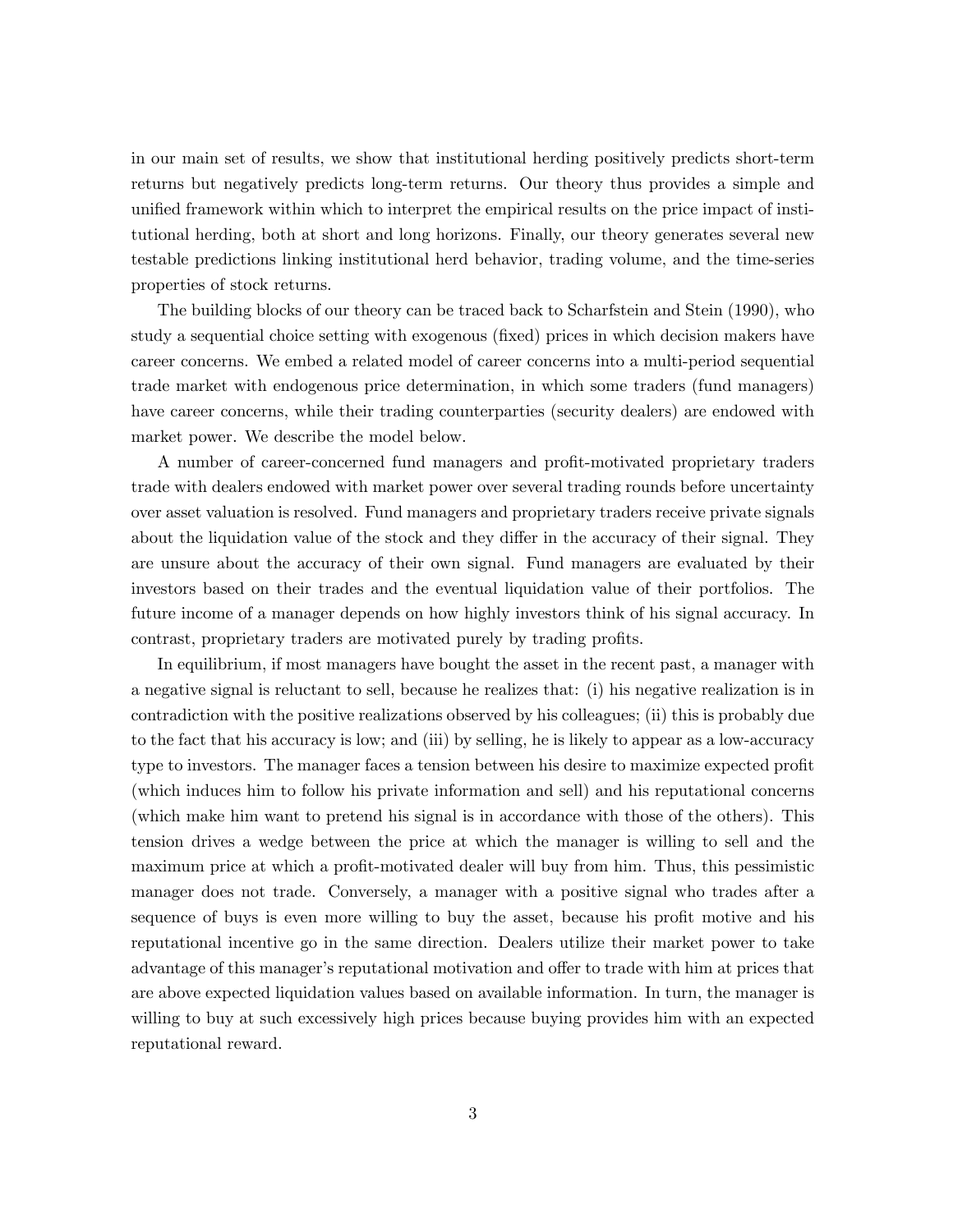In contrast, following a sequence of buy orders in the recent past, purely profit-motivated proprietary traders choose not to buy even if they receive a positive signal, because the price, which is set by dealers to extract surplus from optimistic fund managers, is higher than expected liquidation value. Proprietary traders sell if they receive the negative signal.

As the preceding discussion suggests, our model generates precise equilibrium patterns of trades and prices. We begin by describing the trading behavior of the different types of traders. In equilibrium, money managers trade in the direction of past trades or not at all (thus exhibiting herd behavior), while proprietary traders trade against the direction of past trades or not at all (thus exhibiting contrarian behavior). We relate these results to empirical evidence in subsection 2.3.

We next describe the equilibrium price patterns implied by institutional herding, and their relationship with both long-term and short-term asset values. Suppose that there has been a herd of several institutional buys up to and including time t. How does the price at which a money manager bought at time  $t$  compare to long-term asset value (the eventual liquidation value) and to short-term asset value (the price at time  $t + 1$ )? Consider first the relationship with long-run asset value. In equilibrium, the price at time  $t$  will be higher than the expected liquidation value of the asset, because the manager who bought at t did so after a sequence of buys. The endogenous reputational incentives described above imply that this manager was willing to overpay to buy the asset and dealers were happy to extract surplus by overcharging him. This implies that institutional herding up to time  $t$  is associated with long-term price reversals: buy-herds are followed by negative long-term returns, while sell-herds are followed by positive long-term returns.

The opposite relationship holds with regard to short-term asset values. When a number of managers have bought, market beliefs about the asset become quite positive. When the proportion of fund managers in the trading population is high, the next trader to face the dealer is likely to be a manager. As we have already argued, this manager's tendency to imitate past trade indicates that he will not sell, regardless of his signal. Thus, as long as there are enough fund managers in the market, the average transaction price is likely to be higher at  $t+1$  than at t. This implies that institutional herding up to time t is associated with price continuation at horizon  $t + 1$ : buy-herds are followed by positive short-term returns, while sell-herds are followed by negative short-term returns.

To summarize, our model implies that equilibrium herding by fund managers leads to short-term price continuations and long-term price reversals. Thus, our model provides theoretical foundations to interpret the Öndings in the empirical literature on the price impact of institutional herding.

Our model also generates a number of other predictions. Some of these predictions find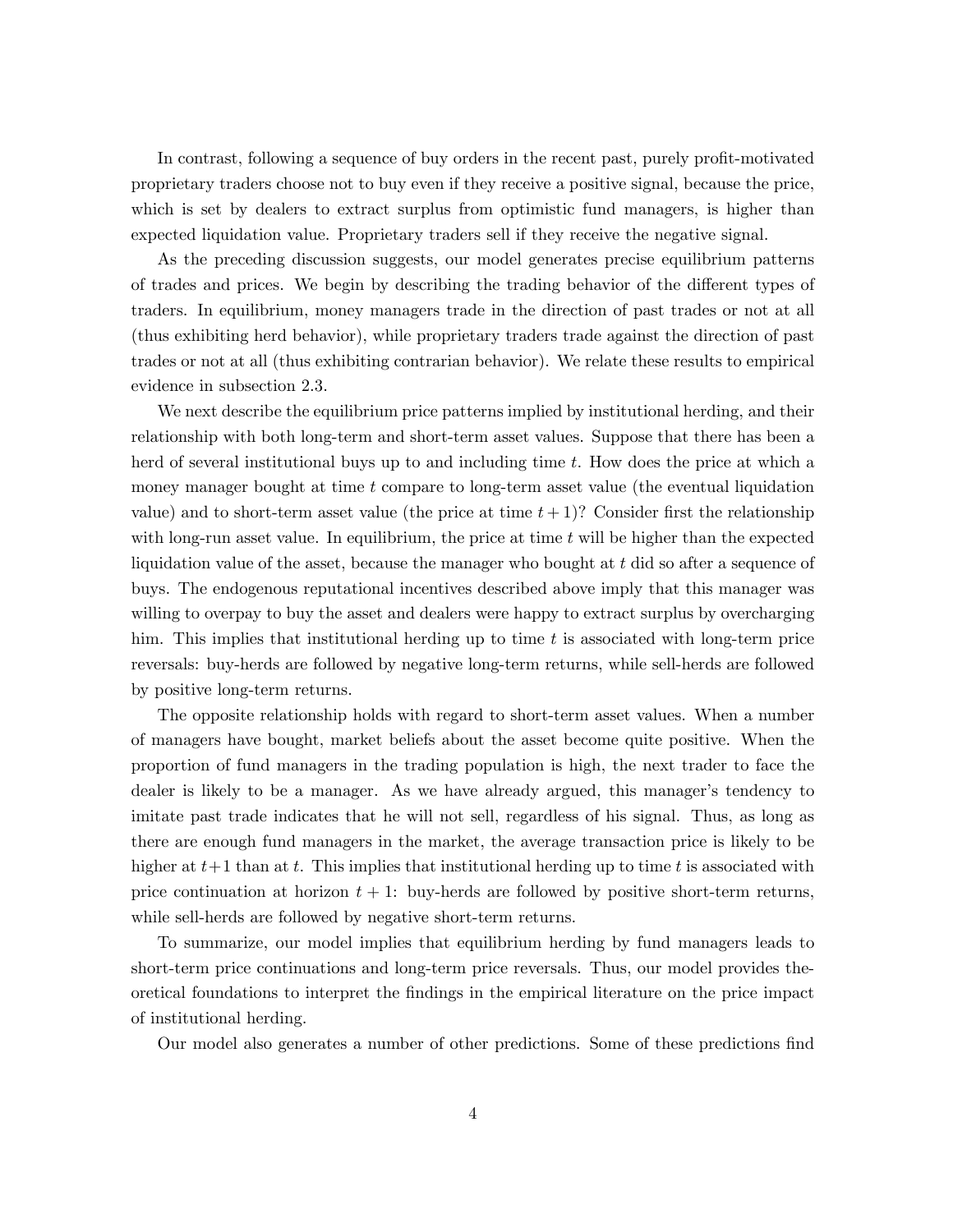support in existing empirical results, while others provide new testable implications. We summarize some of these results here and provide a more detailed discussion of linkages to empirical results in the body of the paper. We first define metrics for the association between institutional herding and both short and long run future returns, and demonstrate testable comparative statics. For example, we show that longer institutional buy herds are followed by larger long-term negative returns and by smaller short-term positive returns.

We then show that our model can generate return momentum in the following sense. Stocks that have been bought by institutions experience price appreciation. In turn, since institutional buying positively predicts short-term returns, the same stocks are expected to have a positive short-term return. Thus, winners remain winners in the short term. An analogous result holds for losers. This result contributes to the theoretical literature that derives momentum from a rational model rather than from a behavioral model of investors' underreaction or overreaction to news.

Our equilibrium also links together the degree of mispricing, return momentum, and the level of market acitivity, providing rich empirical predictions relating trading volume to the time series properties of returns. There are two main results in this regard. First, we show that when there are sufficient numbers of institutional traders in a market, high trading volume is associated with increasing mispricing. Reductions in mispricing, in contrast, are associated with quieter markets. This result is related to the empirical evidence that abnormally high turnover levels predict lower future returns. It is also corroborated by the extensive empirical evidence of a positive link between mispricing and volume during the internet bubble period 1998-2000. Second, we show that assets with high trading volume typically experience high return momentum. Amongst the set of assets that experience price appreciation between  $t - 1$  and t, the ones with high institutional trade exhibit high (and positive) return continuation and high expected trade volume, while those with low institutional trade exhibit low (and even negative) return continuation and low expected trade volume. Our model thus offers a rational interpretation for the positive link between volume and momentum documented in the empirical literature.

Our core qualitative results arise from the interaction of two important ingredients. On the one hand, fund managers are career concerned. As a result, their valuation for a given asset (conditional on a given history of trades) may differ from that of traders without career concerns. On the other, the security dealers who buy and sell from fund managers have a degree of market power, which leads to some of this difference in valuations to be reflected in prices. There is extensive empirical evidence in support of both ingredients. A large empirical literature (e.g., Brown, Harlow, and Starks (1996), Chevalier and Ellison (1997, 1999)) documents that the reward structure of portfolio managers is sensitive to their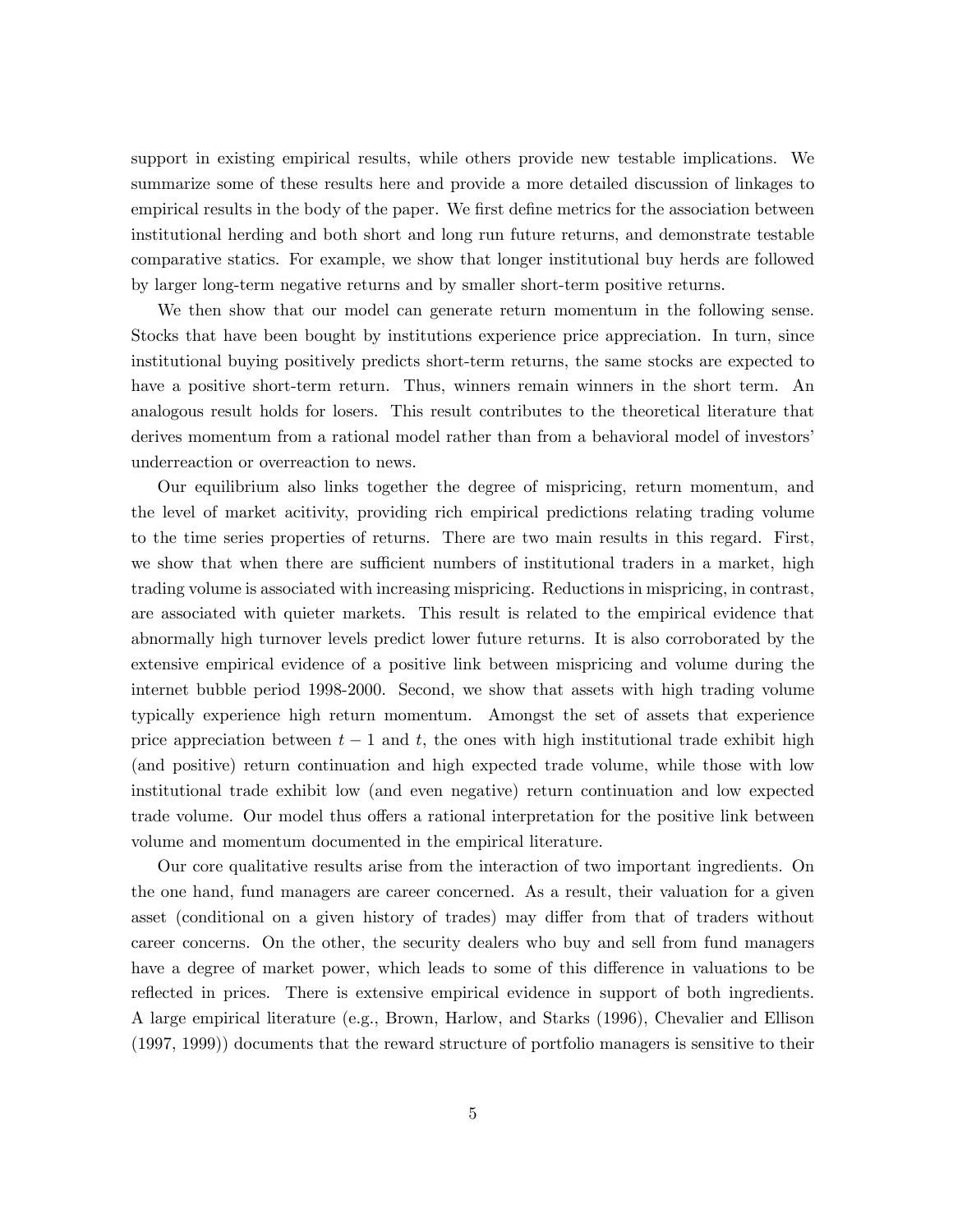perceived ability. Furthermore, a number of studies show that OTC markets for several assets tend to be concentrated among relatively few dealers who exercise market power (see, for example, Ellis, Michaely and OíHara (2002) and Schultz (2003) for stocks traded on the Nasdaq, and Green, Hollifield, and Schurhoff (2007) for corporate debt and municipal bonds).

It is worth pointing out that, while the first ingredient is essential for our results (and forms the backbone of our results), the second ingredient represents simply one of many possible frictions that would generate similar qualitative results. Instead of endowing the trading counterparties of fund managers with a degree of market power, we can, instead, make security dealers competitive but risk-averse, generating inventory costs in trading. We explicitly demonstrate in section 4.2 that such a modified model generates qualitatively similar results to that of the baseline model. In short, as long as the residual demand curve against which fund managers trade is not perfectly elastic, the endogenous herding we identify will give rise to similar patterns of prices and returns.

Our paper is related to the large theoretical literature on herding (e.g., Banerjee (1992), Bikhchandani, Hirshleifer, and Welch (1992), Avery and Zemsky (1998)). It is also connected to the growing theoretical literature on the Önancial market imperfections arising out of the delegation of portfolio management (e.g., Allen and Gorton (1993), Cuoco and Kaniel (2008), Dasgupta and Prat (2006, 2008), Guerrieri and Kondor (2009), He and Krishnamurthy (2007), Vayanos and Woolley (2009)). However, these papers do not study the effect of institutional herding on stock returns.

The rest of the paper is organized as follows. In the next section we present the model and derive equilibrium implications for trading behavior. In section 3 we describe the equilibrium implications of institutional herding for the time-series properties of stock returns and trading volume. Section 4 discusses our core assumptions in greater detail and provides an alternative model without assuming market power for security dealers. Section 5 concludes.

## 2 A Model of Institutional Herding

#### 2.1 Set-up

Consider a market in which trade occurs sequentially over  $T$  periods. In each period there is a large number  $N_F$  of delegated traders (fund managers) and a large number  $N_P$  of nondelegated speculators (*proprietary traders*), where  $\eta = \frac{N_F}{N_B + N_F}$  $\frac{N_F}{N_F + N_P}$  represents the proportion of fund managers. Fund managers act on behalf of investors who cannot trade directly and must delegate trading to managers. Each trader is able to trade at most once, if he is randomly selected in one of T rounds, where  $T \ll \min(N_F, N_P)$ . At any time t, the probability that the trader selected to trade is a fund manager is  $\eta$ .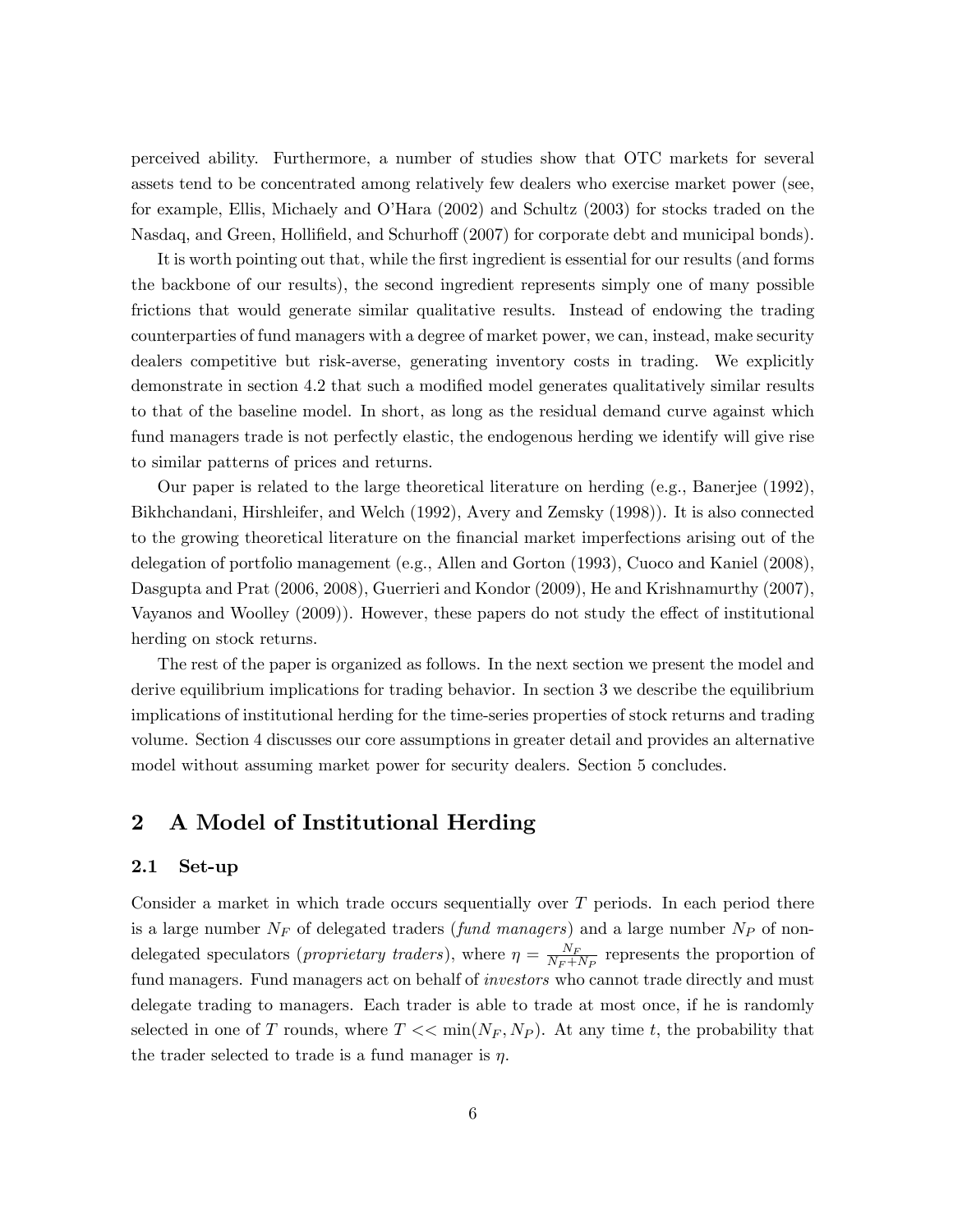There is a single asset with liquidation value v, where  $v = 0$  or 1 with equal probability. The realized value of v is publicly revealed at time  $T + 1$ . The trader who is selected at t faces a monopolistic risk-neutral uninformed market maker (MM), who trades at t only and posts a bid  $(p_t^b)$  and an ask price  $(p_t^a)$  to buy or sell one unit of the asset.<sup>4</sup> We discuss the assumption of a monopolistic market maker in Section 4. Each trader has three choices: he can buy one unit of the asset from the MM  $(a_t = 1)$ , sell one unit of the asset to the MM  $(a_t = -1)$ , or not trade  $(a_t = 0)^{5}$ 

Regardless of whether he is a fund manager or a proprietary trader, the trader chosen to trade at t can be either good (type  $\theta = q$ ) with probability  $\gamma$  or bad (type  $\theta = b$ ), with probability  $1 - \gamma$ . The traders do not know their own types.<sup>6</sup> The good trader observes a perfectly accurate signal:  $s_t = v$  with probability 1. The bad trader observes a purely noisy signal:  $s_t = v$  with probability  $\frac{1}{2}$ .<sup>7</sup>

As in many signalling games, the presence of potential out-of-equilibrium actions can result in implausible equilibria supported by arbitrary out-of-equilibrium beliefs. To ameliorate this problem, we assume that in every period t there is an exogenous probability  $\rho \in (0,1)$ that the trader is unable to trade, in which case he is immediately replaced by another trader.<sup>8</sup> The parameter  $\rho$  can be as small as desired.<sup>9</sup> When the investor observes a manager who does not trade, she cannot tell whether the manager was unable or unwilling to trade.

Let  $h_t$  denote the history of prices and trades up to period t (excluding the trade that

 $4$ Our model has features of both Glosten and Milgrom (1985) – a multi-period model with a competitive market maker – and Copeland and Galai  $(1983)$  – a single-period model with a monopolistic market maker.

<sup>&</sup>lt;sup>5</sup>There is no noise trade in our set-up. Noise traders could be added without modifying the qualitative properties of our results, at the cost of substantial algebraic complexity. For a discussion of how this can be done, see Dasgupta, Prat, and Verardo (2010).

<sup>&</sup>lt;sup>6</sup>This is a standard assumption in career concerns literature following from the classic papers of Holmstrom (1999) and Scharfstein and Stein (1990). Self-knowledge (signals about the precision of agentsí own information) plays a nuanced role in career concerns models. For example, Avery and Chevalier (1999) show that, for any given prior, there is a threshold precision of self-knowledge above which contrarianism (instead of conformism) arises. In contrast, Dasgupta and Prat (2008) show that, if the parameters are such that the manager's reputation is helped more by showing that he received the ex post correct signal about asset payoffs rather than by showing that he received a good signal about his own type, then, for any given precision of self-knowledge, for sufficiently extreme (endogenously generated) time t priors, conformism still arises at time t.

<sup>&</sup>lt;sup>7</sup>We are thus implicitly assuming equal average quality of information in the population of delegated and non-delegated traders. This assumption simplifies the algebra without reducing the generality of our core message.

<sup>&</sup>lt;sup>8</sup>If this replacement trader is also unable to trade, he, in turn is immediately replaced by another trader, and so on.

<sup>&</sup>lt;sup>9</sup>Having  $\rho > 0$  guarantees that non-trading occurs on the equilibrium path, and excludes pathological equilibria where the monopolistic market maker can extract very large surplus because non-trading is associated with large off-equilibrium reputational penalties.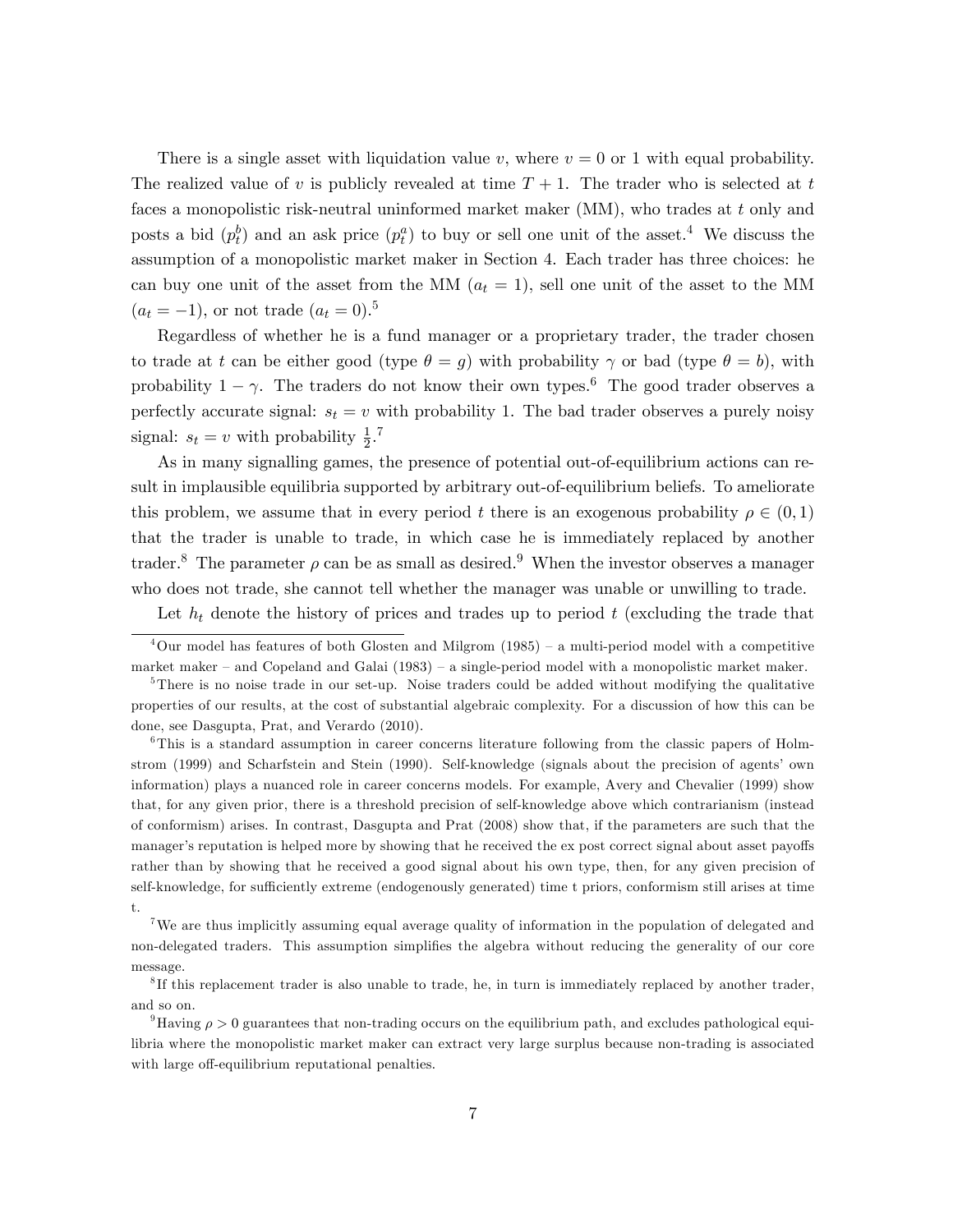occurs at t). Let  $v_t = E[v|h_t]$  denote the public expectation of v. Finally, let  $v_t^0 =$  $E[v|h_t, s_t = 0]$  and  $v_t^1 = E[v|h_t, s_t = 1]$  denote the private expectations of v of a trader at t who has seen signal  $s_t = 0$  or  $s_t = 1$  respectively.

The proprietary trader selected at  $t$  maximizes the expected value of his trading profits. Trading profit  $(\chi_t)$  is given by:

$$
\chi_t = \begin{cases} v - p_t^a & \text{if } a_t = 1 \\ p_t^b - v & \text{if } a_t = -1 \\ 0 & \text{if } a_t = 0 \end{cases}
$$

Fund managers are career concerned and care about investors' opinion of their ability. Investors observe their manager's action, the history of trades, and the liquidation value of the asset, and form a posterior probability (in equilibrium) about his ability. For the manager selected at  $t$ , this posterior probability is given by:

$$
\gamma_t = \Pr\left[\theta_t = g|a_t, h_{T+1}, v\right]
$$

The time-t manager maximizes the expected value of the following linear combination of his trading profits  $(\chi_t)$  and his reputation  $(\gamma_t)$ :

$$
\chi_t + \beta \gamma_t
$$

where  $\beta > 0$  measures the importance of career concerns.<sup>10</sup> We now proceed to solve the model.

### 2.2 Equilibrium

As a benchmark, we first analyze the case in which  $\beta = 0$ , that is, there are no career concerns. In this case, it is easy to see that each trader buys if  $s_t = 1$  and sells if  $s_t = 0$ . The MM, in turn, sets prices to extract the full surplus: bid price  $p_t^b = v_t^0$  and ask price  $p_t^a = v_t^1$ . We summarize:

**Proposition 1** When  $\beta = 0$ , managers and proprietary traders trade as follows:

$$
a_t = \begin{cases} \n-1 & \text{if } s_t = 0 \\ \n1 & \text{if } s_t = 1 \n\end{cases}
$$

and the market maker sets prices  $p_t^b = v_t^0$  and  $p_t^a = v_t^1$ .

 $10$ A microfoundation for this payoff function can be found in Dasgupta, Prat, and Verardo (2010).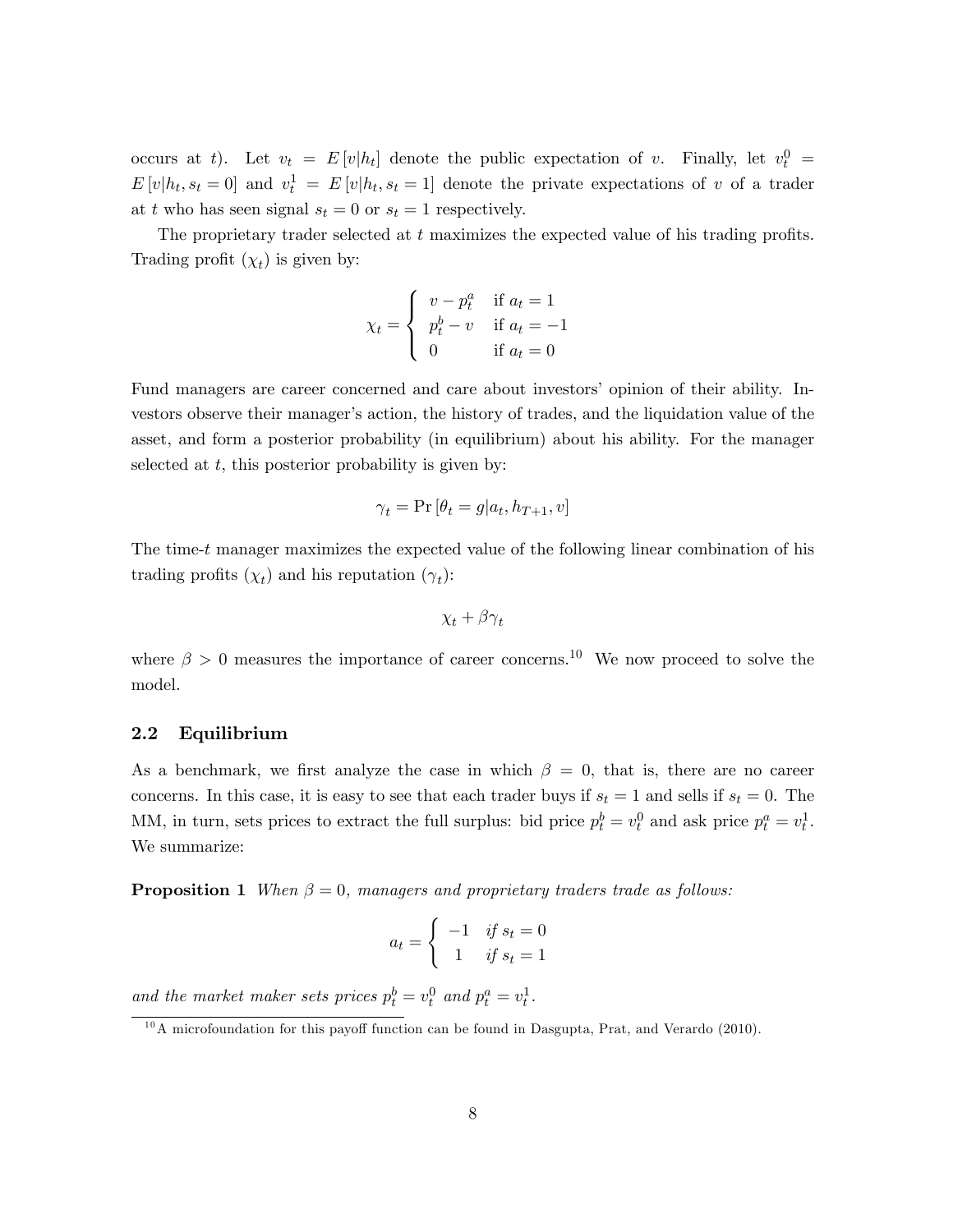We now analyze the case in which  $\beta > 0$ . We first introduce some additional notation for useful equilibrium quantities. Let

$$
w_{a_t}^{s_t} = E[\gamma_t(a_t)|s_t, h_t],
$$

the expected posterior reputation of a manager who observes signal  $s_t$  and takes action  $a_t$ . This is clearly an equilibrium quantity, and turns out to be useful in summarizing prices when  $\beta > 0$ . The following is an equilibrium of the game with  $\beta > 0$ .

Proposition 2 There exists an equilibrium in which trades and prices are as follows. If selected at t; a manager trades as follows:

\n
$$
If \, v_t \geq \frac{1}{2} \, then \, a_t =\n \begin{cases}\n 1 & \text{if } s_t = 1 \\
 0 & \text{otherwise}\n \end{cases}
$$
\n

\n\n
$$
(2) \, If \, v_t < \frac{1}{2} \, then \, a_t =\n \begin{cases}\n -1 & \text{if } s_t = 0 \\
 0 & \text{otherwise}\n \end{cases}
$$
\n

\n\n
$$
If \, selected \, at \, t, \, a \, proprietary \, trade \, as \, follows:\n
$$

\n\n
$$
(1) \, If \, v_t \geq \frac{1}{2} \, then \, a_t =\n \begin{cases}\n -1 & \text{if } s_t = 0 \\
 0 & \text{otherwise}\n \end{cases}
$$
\n

\n\n
$$
(2) \, If \, v_t < \frac{1}{2} \, then \, a_t =\n \begin{cases}\n 1 & \text{if } s_t = 1 \\
 0 & \text{otherwise}\n \end{cases}
$$
\n

\n\n
$$
The \, market \, maker \, quotes \, the \, following \, prices \, at \, t:\n
$$
\n

\n\n
$$
(1) \, v_t \geq \frac{1}{2}
$$
\n

$$
p_t^a = v_t^1 + \beta (w_1^1 - w_0^1)
$$
  

$$
p_t^b = v_t^0
$$

(2)  $v_t < \frac{1}{2}$  $\overline{2}$ 

$$
p_t^a = v_t^1
$$
  
\n
$$
p_t^b = v_t^0 + \beta (w_0^0 - w_{-1}^0)
$$

The proof of this result is lengthy, and is presented in full detail in the appendix. Here, we comment on the main ingredients that drive the result. We focus on the case in which  $v_t > \frac{1}{2}$  $\frac{1}{2}$ . The intuition for  $v_t < \frac{1}{2}$  $\frac{1}{2}$  is symmetric.<sup>11</sup>

When  $v_t > \frac{1}{2}$  $\frac{1}{2}$ , the market is optimistic about the asset payoff, and the equilibrium strategies prescribe that the manager with  $s_t = 1$  should buy while the manager with  $s_t = 0$  should decline to trade. The equilibrium also specifies that, in this scenario, the ask price is higher

<sup>&</sup>lt;sup>11</sup>At  $v_t = \frac{1}{2}$ , trades and prices specified as above for  $v_t < \frac{1}{2}$  can also be sustained as an equilibrium.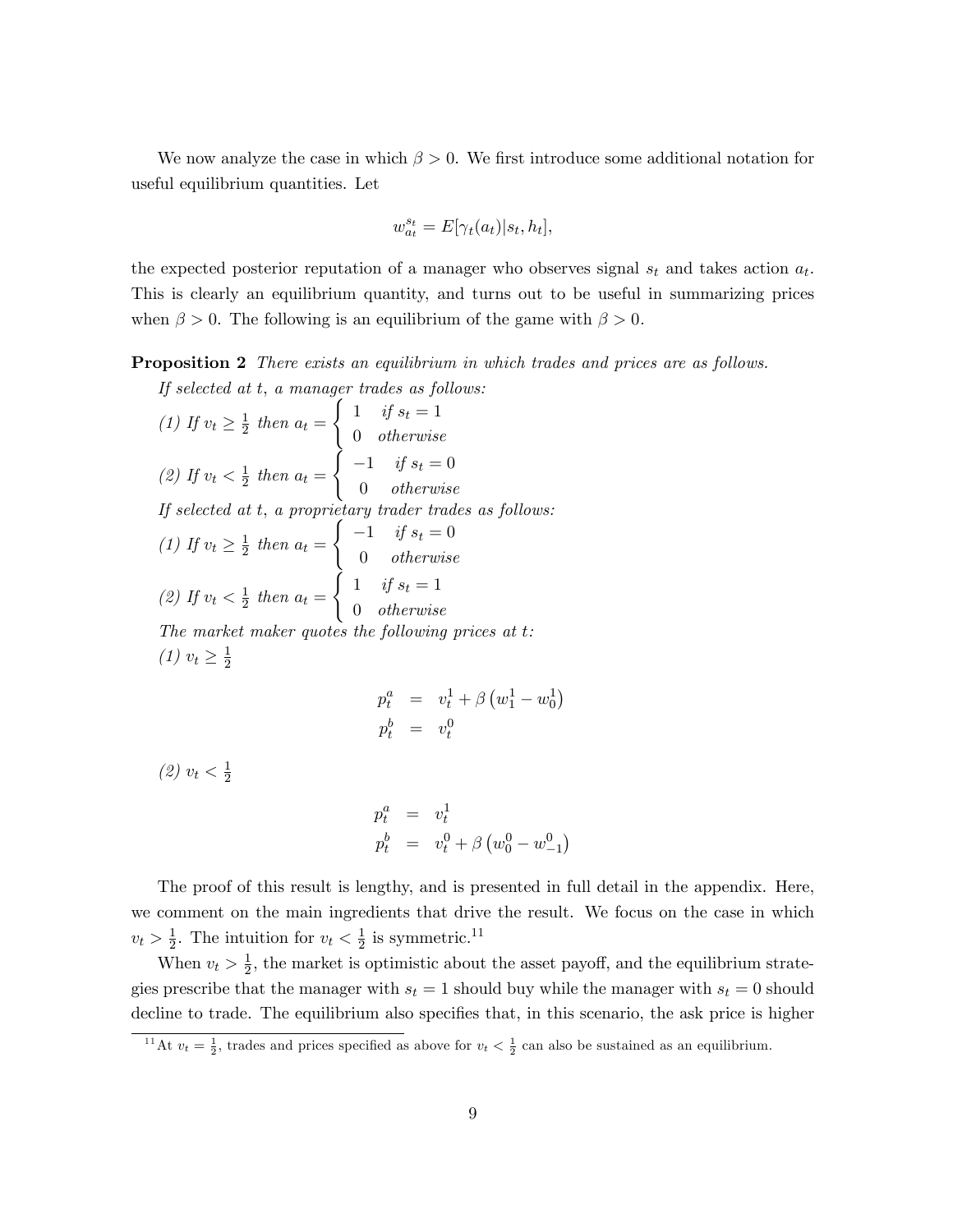than expected liquidation value conditional on a buy order, while the bid price is equal to expected liquidation value conditional on a sell order.

When  $v_t > \frac{1}{2}$  $\frac{1}{2}$ , it seems to fund managers that there are reputational rewards to be reaped (in equilibrium) from buying. Thus, the fund manager who receives  $s_t = 1$  wishes to buy this asset due to profit motivations and for reputational reasons. Thus he is willing to pay a price above the fair informational value of the asset at  $t$  in order to own it. The monopolistic market maker sees this as an opportunity for extracting rents, and sets ask prices strictly above expected liquidation value to make positive profits. The fund manager who receives  $s_t = 0$  wishes to sell for profit reasons, but to buy for reputational reasons. The price at which he would sell will be higher than  $v_t^0$ , which is the highest price the market maker would ever be willing to pay him. Thus, this manager does not trade.

The market maker is indifferent between trading and not trading with proprietary traders, since, conditional on wishing to trade, their asset valuations coincide in equilibrium. The high willingness to pay of the fund manager with  $s_t = 1$  drives up the ask price above expected liquidation value for the most optimistic trader  $(v_t^1)$ , and at such high prices proprietary traders would never wish to buy. On the other hand, as we have argued above, there is no incentive compatible price at which the market maker can buy from a fund manager, so the market makerís only trading counterparty on the bid side are proprietary traders. The market maker is indifferent between trading or not, and is thus willing to set a bid price at  $v_t^0$ , at which point the proprietary traders who receive signal  $s_t = 0$  are indifferent between selling and not trading.

Could the market maker deviate to increase his profits? It is clear that he would never wish to make fund managers with  $s_t = 1$  change their behavior, since he can already extract maximal surplus from these traders. However, as long as fund managers with  $s_t = 1$  buy, it is also not optimal for him to induce fund managers with  $s_t = 0$  to also buy (for which he would have to lower prices). Intuitively, the market maker makes profits by "selling reputation" to fund managers. However, if he persuades all managers to always buy, there is no reputational benefit to buying. In turn, therefore, the market maker cannot extract any positive rents from his trades with fund managers, and therefore makes zero profits. It will generally be in the interest of the market maker to extract reputational rents only from a strict subset of the group of fund managers.<sup>12</sup>

 $12$ While the equilibrium analyzed here has many desirable and natural properties, it is not possible to exclude the existence of other equilibria. This is a common feature of signalling models. For example, it is possible to construct uninteresting equilibria with no trade by using suitably chosen off-equilibrium penalties for trading.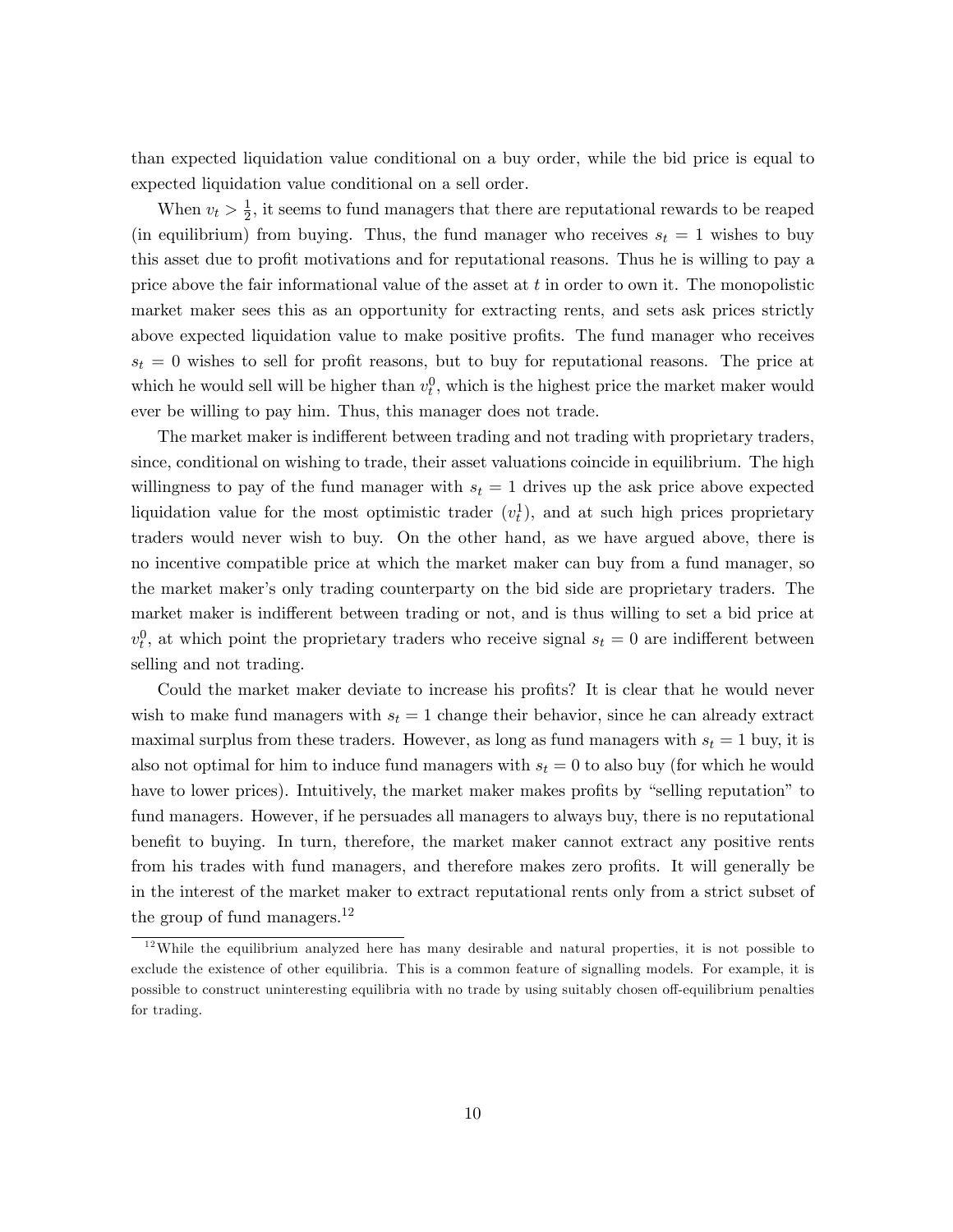#### 2.3 Implications for trading behavior

The equilibrium derived above has precise implications for the trading behavior of different types of traders. Fund managers never trade "against popular opinion". If their private information agrees with the public belief (for example, if  $s_t = 1$  when  $v_t > \frac{1}{2}$  $(\frac{1}{2})$  then they trade in the direction of the public belief (e.g., buy when  $v_t > \frac{1}{2}$ )  $(\frac{1}{2})$ . If their private information contradicts the public belief (for example, if  $s_t = 0$  when  $v_t > \frac{1}{2}$  $(\frac{1}{2})$  then they choose not to trade. This implies that, immediately following a sequence of institutional purchases (sales), a fund manager will never choose to sell (buy) regardless of his private information, thus exhibiting herd behavior.

In sharp contrast, proprietary traders never trade in the direction of popular opinion. If their private information agrees with the public belief (for example, if  $s_t = 1$  when  $v_t > \frac{1}{2}$ )  $\frac{1}{2})$ then they choose not to trade. If their private information contradicts the public belief (for example, if  $s_t = 0$  when  $v_t > \frac{1}{2}$  $\frac{1}{2}$ ) then they choose to trade in a contrarian manner.

The contrasting behavior of fund managers and proprietary traders can be explained as follows. Trading in the direction of popular opinion implies buying "too high" (because  $p_t^a > v_t^1$  when  $v_t > \frac{1}{2}$  $\frac{1}{2}$ ) or selling "too low" (because  $p_t^b < v_t^0$  when  $v_t < \frac{1}{2}$  $(\frac{1}{2})$ . Fund managers are willing to do so because trading in the direction of popular opinion is, on balance, likely to enhance their reputation. Proprietary traders have pure profit-based compensation, face no career concerns, and therefore are unwilling to trade at unfavorable prices. The willingness of fund managers to trade at unfavorable prices, in turn, supports these prices.

The empirical evidence on institutional trading behavior shows that institutional investors tend to herd, i.e. they trade in the direction of recent institutional trades. Lakonishok, Shleifer and Vishny (1992) show that the trades of a sample of pension funds tend to be correlated over a given quarter, especially among small stocks. Grinblatt, Titman and Wermers (1995) and Wermers (1999) examine a larger sample of equity holdings by mutual funds and find evidence of herding in small stocks. Sias (2004) finds stronger evidence of herding behavior among institutional investors by estimating a significant positive relation between the fraction of institutions buying the same stock over adjacent quarters.

There is also evidence that non-institutional traders, i.e., individuals, tend to trade as contrarians. Kaniel, Saar, and Titman (2008), for example, examine NYSE trading data by individual investors and find that individuals buy stocks after prices decrease and sell stocks after prices increase. Griffin, Harris, and Topaloglu (2003) show evidence of short-horizon contrarian behavior by Nasdaq traders who submit orders through retail brokers. Goetzmann and Massa (2002) find that individuals who invest in an index fund are more likely to be contrarians.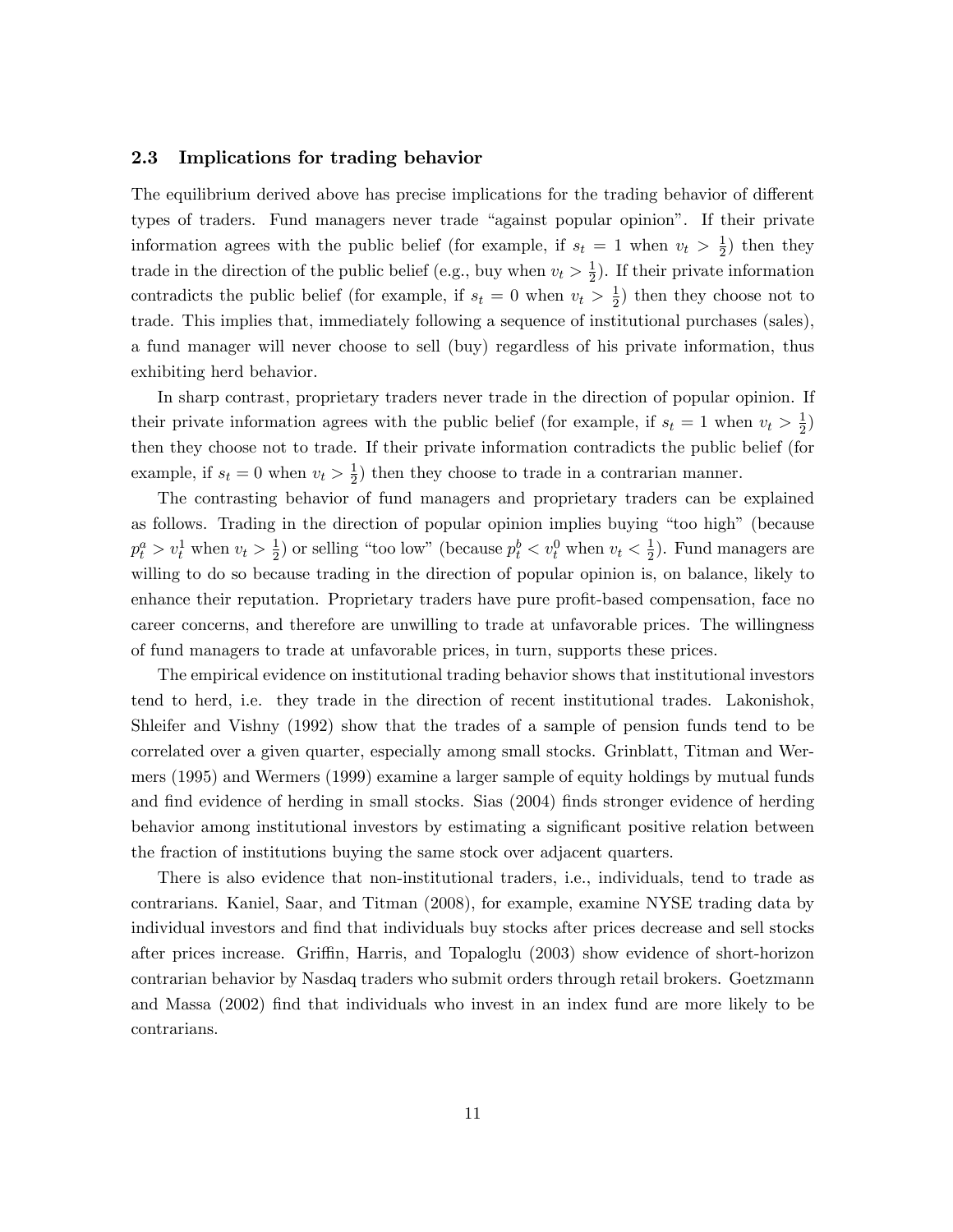# 3 Implications for stock returns and trading volume: Time-Series Properties

We now turn to our central goal of theoretically delineating the impact of institutional herding on long-term and short-term returns. In outlining the implications of our model for the timeseries behavior of returns, we divide our results into three distinct categories. First, in section 3.1, we delineate conditions under which institutional herding is positively associated with short-term returns and negatively associated with long-term returns. Second, when these conditions are satisfied, we describe in section 3.2 how the relation between herding and future returns varies as a function of the parameters of the market and the length of the instutional herd. Finally, in section 3.3, we delineate the implications of our model for the link between trading volume, mispricing, and momentum.

We emphasize that our time series results are tightly intertwined with cross sectional predictions. The unifying theme for a majority of our results below is that the market for the asset must have sufficiently many fund managers (i.e.,  $\eta$  must be large enough). In our model, mispricing is driven by the contractual incentives of delegated portfolio managers and is partially offset by the trading behavior of proprietary traders. Thus, for mispricing to be evident on average in the data, there must be enough fund managers trading the asset as a proportion of all traders. Therefore, for each time series prediction that requires a minimal  $\eta$  condition, our model yields an associated cross-sectional prediction: in a cross section of assets, the link between herding and stock returns is stronger for those assets that are traded by a higher proportion of portfolio managers.

Throughout this section we focus on the upper half of the public belief space, i.e., when we make statements about time t, we assume that  $v_t > \frac{1}{2}$  $\frac{1}{2}$ . All results are symmetric for the case where  $v_t < \frac{1}{2}$  $\frac{1}{2}$ . At this stage, it is convenient to introduce some new notation. We denote by  $E_t(\cdot)$  the expected value of the argument conditional on all information available at time t, including the trade at time t. For example, to reconcile with our older notation:  $E_t(v) = v_{t+1}$ . In other words,  $v_t$  is the public prior on v before the period t actions are observed, while  $E_t(v)$  is the public posterior immediately after the period t actions are observed.

### 3.1 Conditions for the link between herding and stock returns

Suppose that there has been a sequence of several institutional buys up to and including time t. The econometrician observes the buy sequence ex post in the data. She is interested in how the most recent transaction price  $(p_t^a)$  relates to:

a The asset's long-run value, measured by the expected liquidation value given the information available through time  $t, E_t (v)$ .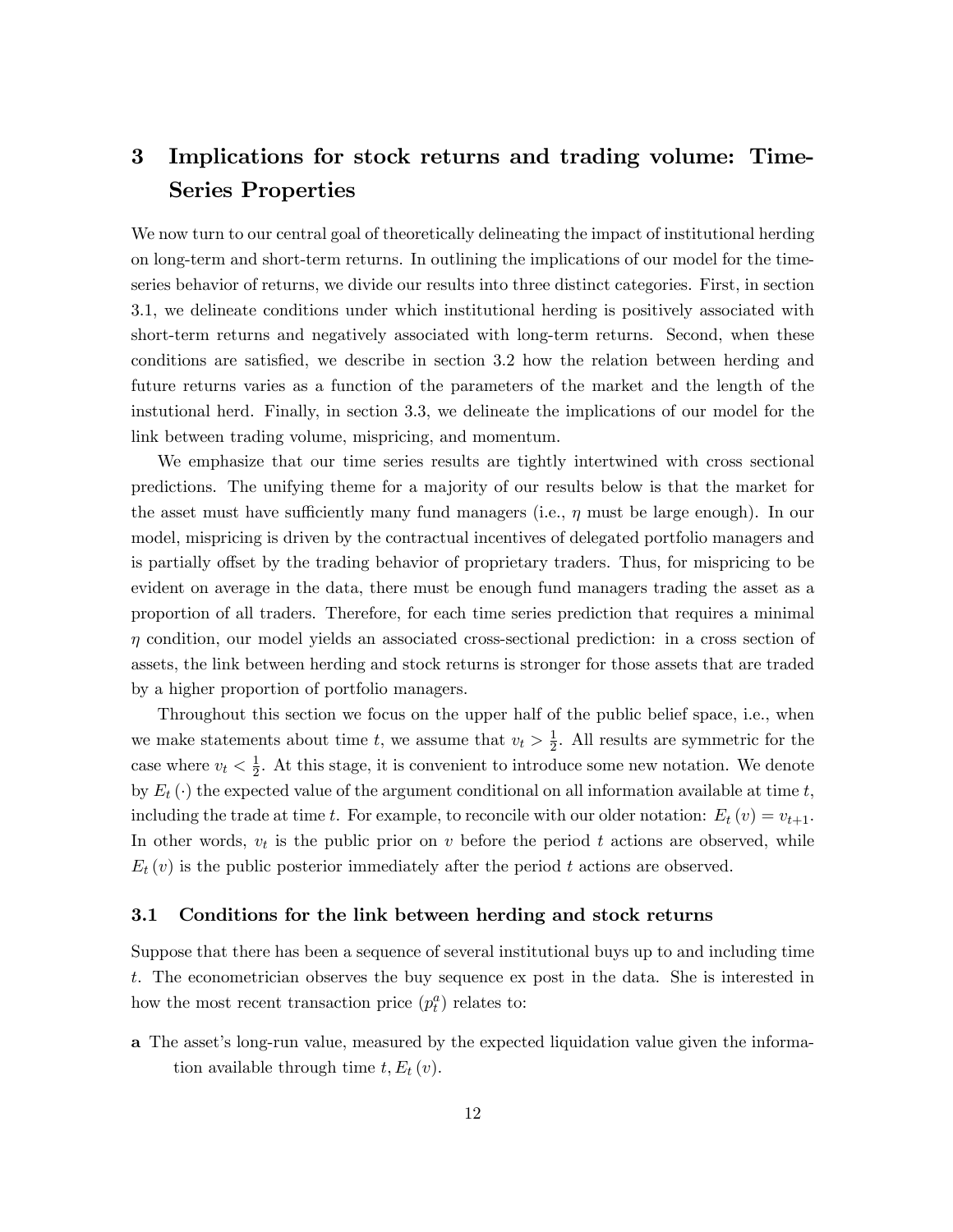b The asset's short-run value, measured by the expected transaction price in the next period  $E_t(p_{t+1}).$ 

Correspondingly, upon observing equilibrium data ex post:

- **a** If  $E_t(v) p_t^a < 0$ , the econometrician concludes that institutional herding negatively predicts long-term returns. Thus, institutional herding is associated with long-term reversals.
- **b** If  $E_t(p_{t+1}) p_t^a > 0$ , the econometrician concludes that institutional herding positively predicts short-term returns. Thus institutional herding is positively associated with returns in the short-term.

We outline here conditions under which the econometrician would reach each of these conclusions. Long-term reversals are immediate. Since the trade at  $t$  is a buy order (the final trade in the observed buy herd) we know that  $E_t(v) = v_{t+1} = v_t^1$ , and we also know that  $p_t^a = v_t^1 + \beta \left( w_1^1(v_t) - w_0^1(v_t) \right)$ , where  $w_1^1(v_t) - w_0^1(v_t) > 0$  for any  $v_t > \frac{1}{2}$  $\frac{1}{2}$ . Thus, institutional herding always negatively predicts long-term returns.

The link between herding and short-term returns requires further analysis. The reason is that the next period transactions may either occur at the ask  $p_{t+1}^a$  (which is higher than  $p_t^a$ ) or at the bid  $p_{t+1}^b$  (which is lower). Since, for  $E_t(v) = v_{t+1} > \frac{1}{2}$  $\frac{1}{2}$ , institutions buy and proprietary traders sell at time  $t + 1$ , when there are enough institutional traders in the population (i.e.,  $\eta$  is high enough) the expected transaction price at  $t+1$  will be higher than the transaction price at  $t$ . To summarize:

**Proposition 3** Institutional herding always negatively predicts long-term returns. For  $\eta$ large enough, institutional herding positively predicts short-term returns.

The empirical literature on institutional herding generally documents a positive association between herding and returns at short horizons. In particular, Wermers (1999) and Sias  $(2004)$  find that stocks that institutions herd into (and out of) exhibit positive (negative) abnormal returns at horizons of a few quarters. $13$  When examining the long-term impact of institutional herding, however, a few recent studies find evidence of a negative association between institutional trading and long-term returns. For example, Dasgupta, Prat, and Verardo (forthcoming) analyze the long-term future returns of stocks that have been persistently bought or sold by institutions over several quarters. They find that, in the long term, stocks

 $13$ Other papers finding evidence of a positive correlation between institutional demand and future returns include Nofsinger and Sias (1999), Grinblatt, Titman and Wermers (1995), and Cohen, Gompers and Vuolteenaho (2002).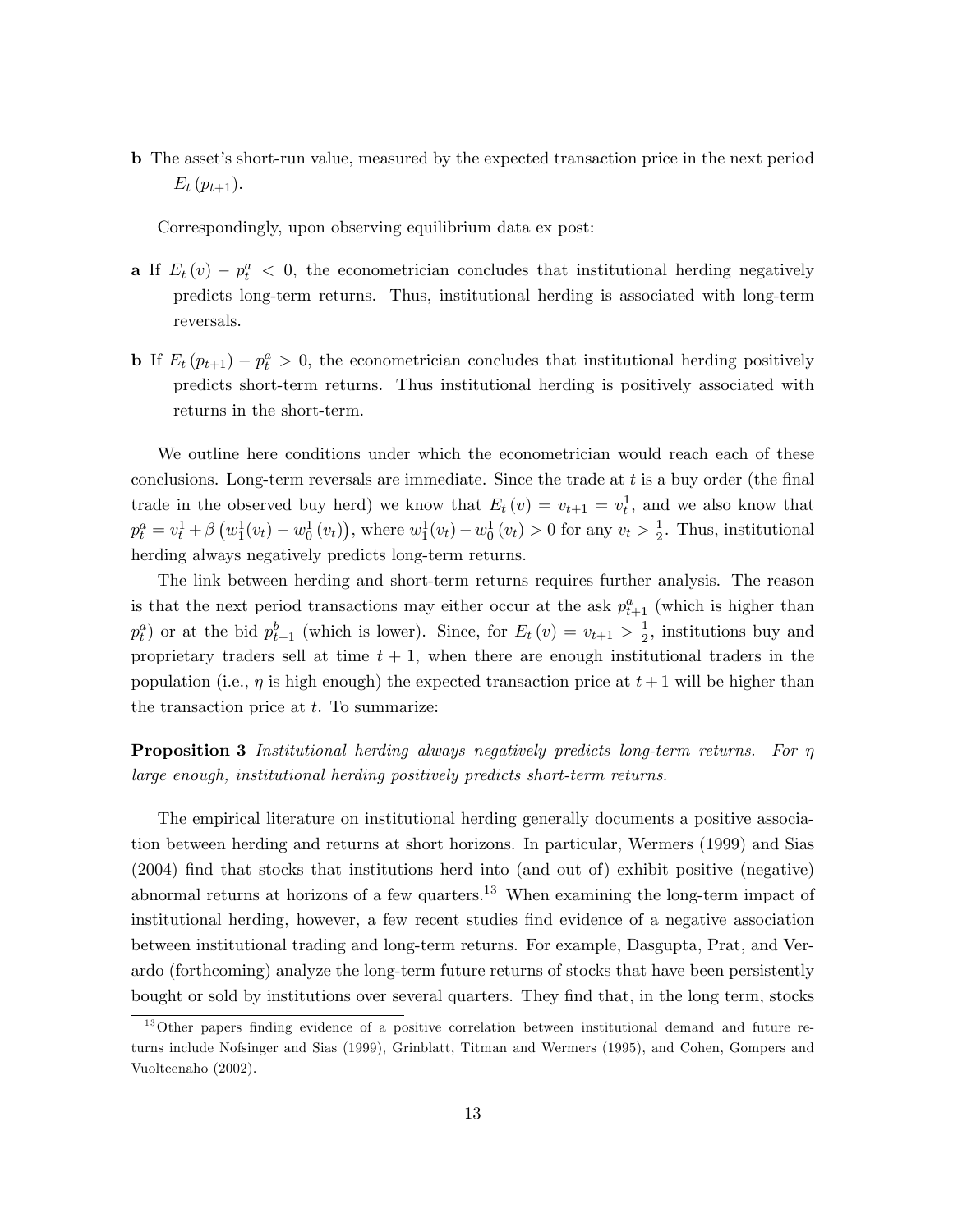persistently bought by institutions underperform stocks persistently sold by them. Evidence of long-term return reversals associated with institutional trading can also be found in Coval and Stafford (2007), Frazzini and Lamont (2008), Gutierrez and Kelley (2009), and Brown, Wei, and Wermers (2009).

#### 3.2 Economic importance of the link between herding and stock returns

In this section we analyze the economic importance of the link between institutional herding behavior and future stock returns. Our starting point is an institutional buy sequence which, as shown in the previous section, has a positive impact on short-term returns and a negative impact on long-term returns. We examine here the magnitude of the positive expected return in the immediate aftermath of the buy sequence, and the magnitude of the negative return in the long run. Specifically, we ask how short-term and long-term returns change as a function of the parameters of the model, and how they vary with the length of the herd, i.e. when institutional herding becomes more persistent over time.

We begin with the long-term return, which we measure as follows:  $14$ 

$$
LTR_t = \left| \frac{E_t(v) - p_t^a}{p_t^a} \right|.
$$

Note that  $LTR_t$  is a measure for the degree of mispricing at time t. We relate the long-term return to two crucial quantities:  $E_t(v)$  and  $\beta$ . These quantities have a natural economic interpretation. The parameter  $\beta$  measures the weight placed by institutional traders on their reputation. Interpreted literally,  $E_t(v)$  is a measure of the market's level of optimism about the liquidation value of the asset conditional on the trade at  $t$ . It also has a second, equally instructive, alternative interpretation. Since a longer sequence of consecutive institutional purchases increases the market's level of optimism about the expected payoff of the asset, starting with any arbitrary prior  $(\geq \frac{1}{2})$  $\frac{1}{2}$ , so that institutions are willing to buy),  $E_t(v)$  varies one-for-one with the length of the sequence of institutional purchases up to and including period t. Thus,  $E_t(v)$  is also a measure of the length of the institutional buy sequence.

Proposition 4 The magnitude of the negative long-term return following an institutional buy herd is higher when institutions care more about their reputation and when herding is more persistent. Formally,  $LTR_t$  is increasing in  $\beta$  and  $E_t(v)$ .

This result indicates that the degree of reversal in long-term returns following an institutional buy sequence is higher for stocks that are traded by institutional managers with

<sup>&</sup>lt;sup>14</sup>Note that, since  $E_t(v) - p_t^a < 0$  for  $v_t > \frac{1}{2}$ , it is convenient to define the long-term return in terms of the absolute value of  $\frac{E_t(v) - p_t^a}{p_t^a}$ .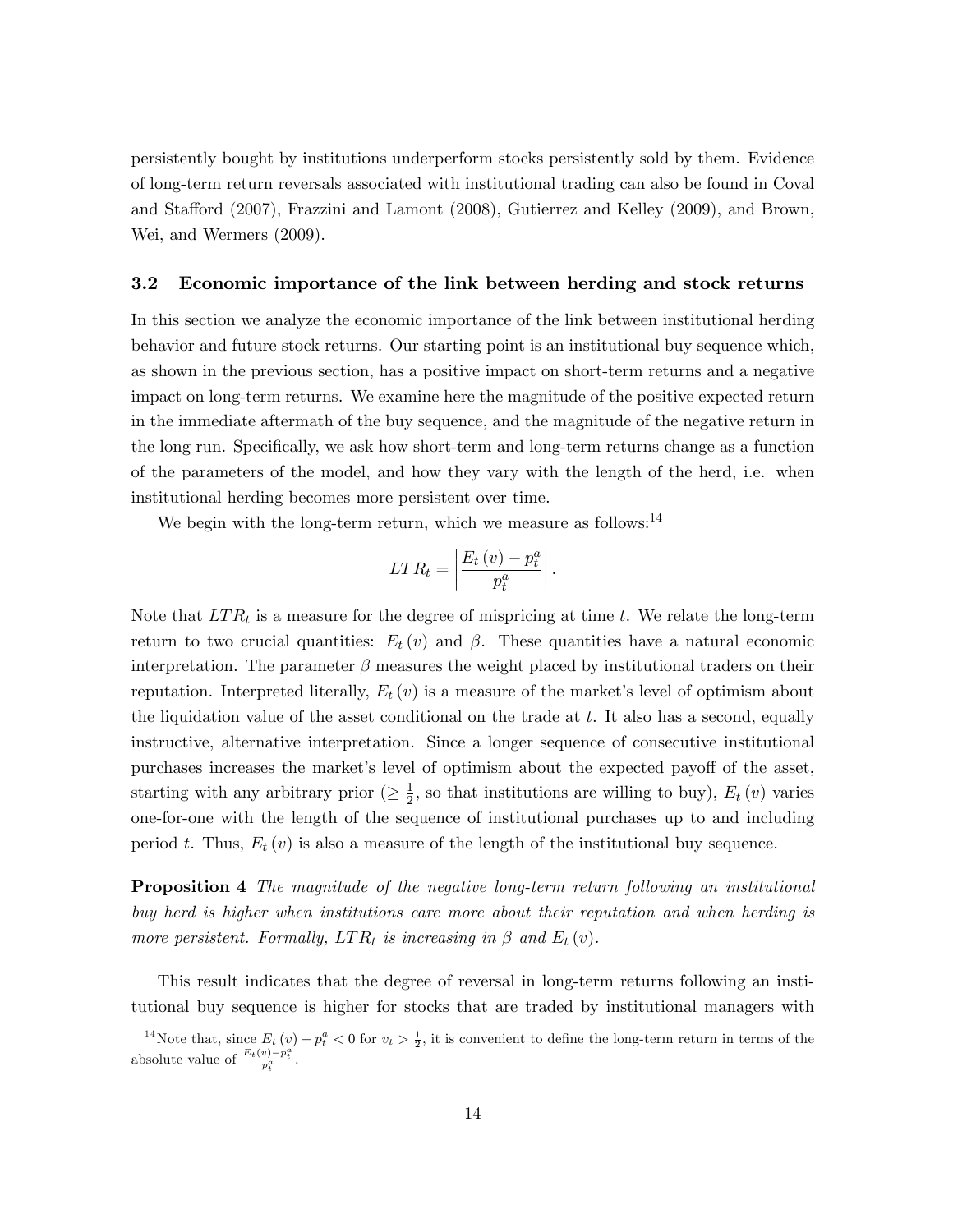stronger career concerns. Furthermore, the degree of reversal is higher when institutional herding behavior is more persistent over time.

The first result is a new and testable prediction implied by our model. The link between career concerns and long-term return reversals associated with institutional herding has not been explored in the empirical literature. While several studies on the effects of contractual incentives in the mutual fund industry focus on the link between the performance of mutual fund managers and their risk-taking attitudes (Brown, Harlow, and Starks (1996), Chevalier and Ellison (1997, 1999)), there is no direct evidence on the price impact of career concerns for the stocks traded by career-concerned managers.

The second result Önds support in the evidence of Dasgupta, Prat, and Verardo (forthcoming), who show that the degree of asset mispricing (measured by the magnitude of long-term return reversals) is larger for stocks characterized by a longer sequence of institutional buying or selling. They estimate a significantly negative relationship between future two-year stock returns and the number of consecutive quarters during which institutions buy or sell a given stock.

Next we turn to the short-term return, which we define as follows:

$$
STR_t = \frac{E_t (p_{t+1}) - p_t^a}{p_t^a}.
$$

We can now state two relevant properties of the short-term return:

Proposition 5 The magnitude of the positive short-term return following an institutional buy herd is higher when there are more institutional traders and, for assets with sufficient institutional trade, declines as herding becomes more persistent. Formally,  $STR<sub>t</sub>$  increases in  $\eta$  and, for  $\eta$  high enough, decreases in  $E_t(v)$ .

This result indicates that the positive short-term return following an institutional buy sequence is higher for stocks characterized by higher institutional trading. Moreover, as institutional buying becomes more persistent over time, the magnitude of the expected shortterm return decreases. This is the opposite of what happens with long-term reversals.

The first result can be indirectly related to the evidence on herding and short-term returns documented in Wermers (1999) and Sias (2004). Both papers find a positive correlation between the fraction of institutions buying a stock in a given quarter and the stock's returns in the following one or two quarters. Sias (2004) shows that the correlation between current herding and future short-term returns is larger when herding is measured among stocks having a minimum number of institutional traders (e.g. at least 5, 10, or 20 traders).

The second result in proposition 5, linking the positive association between herding and short-term returns to the persistence of institutional trading, represents a new testable prediction generated by our model.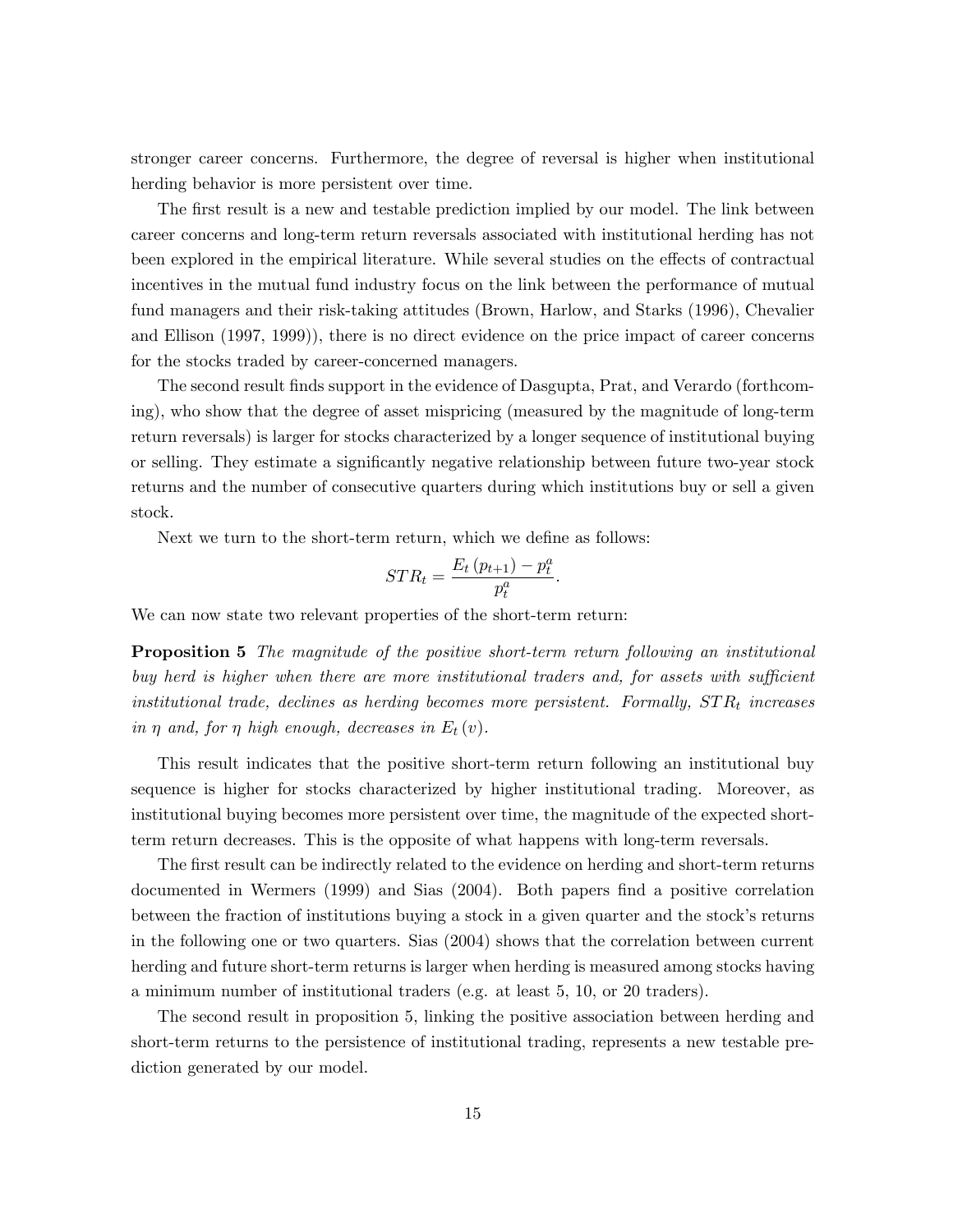#### 3.3 Trading Volume, Mispricing, and Momentum

Our model generates several implications that allow us to analyze the link between market acivity, mispricing, and return continuation. Taken together, these additional results offer a rational "institutional" channel to further our understanding of some relevant interrelationships in financial markets. We comment on these relationships in this section.

We find that high trading volume characterizes episodes of increasing mispricing. In contrast, reductions in mispricing are associated with less active markets. We measure mispricing by the long-term return metric introduced in section 3.2,  $LTR_t =$  $\frac{E_t(v)-p_t^a}{p_t^a}$    . Consider an asset that has been purchased at t when  $v_t > \frac{1}{2}$  $\frac{1}{2}$ . Following the previous analysis, it is clear that this asset is mispriced at  $t$ . We now ask how the degree of mispricing changes as a function of trading volume at  $t + 1$ . Define  $l_{t+1} = |a_{t+1}|$ , i.e., the measure of trade volume at  $t+1$ . We can now state:

**Proposition 6** In asset markets dominated by institutional traders, high trading volume is associated with increasing mispricing. Formally: (i)  $Pr(LTR_{t+1} > LTR_t | l_{t+1} \neq 0)$  is increasing in  $\eta$  and converges to 1 as  $\eta \to 1$ ; (ii) For high enough  $\eta$ ,  $l_{t+1} = 0$  implies that  $LTR_{t+1} < LTR_t.$ <sup>15</sup>

The intuition for this result is as follows. Mispricing, as measured by the expected longterm return obtained from purchasing the stock, is increasing in the market's belief about the liquidation value. When the market is optimistic, trades can either come from optimistic fund managers or pessimistic proprietary traders. The first case reveals that the manager has positive information, making future managers even more keen to buy, and thus exacerbating mispricing. The latter case reveals that the proprietary trader has negative information, making fund managers less keen to buy in the next round, thus ameliorating mispricing. As  $\eta$  grows, the probability of the former event increases. By the same token, the absence of trade in a given period may imply that a pessimistic manager or an optimistic proprietary trader chose not to trade. If the market interprets no-trade as the former case, the level of optimism falls; if it interprets no-trade as the latter case, the level of optimism rises. As  $\eta$  grows, it is more likely that no-trade is caused by the inactivity of pessimistic managers. Thus, for assets dominated by institutional traders (high  $\eta$ ), trade is typically associated with increasing mispricing, while the lack of trade is associated with corrections.

Evidence on the link between trading volume and mispricing is offered by studies showing that high turnover predicts future return reversals (see, for example, Brennan, Chordia

 $15$ We note that the asymmetry between parts (i) and (ii) of the proposition is due to the fact that in the latter case  $l_{t+1} = 0$  uniquely pins down the action  $a_t = 0$ , (no-trade), whereas in the former case,  $l_{t+1} \neq 0$ , allows for two possible trades with different impact on the long-term return.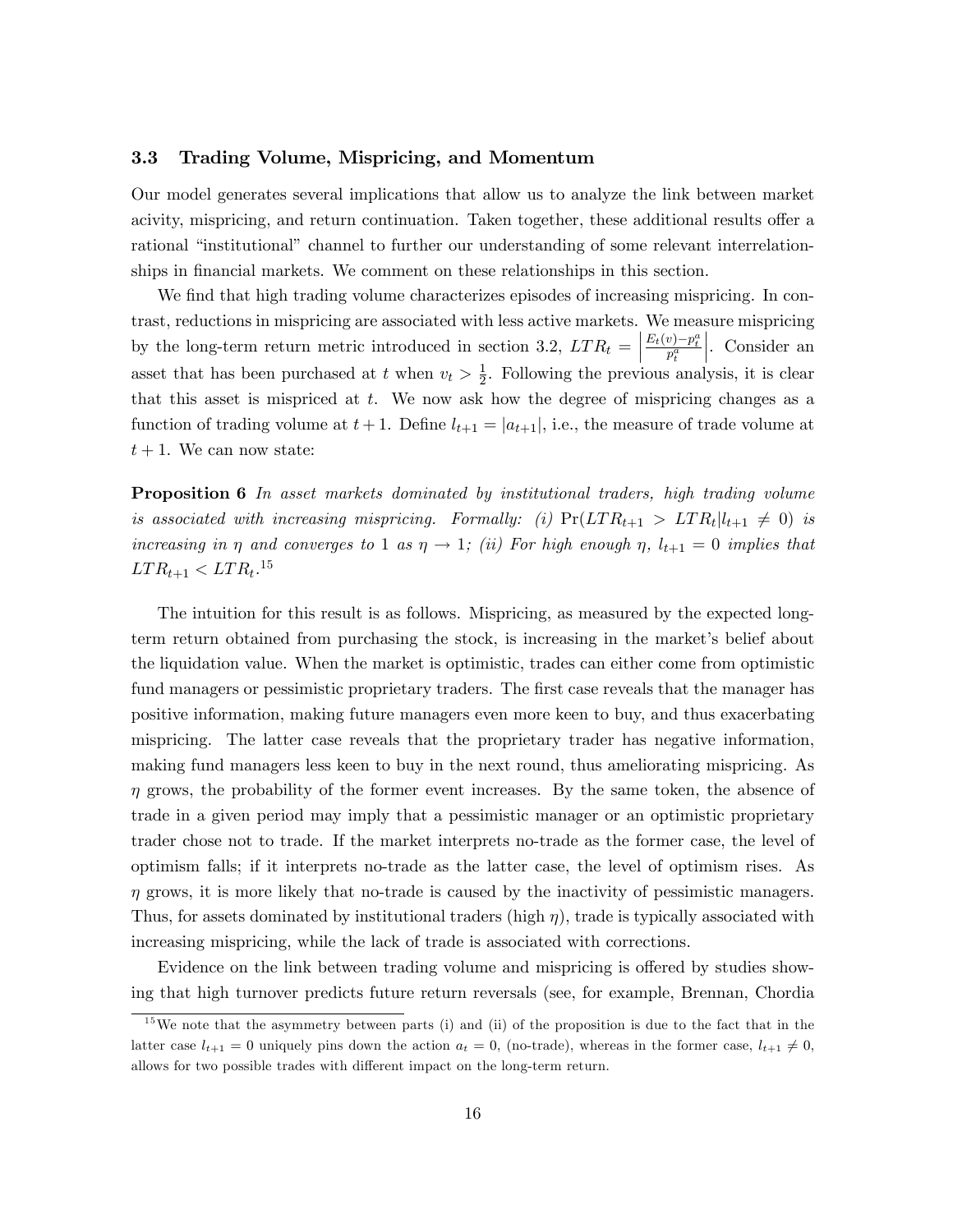and Subrahmanyam (1998) and Datar, Naik and Radcliffe (1998)). There is also evidence that, on days of large market movements, stocks mostly owned by institutions are characterized by higher turnover and are followed by larger future reversals in returns (Dennis and Strickland  $(2002)$ .<sup>16</sup> Focusing on the time-series predictability of trading volume, Baker and Stein (2004) find a negative association between NYSE turnover and market returns over the subsequent year. Finally, a number of papers document a strong cross-sectional association between abnormally high share turnover and overvaluation, particularly during the technology bubble (see, for example, Ofek and Richardson (2003), Lamont and Thaler (2003), Cochrane (2003), Mei, Scheinkman, and Xiong  $(2009)$ ).<sup>17</sup>

Some other theoretical papers also derive a link between trading volume and mispricing. Scheinkman and Xiong (2003) develop a model of speculative trading in which overconfidence generates disagreement about fundamental values, and investors buy overpriced assets believing that they will be able to profitably sell them in the future, generating a link between overpricing and volume. Gervais and Odean (2001) present a model of overconfident traders in which trading volume is higher after market gains because of higher overconfidence. In contrast to these papers, our model is fully rational, and revolves around the incentives of institutional traders in linking volume and mispricing. Moreover, our framework links trading volume to mispricing in general: episodes of underpricing are also characterized by high trading volume.

Our equilibrium returns are characterized by momentum for stocks with high institutional trading. When the market is optimistic about the asset's future liquidation value, an asset with sufficient institutional trade that has been increasing in price between  $t - 1$  and t (so that it is a "winner" in the short-term) is expected to continue to have a positive return between t and  $t+1$  (i.e., on average it remains a "winner" in the next period). This is almost immediate from our previous analysis. To be precise, suppose  $v_t > \frac{1}{2}$  $\frac{1}{2}$  and  $r_{t,t-1} > 0$  (because the asset was bought at t). Then, Proposition 3 implies that  $E_t(r_{t,t+1}) > 0$  if  $\eta$  is high enough.<sup>18</sup> Our model implies higher momentum for stocks with higher institutional trading.

 $16$  However, Nagel (2005) finds that the link between abnormal turnover and return reversals is stronger for stocks with low institutional ownership.

<sup>&</sup>lt;sup>17</sup>The evidence on the relation between trading volume and returns does not reach, however, uniform conclusions, as the results often vary with the measure of trading volume adopted or with the estimation frequency. For example, Avramov, Chordia and Goyal (2006) document large reversals for high turnover stocks when returns are measured at the weekly frequency, but they find that reversals are stronger for low volume stocks when considering monthly returns. Connolly and Stivers (2003) document that the weekly returns of a portfolio of large U.S. stocks exhibit reversals following a period of low abnormal turnover (see also Cooper (1999)).

 $18$ We emphasize that our results on return momentum are conditional on the state of the market's beliefs about the asset's liquidation value. For example, it is not necessarily the case that, for  $v_t < \frac{1}{2}$ , one-period winners expect to remain one-period winners, if  $\eta$  is high enough. The reason is that, if  $v_t < \frac{1}{2}$ , buy orders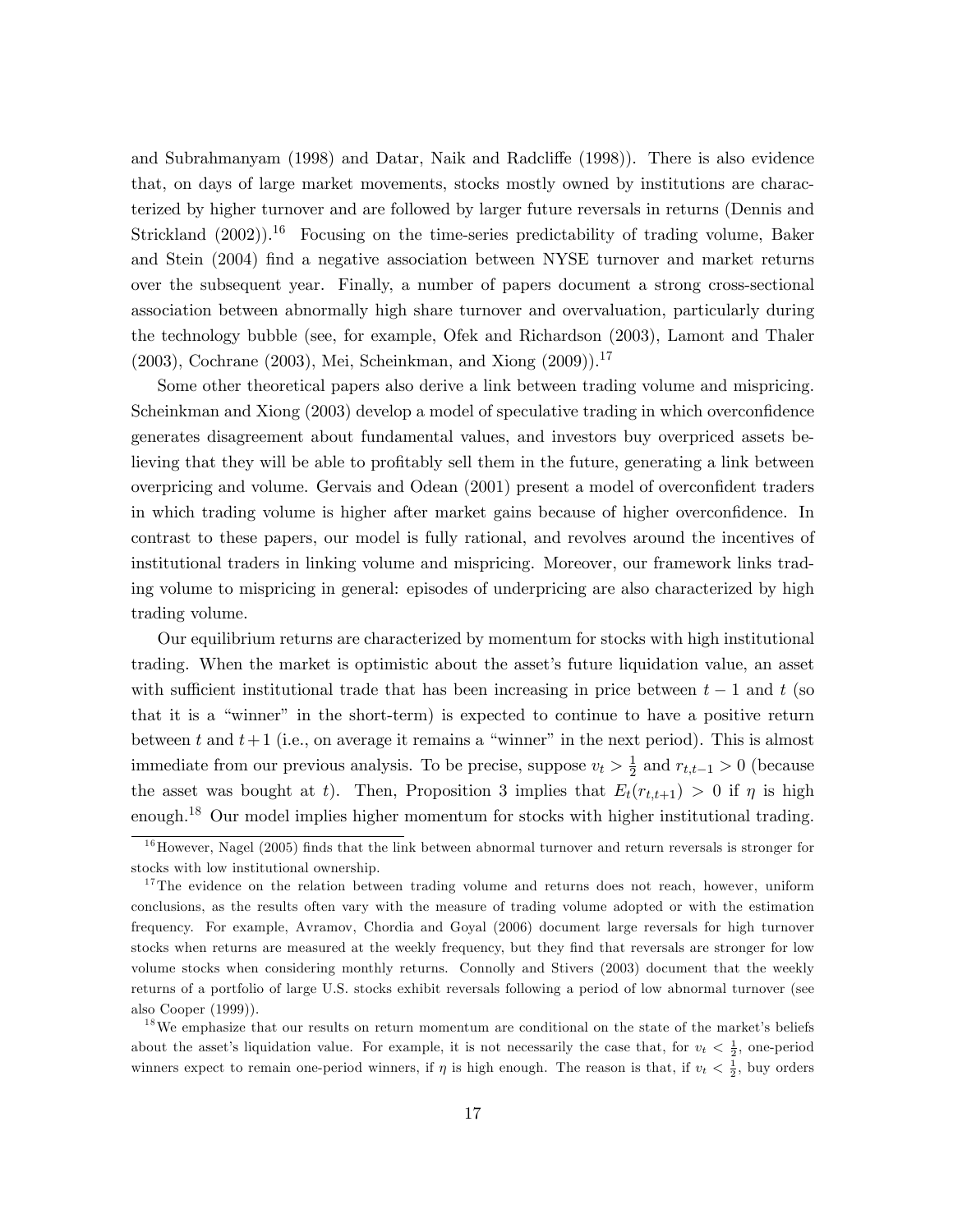This theoretical result can be viewed in light of the extensive evidence of momentum trading by institutions (see, for example, Grinblatt, Titman and Wermers (1995), Wermers (1999), and Sias (2004), among others). A recent paper that also provides an institutional theory of momentum is Vayanos and Woolley (2009).

Our model also predicts co-movement between return momentum and trading volume, because both are affected by the presence of institutional traders. Informally, consider as usual  $v_t > \frac{1}{2}$  $\frac{1}{2}$ , and take a stock that has been bought at t, so that  $r_{t-1,t} > 0$ . Proposition 3 tells us that short-term return continuation from period  $t$  to  $t+1$  is achieved when there are enough fund managers in the population of traders. Proposition 5 tells us that the expected short-term return between t and  $t+1$  is increasing in the proportion of fund managers. Note that trade can only occur at  $t + 1$  if a manager with signal  $s_t = 1$  is selected to trade, or if a proprietary trader with signal  $s_t = 0$  is selected to trade. Otherwise, there is no trade. Since  $v_{t+1} > \frac{1}{2}$  $\frac{1}{2}$  (because  $v_t > \frac{1}{2}$  $\frac{1}{2}$  and there was a purchase at t, the probability of any trader receiving signal  $s_{t+1} = 1$  is greater than the probability of receiving signal  $s_{t+1} = 0$ . Thus, the overall probability of trade increases with the presence of fund managers.<sup>19</sup> Thus, amongst the set of assets that have experienced price appreciation between  $t - 1$  and t, the ones with high institutional trade will experience high (and positive) return continuation and high expected trade volume, while those with low institutional trade will experience low (and even negative) return continuation and low expected trade volume. Thus, we can state that:

Proposition 7 A high degree of return continuation is associated with high expected trading volume. Formally, if  $r_{t-1,t} > 0$  and  $v_t > \frac{1}{2}$  $\frac{1}{2}$ , high (low)  $\eta$  implies high (low)  $STR_t$  and high (low) expected trade volume.

This result implies that, without controlling for the degree of institutional trade/ownership, it is possible for an econometrician to conclude that high volume stocks experience a high degree of return continuation. Note that, since return continuation is realized only if a fund manager is selected to trade (and in addition he observes  $s_{t+1} = 1$ ), we could have alternatively expressed the above proposition in terms of the probability, rather than the degree/magnitude, of return continuation.

This result relates to the empirical evidence of a positive association between trading volume and momentum. Lee and Swaminathan (2000), for example, find that portfolios of stocks characterized by higher trading volume tend to exhibit higher momentum over a period

can come from proprietary traders. This raises the price between  $t-1$  and t, but if  $\eta$  is high enough (except in the special case where  $v_{t+1} > \frac{1}{2}$  even though  $v_t < \frac{1}{2}$ ) the next trade is most likely to come from a manager, and with  $v_{t+1} < \frac{1}{2}$  the manager can only sell if he trades, thus *lowering* (not raising) prices.

<sup>&</sup>lt;sup>19</sup> Formally, the probability of trade at t is  $\eta \Pr(s_{t+1} = 1 | h_{t+1}) + (1 - \eta) \Pr(s_{t+1} = 0 | h_{t+1})$ , which is increasing in  $\eta$  for  $v_{t+1} > \frac{1}{2}$ .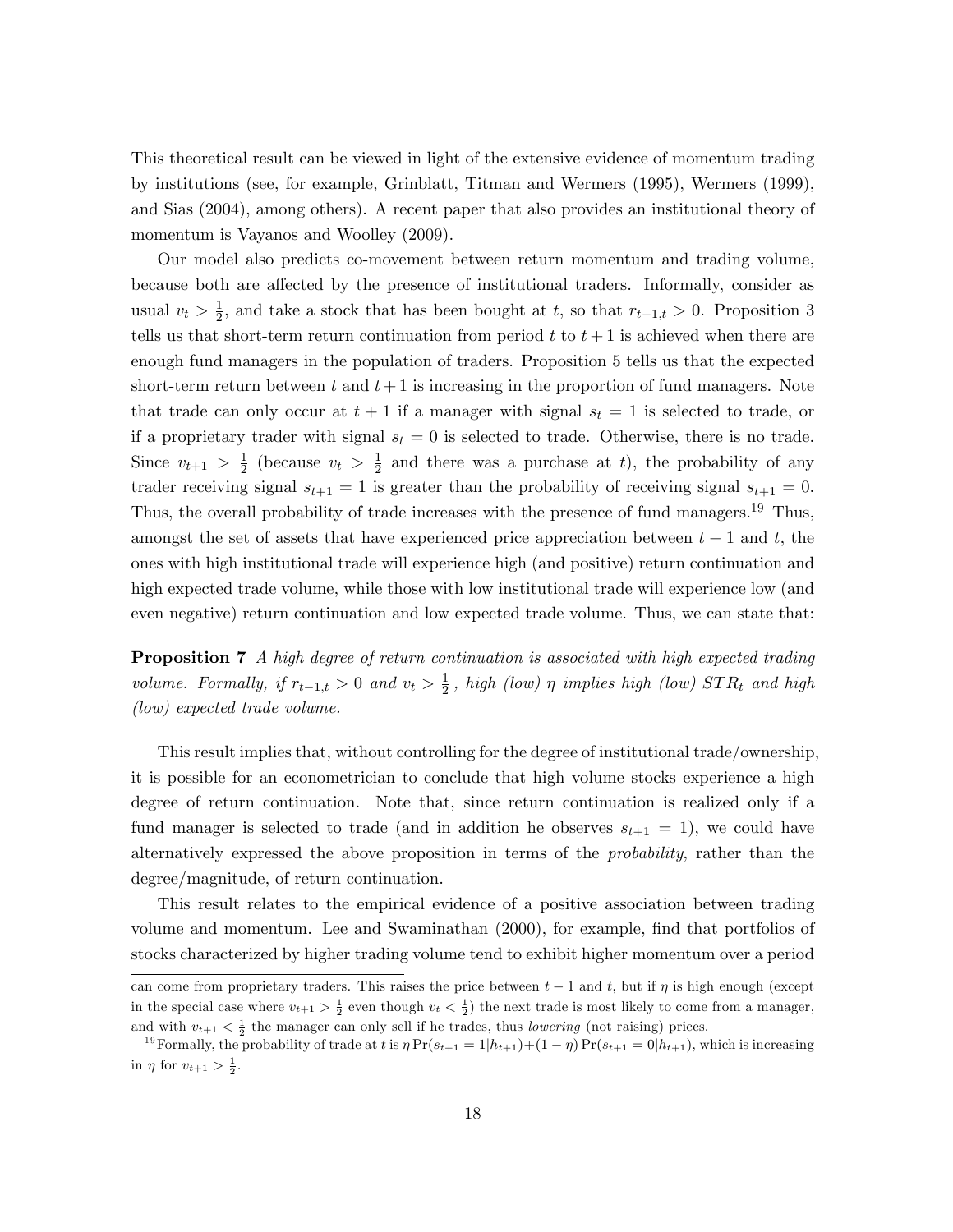of six months in the future. Llorente et al. (2002) focus on individual stocks and show that trading volume has a positive impact on the autocorrelation of daily returns.<sup>20</sup>

## 4 Discussion

In this section we provide further discussion of some of our crucial assumptions and describe an alternative model without monopolistic market makers that generates similar qualitative results.

#### 4.1 Monopolistic market maker

In our baseline model, we have assumed that market makers have monopoly power. In this subsection, we discuss the content of this assumption. In a standard trading model like Glosten and Milgrom (1985), all traders pursue the same objective: they maximize expected returns. In our setting, things are very different. Some traders have career concerns and private information (fund managers) while their trading counterparties (security dealers) have no career concerns and, as is standard in microstructure models, no private information. One of our key results is that there may be a discrepancy between the willingness to pay of these two groups of traders for the same asset.

If portfolio managers and dealers value the same asset differently, what price will emerge in equilibrium? In general, we should expect the price to reflect the valuations of the two groups according to their respective price elasticities. Unfortunately, such a general approach leads quickly to intractability in the context of dynamic trading models. So we are left with two extreme alternatives: either portfolio managers have all the bargaining power (this would arise, for example, if dealers were competitive, as they are in Glosten and Milgrom 1985) or dealers have all the bargaining power (for example, the dealer is a monopolist). In the former case, the price will correspond to the valuation of dealers and our model will yield the same prices as Glosten and Milgrom. In the latter case  $-$  the interesting one to explore  $-$  prices correspond to the valuations of portfolio managers. Reality is in between these two extreme cases, and we should expect prices to partly incorporate the willingness to pay of institutions. But this means that, in a reasonable model, where the dealer and portfolio managers share the bargaining power (for example, the dealer is imperfectly competitive, but not monopolistic) we should expect prices to display the properties that we discuss here. As we have pointed out in the introduction, empirical evidence supports a degree of market power on the part of

 $20$ <sup>20</sup>The authors develop a model in which investors trade for hedging or for speculative motives, and show that trading generated by speculative motives is characterized by return continuation. For a model of volume and momentum based on differences of opinion see Hong and Stein (2007).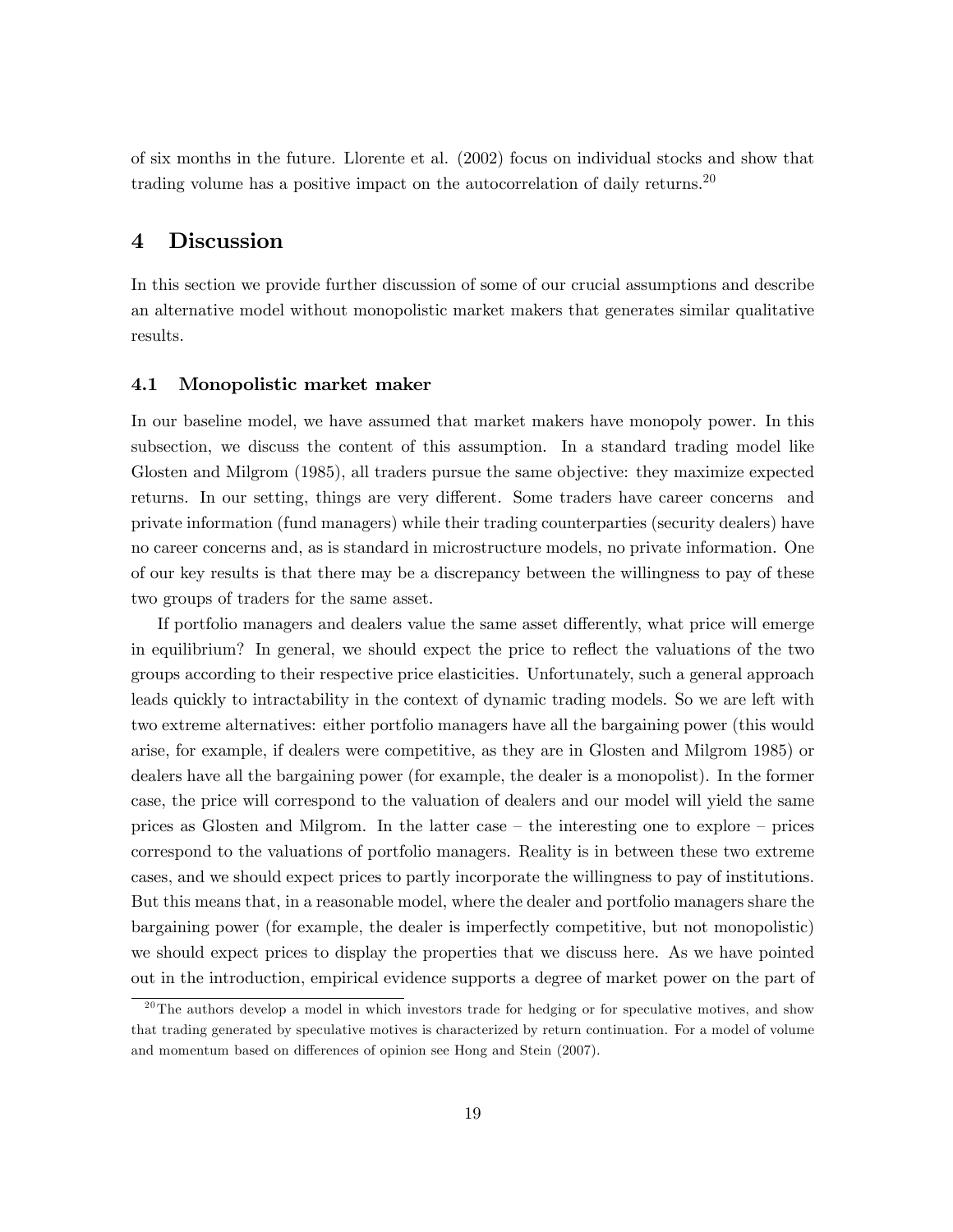security dealers.

More generally, even with a perfectly competitive market making sector, qualitatively similar price patterns can arise in the presence of alternative natural frictions. To emphasize the robustness of our results, we briefly analyze in the next subsection a model with competitive market makers who are risk averse, and thus face inventory costs of market making.

#### 4.2 Inventory costs model

As an alternative to the monopolistic market maker, consider a setting in which the market maker is competitive, but risk-averse, so that he faces inventory costs to market making. To what extent would our qualitative results hold up in such a modified environment? This section shows that, with some caveats, we would expect to see similar qualitative predictions on the relationship between net institutional trade and both short-term and long-term return predictions in this modified setting. We consider an identical model to the baseline case above, with the following modifications. We make the market maker a competitive, linear meanvariance optimizer. We assume that the market maker myopically derives payoffs  $E(W|\Upsilon)$  –  $\lambda Var(W|\Upsilon)$  where W is the market maker's terminal wealth, and  $\Upsilon$  represents his information set.<sup>21</sup>

We can show that as long as the importance of career concerns is sufficiently high, and when public beliefs are not concentrated close to 0 or 1, the trading of fund managers in this modified model is identical to that in the baseline model. To state the formal result, we need to introduce some additional notation. Denote the inventory owned by the market maker after history  $h_t$  by  $I_{h_t}$ . Denote the history induced by a buy (sell) order following  $h_t$ by  $h_{tb}(h_{ts})$ .

**Proposition 8** For any  $v^* < \bar{v}(\gamma,\rho)$ , <sup>22</sup> there exists a  $\beta^* > 0$  such that for  $\beta > \beta^*$  the following strategies constitute an equilibrium: The fund manager trades as follows:

|  |                                                                                                                                                                                                         | (1) if $v_t \in \left[\frac{1}{2}, v^*\right)$ , then $a_t = \begin{cases} 1 & \text{if } s_t = 1 \\ 0 & \text{otherwise} \end{cases}$ |  |  |
|--|---------------------------------------------------------------------------------------------------------------------------------------------------------------------------------------------------------|----------------------------------------------------------------------------------------------------------------------------------------|--|--|
|  |                                                                                                                                                                                                         |                                                                                                                                        |  |  |
|  | (2) If $v_t \in (1 - v^*, \frac{1}{2})$ , then $a_t = \begin{cases} -1 & \text{if } s_t = 0 \\ 0 & \text{otherwise} \end{cases}$<br>(3) if $v_t \notin (1 - v^*, v^*)$ , then $a_t = 0$ for all $s_t$ . |                                                                                                                                        |  |  |
|  |                                                                                                                                                                                                         |                                                                                                                                        |  |  |
|  |                                                                                                                                                                                                         |                                                                                                                                        |  |  |

 $21$ <sup>21</sup>The use of myopic mean-variance optimization as a modelling tool is quite common in the literature (see, for example, Acharya and Pedersen 2005, Hong, Scheinkman and Xiong, 2006 amongst many others). At substantial algebraic cost, which would distract us from the main purpose of our model, we could instead work with quadratic utility, which would deliver non-linear mean-variance preferences with qualitatively similar implications.

 $^{22}$  $\bar{v}(\gamma,\rho)$  is the unique solution to:  $w_0^0(v_t) - w_1^0(v_t) = 0$ , where  $w_0^0(v_t)$  and  $w_1^0(v_t)$  are as in Proposition 2 (see the proof in the appendix for more detail).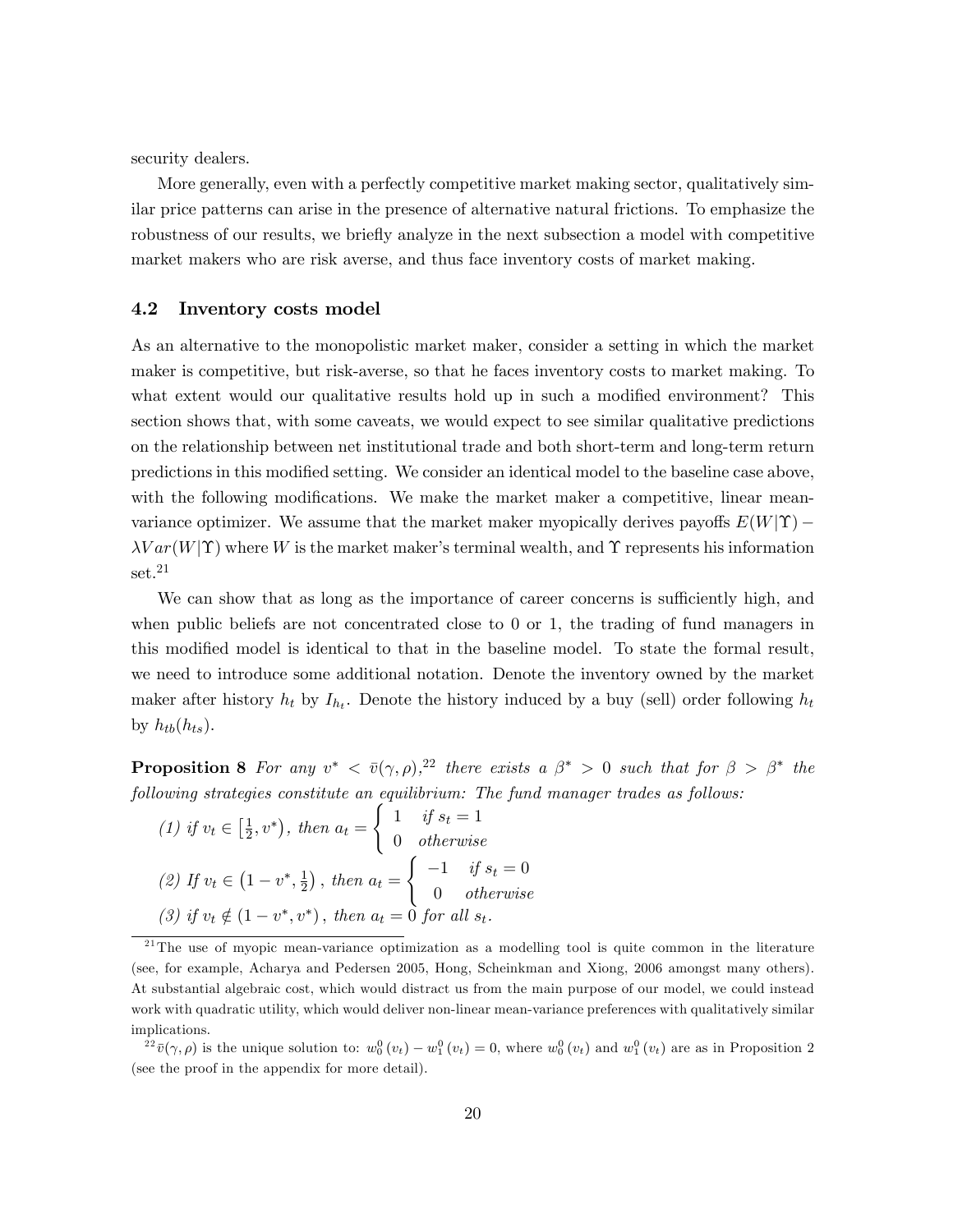The market maker quotes the following prices following any history  $h_t$ :

$$
p^{a}(h_{t}) = v_{t}^{1} + \lambda (1 - 2I_{h_{t}}) Var(v|h_{tb})
$$
  

$$
p^{b}(h_{t}) = v_{t}^{0} - \lambda (1 + 2I_{h_{t}}) Var(v|h_{ts})
$$

Note that when  $I_{h_t} < 0$   $(I_{h_t} > 0)$ , i.e., when net trades to the market maker have been positive (negative), both bid and ask prices are above (below) expected liquidation value. The basic mechanism is intuitive: as fund managers with positive information buy from the market maker, he faces a risky negative inventory, and thus raises the prices at which he is willing to sell to fund managers above the informationally fair value. Recent purchases make fund managers optimistic, and thus via the reputational mechanism of the baseline model, raise their valuation for the asset, and thus those with positive information are willing to purchase the asset at these high prices. The two caveats above, that  $\beta$  must be sufficiently high and that  $v_t$  must not be too close to 0 or 1, are very intuitive consequences of our modifications. Since the market maker is competitive, prices reflect his, and not the fund managers' valuations. Thus, when the market maker overcharges, the premium reflects his own preference parameter  $\lambda$ . To ensure that optimistic fund managers are willing to buy at such premia, their reputational concerns must be sufficiently strong. Similarly, consider the case of the fund manager with signal 0. As in the baseline model, when  $v_t > \frac{1}{2}$  $\frac{1}{2}$ , selling is reputationally costly to him. He is willing to sell only if the price at which he sells is high enough to offset this reputational cost. Unlike in the baseline model, in this modification, the market maker is indeed willing to bid a premium price for the asset, since he wishes to balance his net short inventory. However, as long as the reputational concerns are sufficiently important, the premium offered by the market maker is insufficient to offset the reputational cost and this fund manager prefers not to sell, and prefers, as in the baseline model nontrading to selling or buying. However, for extremely high  $v_t$  the nature of the equilibrium changes. At this point, a fund manager with  $s = 0$  may actually prefer to buy, because, unlike in the baseline model, the ask price of the market maker does not vary one-to-one with the expected reputational benefit received by the fund managers. But, if both  $s = 0$  managers and  $s = 1$  managers wish to buy, then there is no reputational benefit from buying, and thus no reason for the managers to trade with the market maker. Thus, for sufficiently high  $v_t$ , a natural continuation equilibrium has fund managers not trading.<sup>23</sup>

<sup>&</sup>lt;sup>23</sup>On a more technical note, it is easy to see that  $\beta^*$  is increasing in  $v^*$ ; i.e., in order to support conformist behavior over larger ranges of public belief  $v_t$  it is necessary to have larger  $\beta$ . Numerical computations show that the range of beliefs over which conformist trading behavior can hold is quite large for reasonable parameter values. For example, with  $\gamma = 0.5$  and  $\rho = 0.01$ ,  $\bar{v} = 0.76$ , i.e., the behavior of the baseline model is replicated for public beliefs between 0.24 and 0.76.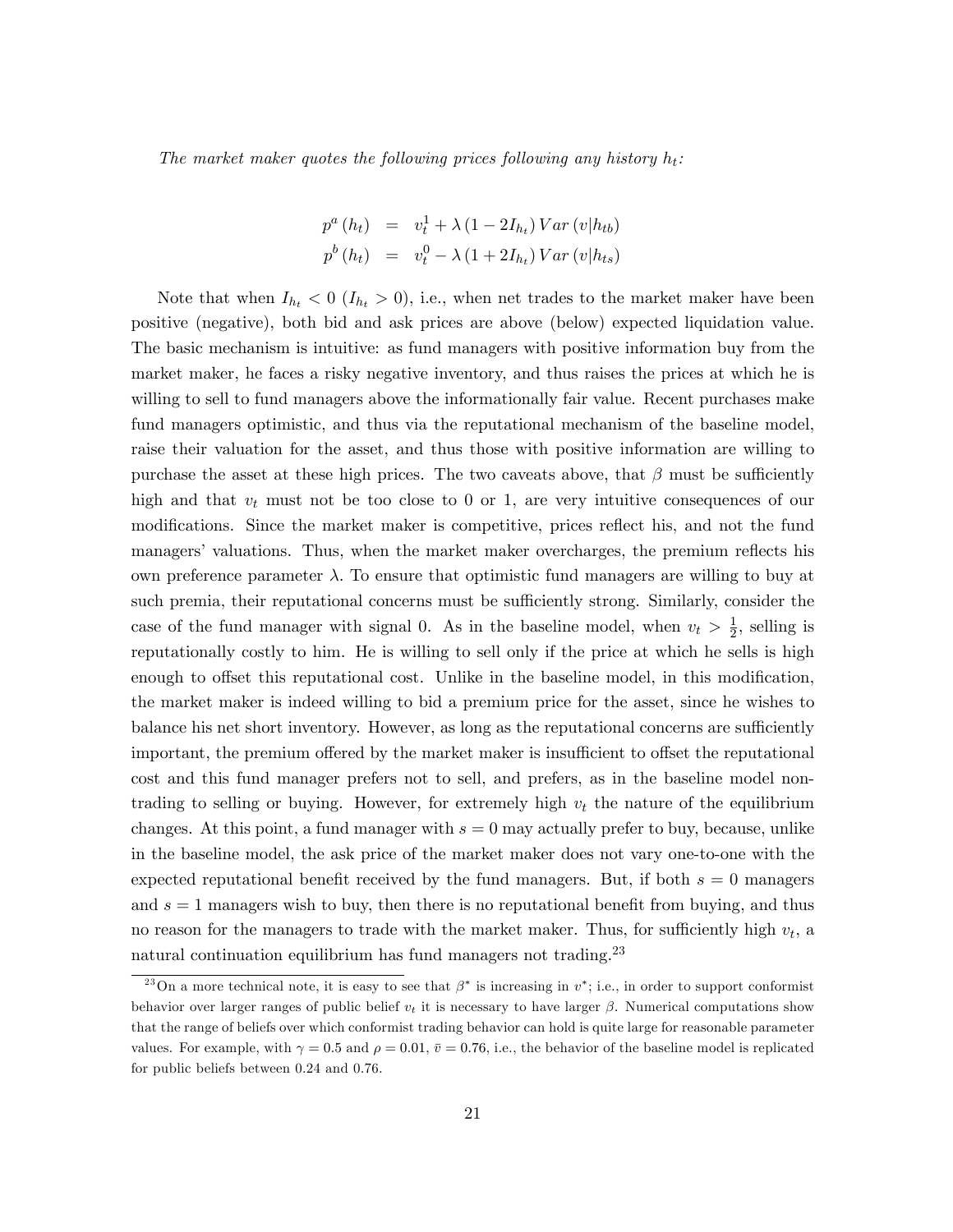As the above discussion makes clear, assets are overpriced when the market maker holds negative inventory and underpriced when he holds positive inventory. Since the market maker's inventory reflects the trades of fund managers, it is, on average, only when fund managers buy (sell), that his inventory becomes negative (positive).<sup>24</sup> Thus, persistent institutional buying or selling will, on average, be associated with return reversals at horizon  $T+1$ . By the same token, persistent institutional trade will, on average, be associated with short-term return continuation (since the only traders are fund managers, and they are conformist).<sup>25</sup>

### 5 Conclusion

This paper presents a simple yet rigorous model of the price impact of institutional herding. While the well-known model of Scharfstein and Stein (1990) shows that money managers may herd due to reputational concerns, there is no prior systematic theoretical analysis of the price impact of institutional herding. In contrast, there is a significant empirical literature on the price impact of institutional herding. This literature concludes that institutional herding positively predicts short term returns but negatively predicts long term returns. Thus, the empirical literature suggests, intriguingly, that institutional herding is stabilizing in the shortterm but destabilizing in the long-term.

Our paper provides a theoretical resolution to this empirical dichotomy. We analyze the interaction among three classes of traders: career-concerned money managers, profitmotivated proprietary traders, and security dealers endowed with market power. The interaction among these traders generates rich implications. First, we show theoretically that money managers tend to imitate past trades (i.e., herd) due to their reputational concerns, despite the fact that such herding behavior has a first-order impact on the prices of assets that they trade.

Second, in our main set of results, we formalize the relationship between institutional

 $24$ The qualification "on average" is inserted for the following reason: since non-trades are informative as well, with low probability (since  $s_t = 0$  is more likely than  $s_t = 1$  when  $v_t < \frac{1}{2}$ ) a situation can arise where  $I_{h_t} > 0$  (that is, there have been more sales than buys) but  $v_t > \frac{1}{2}$  (because there is a long-enough sequence of no-trades, which do not affect the market maker's inventory). However, on average, institutional buying will be associated with  $I_{h_t} < 0$ .

 $^{25}$  For brevity, we have stated the inventory costs model without including proprietary traders (implicitly setting  $\eta = 1$ . As a result, we did not need to require  $\eta$  to be high enough to generate short-term return continuation. It would be notationally complex but conceptually straightforward to add in proprietary traders. They would be contrarians as in the baseline model (since they never would buy above or sell below expected liquidation value), and thus in their presence we would need  $\eta$  to be high enough to generate short-term return continuation.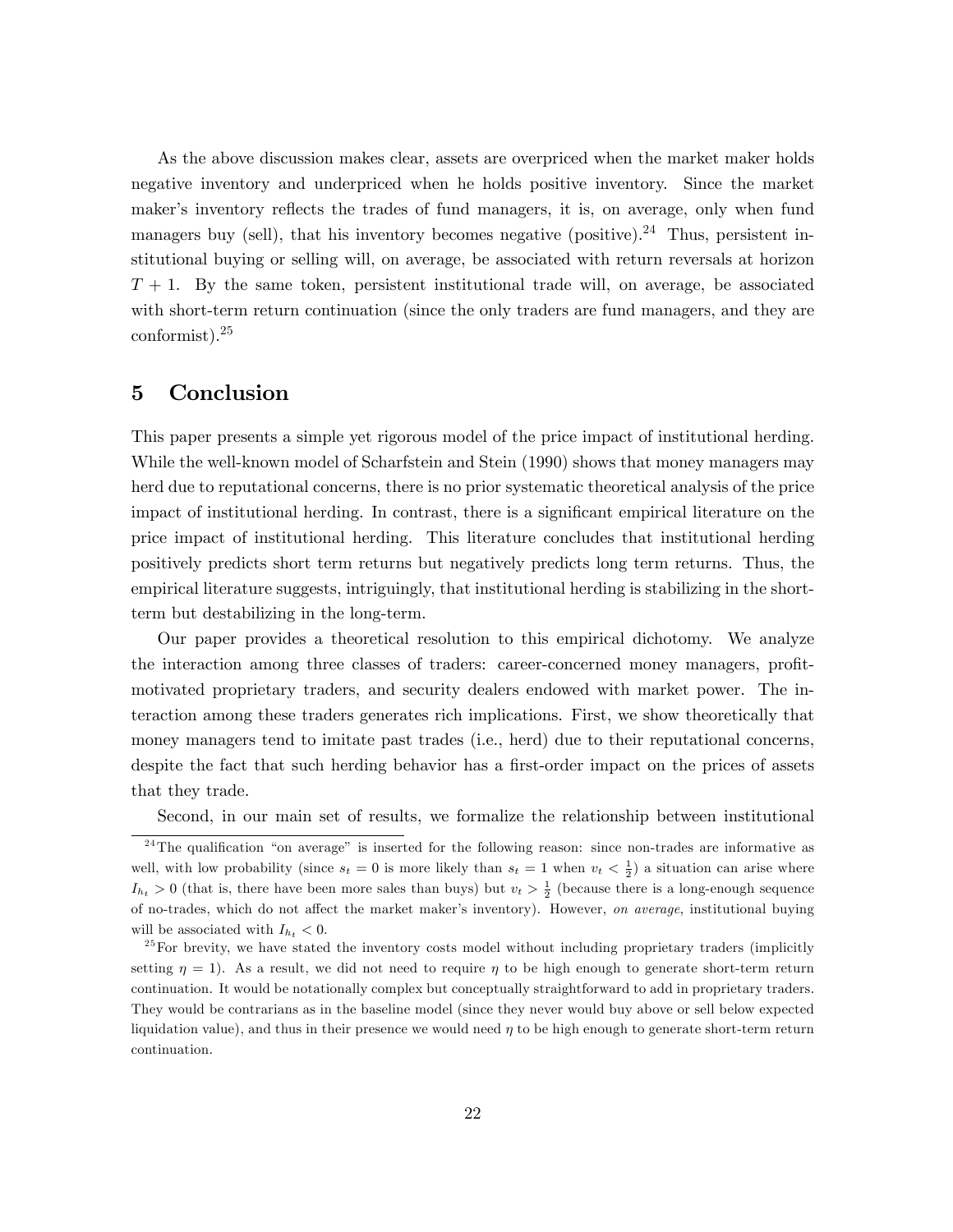herding and returns. We show that assets persistently bought (sold) by money managers trade at prices that are too high (low), thus generating return reversals in the long-term. We also show that, when there are enough institutional traders, our equilibrium generates a positive correlation between institutional herding and short-term returns. Our analysis, therefore, provides a simple and stylized framework to interpret the empirical evidence on the price impact of institutional herding, which finds a stabilizing effect of herding in the short term and a destabilizing effect in the long term.

Finally, our model generates a number of new empirical predictions that link herding behavior, trading volume, and the time-series of stock returns. We show that, in markets dominated by institutional traders, increasing mispricing is associated with high trading volume. Furthermore, conditional on institutional herding, our model can generate momentum. Finally, momentum in stock returns is associated with high trading volume. Some of these predictions are supported by existing empirical Öndings. Others represent potential directions for future empirical analysis.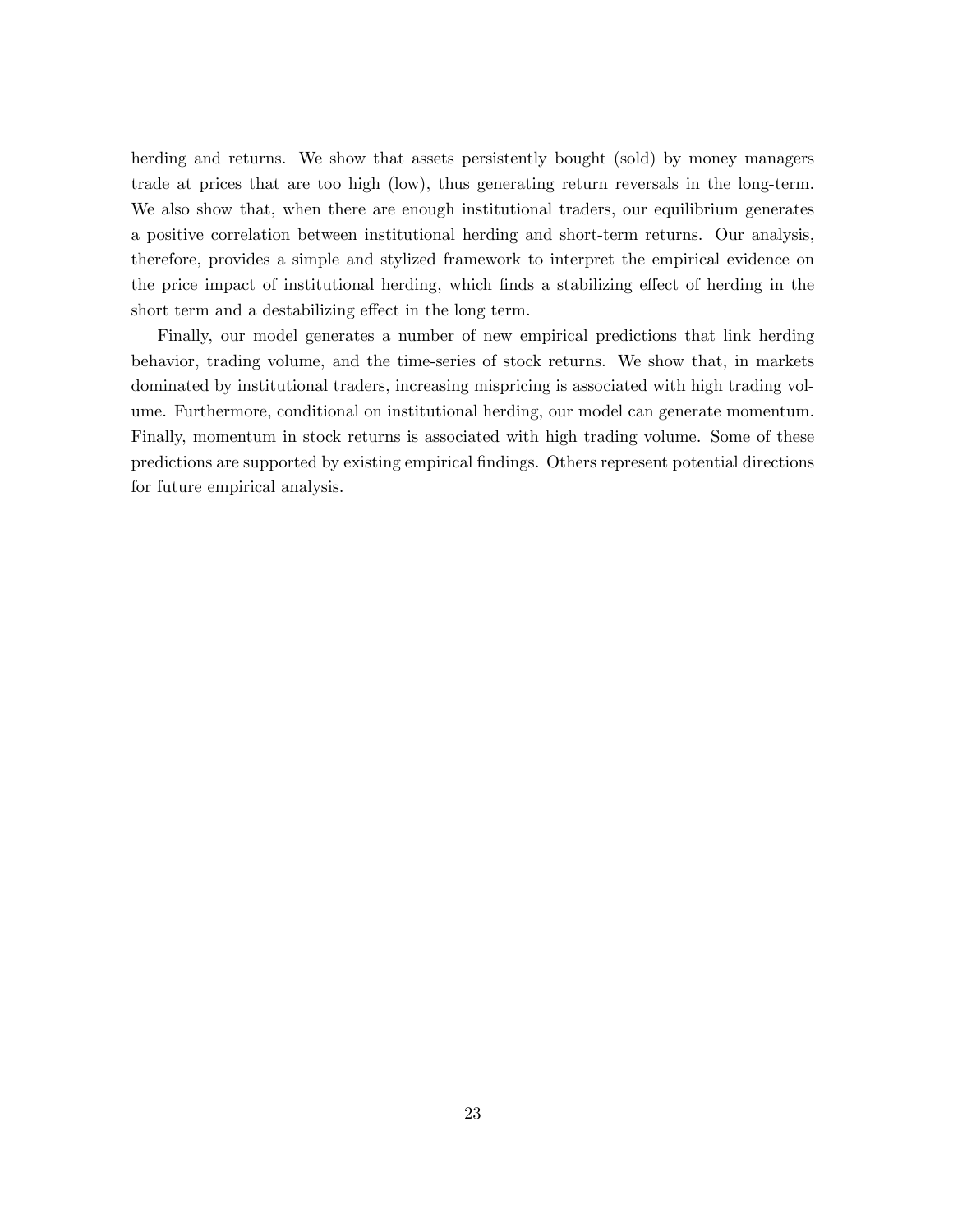## 6 Appendix

2

**Proof of Proposition 2:** We first demonstrate the proof for the case in which  $v_t \geq \frac{1}{2}$  $\frac{1}{2}$ . The case for  $v_t < \frac{1}{2}$  $\frac{1}{2}$  is symmetric. Case:  $v_t > \frac{1}{2}$ 

Fund manager's strategy: We begin by computing some equilibrium posteriors.

$$
w_1^1 = \Pr(g|v=1, a=1) \Pr(v=1|s=1) + \Pr(g|v=0, a=1) \Pr(v=0|s=1)
$$
  
= 
$$
\Pr(g|v=1, s=1) v_t^1 + \Pr(g|v=0, s=1) (1 - v_t^1)
$$
  
= 
$$
\frac{2\gamma}{1 + \gamma} v_t^1
$$

$$
w_0^1 = \Pr(g|v=1, a=0) \Pr(v=1|s=1) + \Pr(g|v=0, a=0) \Pr(v=0|s=1)
$$
  
= 
$$
\frac{2\rho\gamma}{2\rho\gamma + (1+\rho)(1-\gamma)} v_t^1 + \frac{2\gamma}{2\gamma + (1+\rho)(1-\gamma)} (1-v_t^1)
$$

because

$$
\Pr(g|v, a=0) = \frac{\Pr(a=0|g, v) \Pr(g|v)}{\Pr(a=0|g, v) \Pr(g|v) + \Pr(a=0|b, v) \Pr(b|v)}
$$
  
\n
$$
= \frac{\Pr(a=0|g, v) \gamma}{\Pr(a=0|g, v) \gamma + \Pr(a=0|b, v) (1-\gamma)}
$$
  
\n
$$
= \frac{(\rho + (1-\rho) \Pr(s=0|g, v)) \gamma}{(\rho + (1-\rho) \Pr(s=0|g, v)) \gamma + (\rho + (1-\rho) \Pr(s=0|b, v)) (1-\gamma)}
$$
  
\n
$$
= \begin{cases} \frac{\rho \gamma}{\rho \gamma + (\rho + \frac{1}{2}(1-\rho))(1-\gamma)} & \text{if } v=1 \\ \frac{(\rho + (1-\rho)) \gamma}{(\rho + (1-\rho)) \gamma + (\rho + (1-\rho)\frac{1}{2})(1-\gamma)} & \text{if } v=0 \end{cases}
$$
  
\n
$$
= \begin{cases} \frac{2\rho \gamma}{2\rho \gamma + (1+\rho)(1-\gamma)} & \text{if } v=1 \\ \frac{2\gamma}{2\rho \gamma + (1+\rho)(1-\gamma)} & \text{if } v=0 \end{cases}
$$

The expressions for  $w_0^0$  and  $w_{-1}^0$  are analogous

Suppose the fund manager has received signal  $s_t = 1$ . If he buys, he receives:

$$
v_t^1 - p_t^a + \beta w_1^1 = \beta w_0^1
$$

If he does not trade, he also receives  $\beta w_0^1$ . Finally, if he sells (an off equilibrium action) we assume that the investor believes that it was because he received signal  $s_t = 0$ , so that  $w_{-1}^1 = (1 - v_t^1) \frac{2\gamma}{1 + \gamma}$  $\frac{2\gamma}{1+\gamma}$ . <sup>26</sup> Thus, the manager's expected payoff from selling is

$$
p^b_t - v^1_t + \beta w^1_{-1} = v^0_t - v^1_t + \beta w^1_{-1} < \beta w^1_{-1}
$$

 $26$ This is the "natural" off-equilibrium belief, that is robust to the presence of a small number of "naive" fund managers who always trade sincerely.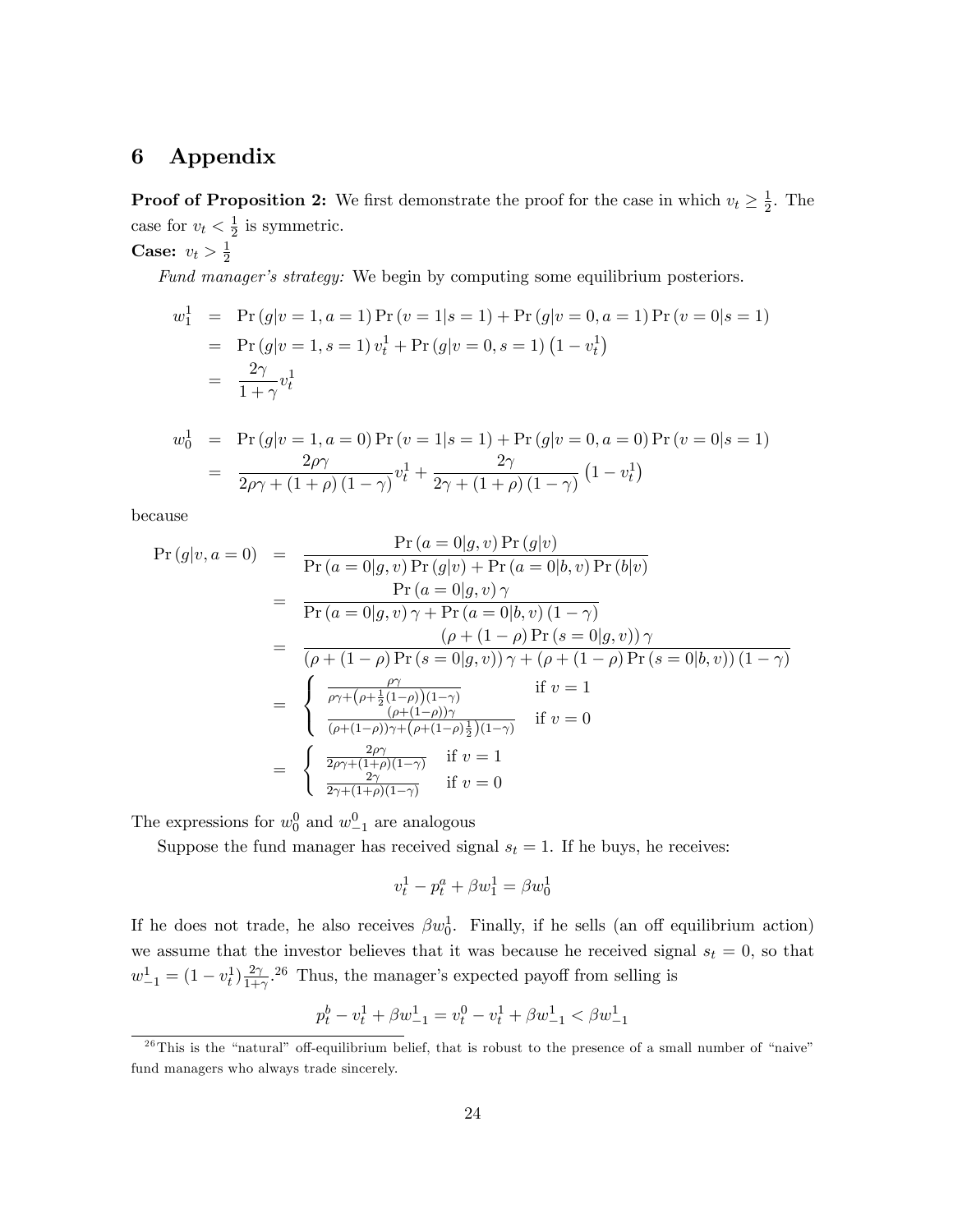We show next that  $w_{-1}^1 < w_0^1$ , which will imply that the expected (deviation) payoff from selling is strictly smaller than the expected (equilibrium) payoff from buying. Recall that

$$
w_0^1 = \frac{2\gamma}{2\gamma + \left(\frac{1}{\rho} + 1\right)(1 - \gamma)} v_t^1 + \frac{2\gamma}{2\gamma + (\rho + 1)(1 - \gamma)} \left(1 - v_t^1\right)
$$

It is clear that at  $\rho = 0$ ,  $w_0^1 = w_{-1}^1$ . We shall demonstrate that, for  $v_t > \frac{1}{2}$  $\frac{1}{2}$ ,  $w_0^1$  is increasing in  $\rho$ , which implies that for  $v_t > \frac{1}{2}$  $\frac{1}{2}$  and  $\rho > 0$  it must be the case that  $w_0^1 > w_{-1}^1$ . To do so, we take the derivative of  $w_0^1$  with respect to  $\rho$ :

$$
\frac{\partial w_0^1}{\partial \rho} = \frac{\partial}{\partial \rho} \left( \frac{2\gamma}{2\gamma + \left(\frac{1}{\rho} + 1\right)(1 - \gamma)} v_t^1 + \frac{2\gamma}{2\gamma + (\rho + 1)(1 - \gamma)} (1 - v_t^1) \right)
$$

$$
= 2\gamma (1 - \gamma) \left( \frac{\frac{1}{\rho^2}}{\left(2\gamma + \left(\frac{1}{\rho} + 1\right)(1 - \gamma)\right)^2} v_t^1 - \frac{1}{\left(2\gamma + (\rho + 1)(1 - \gamma)\right)^2} (1 - v_t^1) \right)
$$

This expression is increasing in  $v_t^1$ . Whenever  $v_t > \frac{1}{2}$  $\frac{1}{2}$ , it is clear that  $v_t^1 > \frac{1}{2}$  $\frac{1}{2}$ . Evaluating this expression at  $v_t^1 = \frac{1}{2}$  $\frac{1}{2}$  gives

$$
\gamma (1-\gamma) \left( \frac{\frac{1}{\rho^2}}{\left(2\gamma + \left(\frac{1}{\rho} + 1\right)(1-\gamma)\right)^2} - \frac{1}{\left(2\gamma + \left(\rho + 1\right)(1-\gamma)\right)^2} \right)
$$
  
=  $\gamma (1-\gamma) \left( \frac{1}{\left(2\gamma\rho + \left(1+\rho\right)(1-\gamma)\right)^2} - \frac{1}{\left(2\gamma + \left(\rho + 1\right)(1-\gamma)\right)^2} \right) > 0$ 

Which then establishes that  $w_{-1}^1 < w_0^1$ , and thus selling is dominated for the manager with  $s_t = 1$ .

Suppose instead that the fund manager has received signal  $s_t = 0$ . His payoff from buying is:

$$
v_t^0 - p_t^a + \beta w_1^0 = v_t^0 - v_t^1 - \beta (w_1^1 - w_0^1) + \beta w_1^0
$$
  
=  $(v_t^0 - v_t^1) + \beta (w_1^0 - w_1^1) + \beta w_0^1$   
<  $\beta w_0^1 < \beta w_0^0$ 

The penultimate inequality follows from the fact that  $v_t^0 - v_t^1 < 0$  and  $w_1^0 - w_1^1 < 0$ . To see why the latter is true, note that  $w_1^0 = \frac{2\gamma}{1+\gamma}$  $\frac{2\gamma}{1+\gamma}v_t^0 < \frac{2\gamma}{1+\gamma}$  $\frac{2\gamma}{1+\gamma}v_t^0 = w_1^1$ . The final inequality follows from the fact that

$$
w_0^0 = \frac{2\gamma}{2\gamma + \left(\frac{1}{\rho} + 1\right)(1 - \gamma)} v_t^0 + \frac{2\gamma}{2\gamma + (1 + \rho)(1 - \gamma)} \left(1 - v_t^0\right)
$$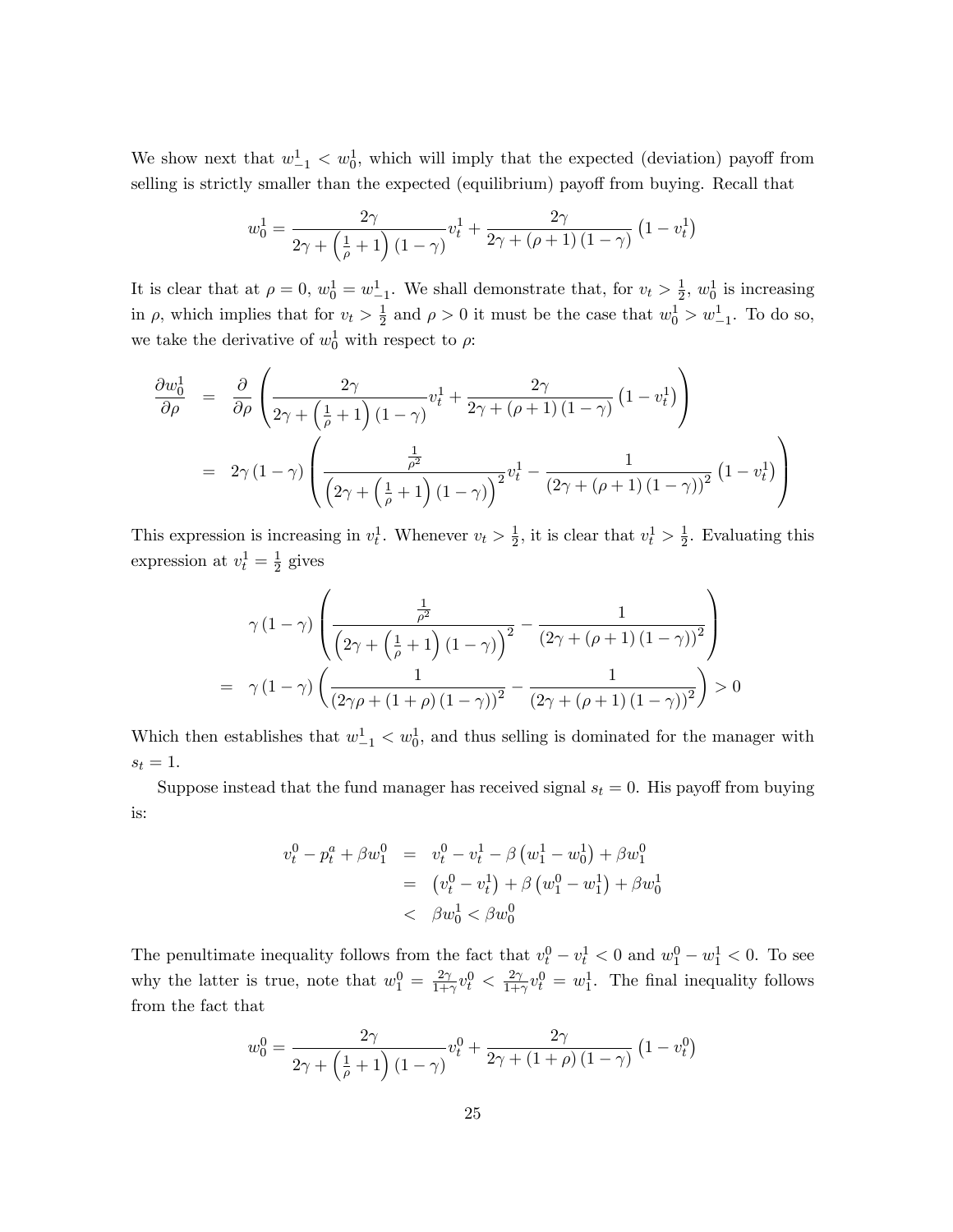while

$$
w_0^1 = \frac{2\gamma}{2\gamma + \left(\frac{1}{\rho} + 1\right)(1 - \gamma)} v_t^1 + \frac{2\gamma}{2\gamma + \left(1 + \rho\right)(1 - \gamma)} \left(1 - v_t^1\right)
$$

and, clearly  $\frac{2\gamma}{2\gamma + (\frac{1}{\rho}+1)(1-\gamma)}$  $\langle \frac{2\gamma}{2\gamma + (1+\rho)}\rangle$  $\frac{2\gamma}{2\gamma + (1+\rho)(1-\gamma)}$  and  $v_t^0 < v_t^1$ . If he does not trade, his payoff is  $\beta w_0^0$ . Thus, buying is dominated.

Finally, if he chooses to sell (an off-equilibrium action), then, as before, the investor assumes (correctly in this case) that the signal received was  $s_t = 0$ , and thus the expected reputational payoff associated with selling is  $w_{-1}^0 = \left(1 - v_t^0\right) \frac{2\gamma}{1 + \gamma}$  $\frac{2\gamma}{1+\gamma}$ . His total payoff from selling is

$$
p_t^b - v_t^0 + \beta w_{-1}^0 = \beta w_{-1}^0
$$

To show that selling is dominated by non-trading, we need to show that  $w_{-1}^0 < w_0^0$  for  $v_t > \frac{1}{2}$  $\frac{1}{2}$ . For this note that  $w_{-1}^0$  and  $w_0^0$  are both decreasing in  $v_t$ . We shall show that  $w_{-1}^0 < w_0^0$  at  $v_t = \frac{1}{2}$  $\frac{1}{2}$  for  $\rho > 0$ , and that  $w_0^0$  decreases at a slower rate than  $w_{-1}^0$ , which will establish the required claim. For the first part, note that at  $v_t = \frac{1}{2}$  $\frac{1}{2}$  and  $\rho = 0$ ,  $w_0^0 = w_{-1}^0 = \gamma$  and for  $v_t = \frac{1}{2}$  $\frac{1}{2}$  and  $\rho = 1$ ,  $w_0^0 = w_{-1}^0 = \gamma$ . Then note that

$$
\frac{\partial w_0^0}{\partial \rho} = 2\gamma (1-\gamma) \left( \frac{\frac{1}{\rho^2}}{\left(2\gamma + \left(\frac{1}{\rho} + 1\right)(1-\gamma)\right)^2} v_t^0 - \frac{\frac{1}{\rho^2}}{\left(2\gamma + \left(\frac{1}{\rho} + 1\right)(1-\gamma)\right)^2} (1-v_t^0) \right)
$$

Solving this for an optimum at  $v_t = \frac{1}{2}$  $\frac{1}{2}$  gives the following first order condition:

$$
\frac{1}{\left(2\rho\gamma+\left(1+\rho\right)\left(1-\gamma\right)\right)^{2}}\frac{1-\gamma}{2}-\frac{1}{\left(2\gamma+\left(\rho+1\right)\left(1-\gamma\right)\right)^{2}}\left(1-\frac{1-\gamma}{2}\right)=0.
$$

There is clearly only one positive solution  $\frac{1}{\gamma^2+3}(\gamma^2+2\sqrt{-\gamma^2+1}-1)$ . Finally, note that evaluating the derivative at  $v_t = \frac{1}{2}$  $\frac{1}{2}$ , so that  $v_t^0 = \frac{1-\gamma}{2}$ , and  $\rho = 0$  gives  $2\frac{\gamma^2}{\gamma+1} > 0$ . Finally, evaluating the derivative at at  $v_t = \frac{1}{2}$  $\frac{1}{2}$ , so that  $v_t^0 = \frac{1-\gamma}{2}$ , and  $\rho = 1$  gives:  $-\frac{1}{2}$  $\frac{1}{2}\gamma^2(1-\gamma) < 0.$ Now we shall show that  $w_0^0$  decreases more slowly than  $w_{-1}^0$ . For this note that  $\frac{\partial w_{-1}^0}{\partial v_t^0} = -\frac{2\gamma}{1+\gamma}$  $\frac{2\gamma}{1+\gamma}$ while

$$
\frac{\partial w_0^0}{\partial v_t^0} = \frac{2\gamma}{2\gamma + \left(\frac{1}{\rho} + 1\right)(1 - \gamma)} - \frac{2\gamma}{2\gamma + (1 + \rho)(1 - \gamma)}
$$

This expression is increasing in  $\rho$ , so the smallest it can be is at  $\rho = 0$ , when it coincides with  $\frac{\partial w_{-1}^{\overline{0}}}{\partial v_t^0} = -\frac{2\gamma}{1+\gamma}$  $\frac{2\gamma}{1+\gamma}$ . Thus, the claim is proved. Therefore, it is optimal for the manager with  $s_t = 0$  not to trade.

Proprietary trader's strategy: Consider the proprietary trader who observes  $s_t = 1$ . If he buys his payoff is

$$
v_t^1 - p_t^a = v_t^1 - v_t^1 - \beta \left( w_1^1 - w_0^1 \right) = -\beta \left( w_1^1 - w_0^1 \right) < 0
$$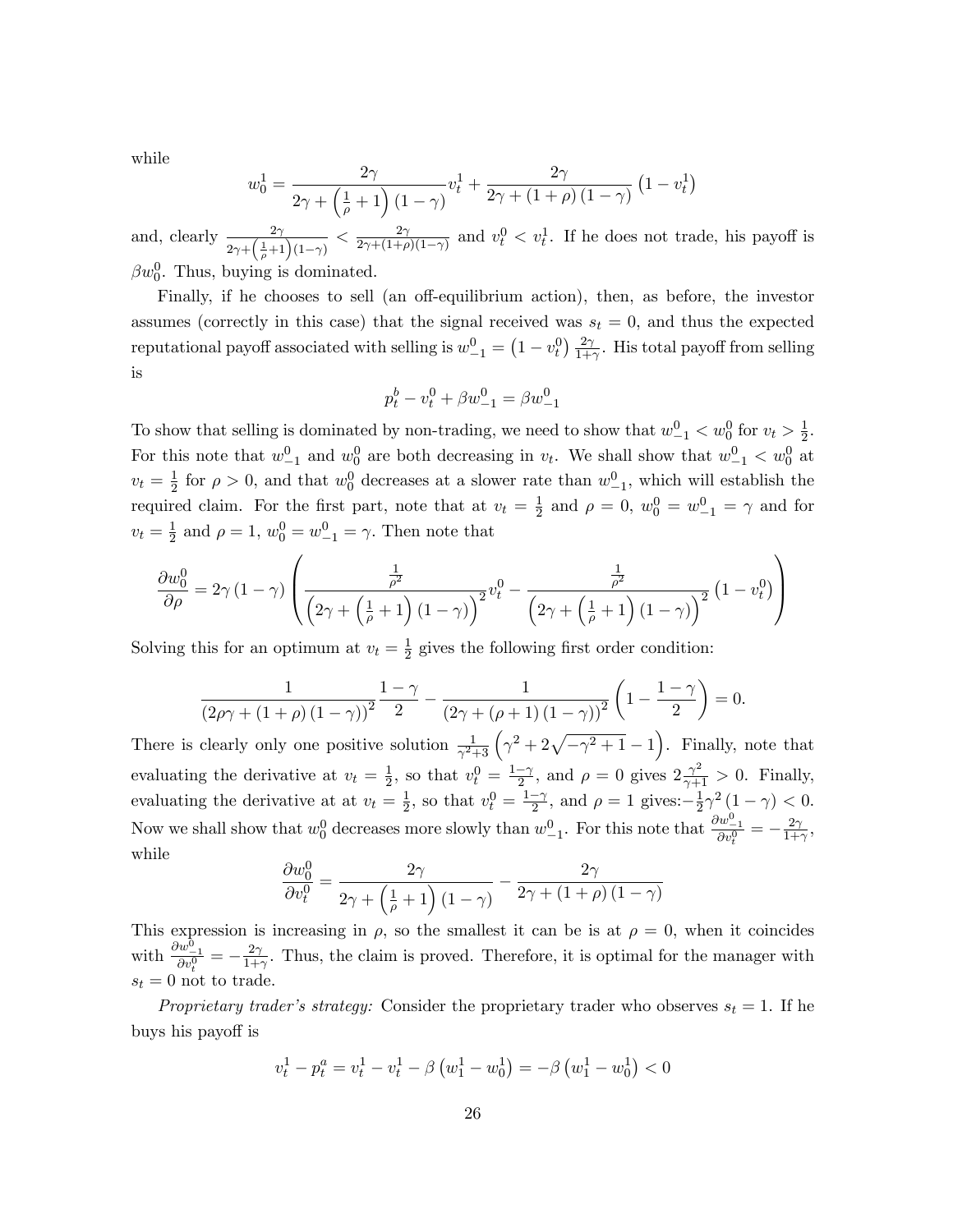where the inequality follows from three observations: (i) as we have established above,  $w_0^1$  is increasing in  $\rho$  for  $v_t > \frac{1}{2}$  $\frac{1}{2}$ ; (ii) for  $\rho = 1$ ,  $w_0^1 = \gamma$ ; and finally (iii) for  $v_t > \frac{1}{2}$  $\frac{1}{2}$ , it is easy to see that  $w_1^1 > \gamma$ . If the trader does not trade his payoff is 0. If, instead, he sells, his payoff is

$$
p_t^b - v_t^1 = v_t^0 - v_t^1 < 0
$$

Thus, it is optimal for the proprietary trader not to trade.

Next consider the proprietary trader who observes  $s_t = 0$ . If he buys, his expected payoff is strictly smaller than that of the proprietary trader who observed  $s_t = 1$ , which itself was negative. If he does not trade, his payoff is  $0$ . If he sells, his expected payoff is

$$
p_t^b - v_t^0 = v_t^0 - v_t^0 = 0
$$

Thus, it is a best response for this proprietary trader to sell.

Market maker's strategy: Since the market maker trades with proprietary traders at fair value, he is indifferent between trading with them or not. So, the only question is whether the market maker can improve terms of trade with fund managers.

By using the equilibrium strategies, the MM can extract positive (maximal) surplus from  $s_t = 1$  fund managers, but gets zero surplus from interacting with  $s_t = 0$  fund managers. It is clear that he will not wish to change the behavior of  $s_t = 1$  managers.

We first show that as long as  $s_t = 1$  managers buy, the MM will never wish to have  $s_t = 0$ managers sell with positive probability. In any putative equilibrium in which the  $s_t = 1$ managers buy, and the  $s_t = 0$  sell with positive probability, the posterior for non-trading is identical to the original equilibrium posterior  $w_0^0$  (because non-trading reveals that the manager either got signal  $s_t = 0$  or did not receive a trading opportunity. Similarly, the putative equilibrium posterior for selling is identical to the "sincere" off-equilibrium belief used above:  $w_{-1}^0$  (because sales in the putative equilibrium identify the manager as having received signal  $s_t = 0$ . In order to sell with positive probability, the manager with  $s_t = 0$ must at least weakly prefer selling to non-trading. Denoting the bid price in this putative equilibrium by  $\tilde{p}_t^b$ , we now can write down:

$$
\tilde{p}_t^b - v_t^0 + \beta w_{-1}^0 \ge \beta w_0^0
$$

This, in turn, implies that

$$
\tilde{p}_t^b \ge v_t^0 + \beta \left( w_0^0 - w_{-1}^0 \right) > v_t^0
$$

since we have shown earlier that  $w_0^0 > w_{-1}^0$ . But bidding such a price can never be incentive compatible for the MM, which rules out this possible deviation.

The only remaining alternative is that the market maker prices to induce both  $s_t = 1$ and  $s_t = 0$  managers to buy. We need to check that his profits in this potential deviation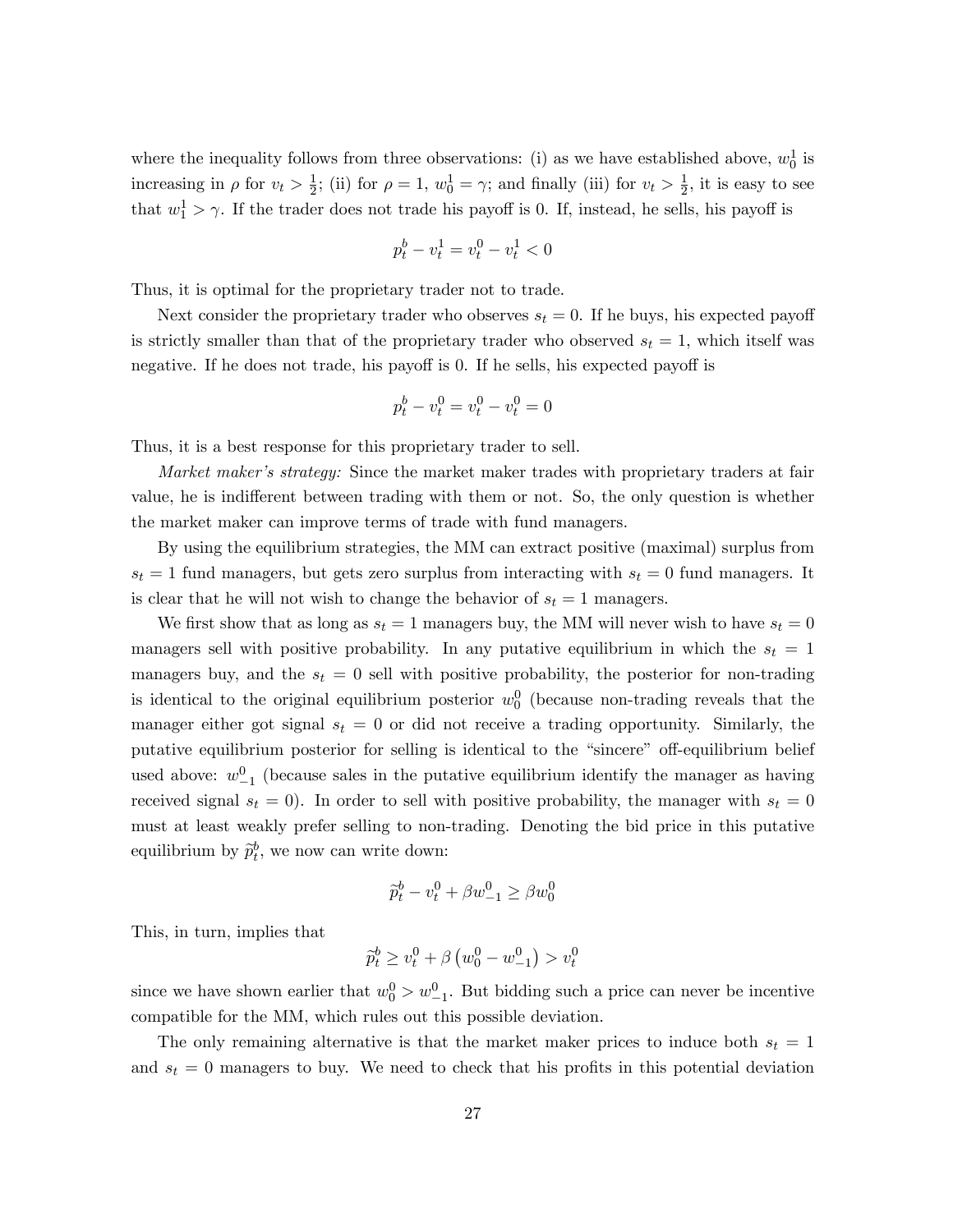are smaller than his (strictly positive) equilibrium profits. Suppose that the market maker prices to induce the  $s_t = 0$  manager to buy with probability  $\alpha \in (0, 1]$ , and to not trade with probability  $1-\alpha$ . The expected reputational payoffs from buying in this putative equilibrium are as follows:

$$
\widehat{w}_1^1 = \left( v_t^1 \frac{\gamma}{\gamma + \frac{1}{2} (1 - \gamma) (1 + \alpha)} + (1 - v_t^1) \frac{\gamma \alpha}{\gamma \alpha + \frac{1}{2} (1 - \gamma) (1 + \alpha)} \right)
$$
  

$$
\widehat{w}_1^0 = \left( v_t^0 \frac{\gamma}{\gamma + \frac{1}{2} (1 - \gamma) (1 + \alpha)} + (1 - v_t^0) \frac{\gamma \alpha}{\gamma \alpha + \frac{1}{2} (1 - \gamma) (1 + \alpha)} \right)
$$

It is easy to see that  $\hat{w}_1^1 > \hat{w}_1^0$ . By a similar set of computations, the reputational payoffs from not trading in this putative equilibrium are as follows:

$$
\widehat{w}_0^1 = v_t^1 \frac{\rho \gamma}{\rho \gamma + (\rho + (1 - \rho)(1 - \alpha)\frac{1}{2})(1 - \gamma)} + (1 - v_t^1) \frac{(\rho + (1 - \rho)(1 - \alpha))\gamma}{(\rho + (1 - \rho)(1 - \alpha))\gamma + (\rho + (1 - \rho)(1 - \alpha)\frac{1}{2})(1 - \gamma)}
$$

$$
\widehat{w}_0^0 = v_t^0 \frac{\rho \gamma}{\rho \gamma + (\rho + (1 - \rho)(1 - \alpha)\frac{1}{2})(1 - \gamma)} + (1 - v_t^0) \frac{(\rho + (1 - \rho)(1 - \alpha))\gamma}{(\rho + (1 - \rho)(1 - \alpha))\gamma + (\rho + (1 - \rho)(1 - \alpha)\frac{1}{2})(1 - \gamma)}
$$

It is easy to see that  $\hat{w}_0^1 < \hat{w}_0^0$ . Denote the revised ask price in such a putative equilibrium by  $\widehat{p}_t^a$ . Since the fund manager with  $s_t = 0$  must weakly prefer buying to not trading, it must be the case that

$$
\beta \widehat{w}_0^0 \leq v_t^0 - \widehat{p}_t^a + \beta \widehat{w}_1^0
$$
  
i.e.,  $\widehat{p}_t^a \leq v_t^0 + \beta (\widehat{w}_1^0 - \widehat{w}_0^0).$ 

The MM's expected profit under the equilibrium strategy is:

$$
\eta \Pr(s_t = 1)(p_t^a - v_t^1) = \eta \Pr(s_t = 1)\beta (w_1^1 - w_0^1)
$$

DeÖne

$$
\pi_E \equiv \Pr(s_t = 1)\beta \left(w_1^1 - w_0^1\right)
$$

The MM's expected profit under the putative deviation is:

$$
\eta \Pr(s_t=1)(\widehat{p}_t^a - v_t^1) + \eta \Pr(s_t=0)(\widehat{p}_t^a - v_t^0)\alpha.
$$

DeÖne

$$
\pi_D \equiv \Pr(s_t = 1)(\hat{p}_t^a - v_t^1) + \Pr(s_t = 0)(\hat{p}_t^a - v_t^0)\alpha
$$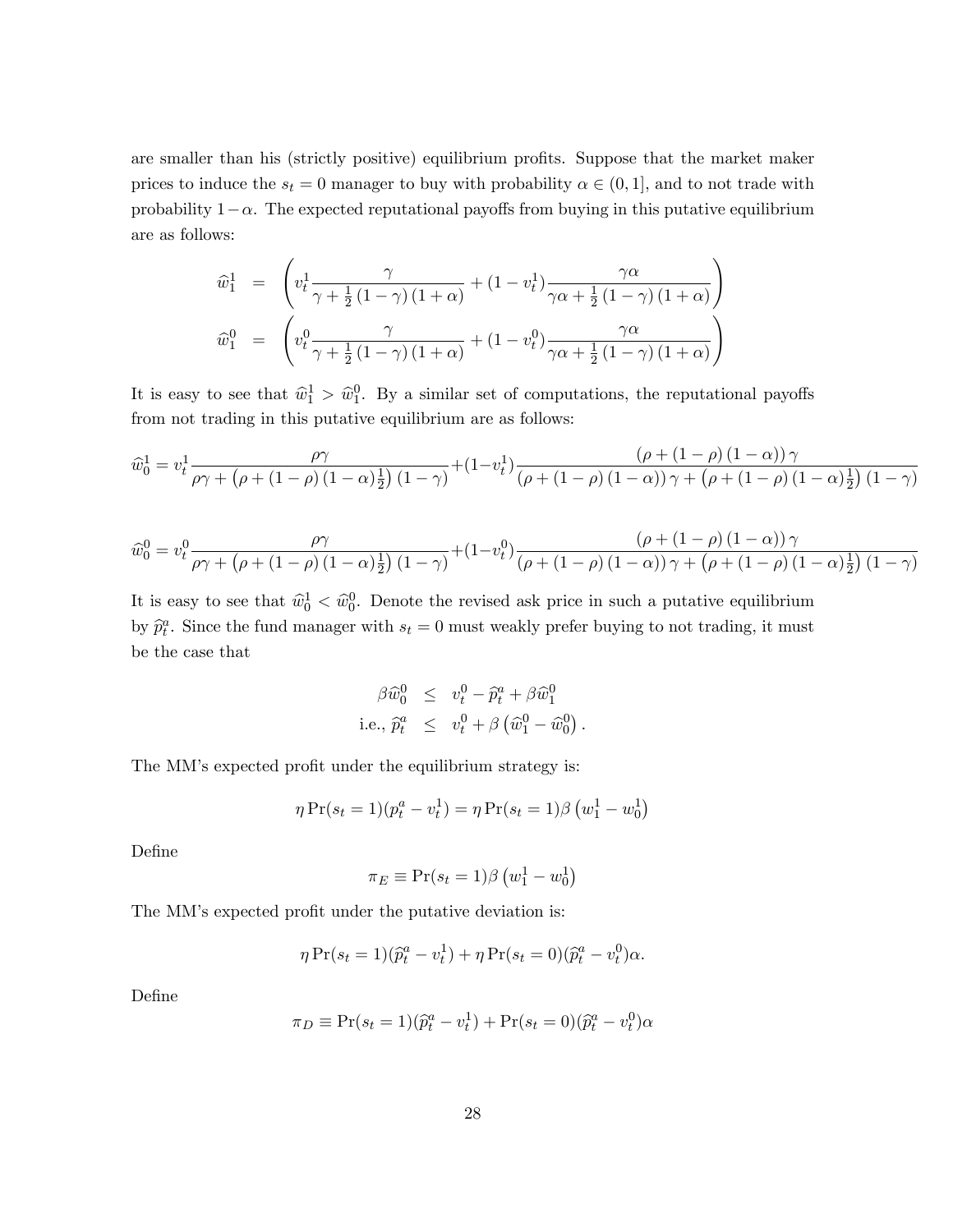Since  $\widehat{p}_t^a \le v_t^0 + \beta \left(\widehat{w}_1^0 - \widehat{w}_0^0\right)$ 

$$
\pi^{D} \leq \Pr(s_{t} = 1)(v_{t}^{0} + \beta (\hat{w}_{1}^{0} - \hat{w}_{0}^{0}) - v_{t}^{1}) + \Pr(s_{t} = 0)(v_{t}^{0} + \beta (\hat{w}_{1}^{0} - \hat{w}_{0}^{0}) - v_{t}^{0}) \alpha \n= \Pr(s_{t} = 1) (v_{t}^{0} - v_{t}^{1}) + \Pr(s_{t} = 1)\beta (\hat{w}_{1}^{0} - \hat{w}_{0}^{0}) + \Pr(s_{t} = 0)(\beta (\hat{w}_{1}^{0} - \hat{w}_{0}^{0})) \alpha \n< \Pr(s_{t} = 1)\beta (\hat{w}_{1}^{0} - \hat{w}_{0}^{0}) + \Pr(s_{t} = 0)(\beta (\hat{w}_{1}^{0} - \hat{w}_{0}^{0})) \alpha \n= \beta (\Pr(s_{t} = 1) + \Pr(s_{t} = 0)\alpha) (\hat{w}_{1}^{0} - \hat{w}_{0}^{0}) \n= \beta \Pr(a_{t} = 1) (\hat{w}_{1}^{0} - \hat{w}_{0}^{0}) \equiv UB_{D}(\alpha)
$$

We show below that  $UB_D(\alpha) < \pi_E$  for all  $\alpha \in [0,1]$ , which implies that the deviation is unprofitable for the MM. First, note that

$$
\hat{w}_1^0 - \hat{w}_0^0 = \begin{pmatrix} Pr(v = 1|s = 0) (Pr(\theta = g|a_t = 1, v = 1; \alpha) - Pr(\theta = g|a_t = 0, v = 1; \alpha)) \\ + Pr(v = 0|s = 0) (Pr(\theta = g|a_t = 1, v = 0; \alpha) - Pr(\theta = g|a_t = 0, v = 0; \alpha)) \end{pmatrix}
$$
  
< 
$$
\begin{pmatrix} Pr(v = 1|a_t = 1) (Pr(\theta = g|a_t = 1, v = 1; \alpha) - Pr(\theta = g|a_t = 0, v = 1; \alpha)) \\ + Pr(v = 0|a_t = 1) (Pr(\theta = g|a_t = 1, v = 0; \alpha) - Pr(\theta = g|a_t = 0, v = 0; \alpha)) \end{pmatrix}
$$

where the inequality follows from the fact that, since managers with  $s_t = 1$  also buy,  $Pr(v =$  $1|a_t = 1$  > Pr(v = 1|s = 0). The expression to the right of the inequality can, in turn, be written as follows:

$$
\begin{pmatrix}\n\Pr(v = 1|a_t = 1) \Pr(\theta = g|a_t = 1, v = 1; \alpha) \\
+ \Pr(v = 0|a_t = 1) \Pr(\theta = g|a_t = 1, v = 0; \alpha) \\
-\left(\begin{array}{c}\Pr(v = 1|a_t = 1) \Pr(\theta = g|a_t = 0, v = 1; \alpha) \\
+ \Pr(v = 0|a_t = 1) \Pr(\theta = g|a_t = 0, v = 0; \alpha)\n\end{array}\right)\n\end{pmatrix}
$$
\n=  $\Pr(\theta = g|a_t = 1; \alpha) - \left(\begin{array}{c}\Pr(v = 1|a_t = 1) \Pr(\theta = g|a_t = 0, v = 1; \alpha) \\
+ \Pr(v = 0|a_t = 1) \Pr(\theta = g|a_t = 0, v = 0; \alpha)\n\end{array}\right)$ 

Thus,  $\frac{1}{\beta}UB_D(\alpha)$  can be written as:

$$
\Pr(a_t = 1) \left( \Pr(\theta = g | a_t = 1; \alpha) - \left( \begin{array}{c} \Pr(v = 1 | a_t = 1) \Pr(\theta = g | a_t = 0, v = 1; \alpha) \\ + \Pr(v = 0 | a_t = 1) \Pr(\theta = g | a_t = 0, v = 0; \alpha) \end{array} \right) \right)
$$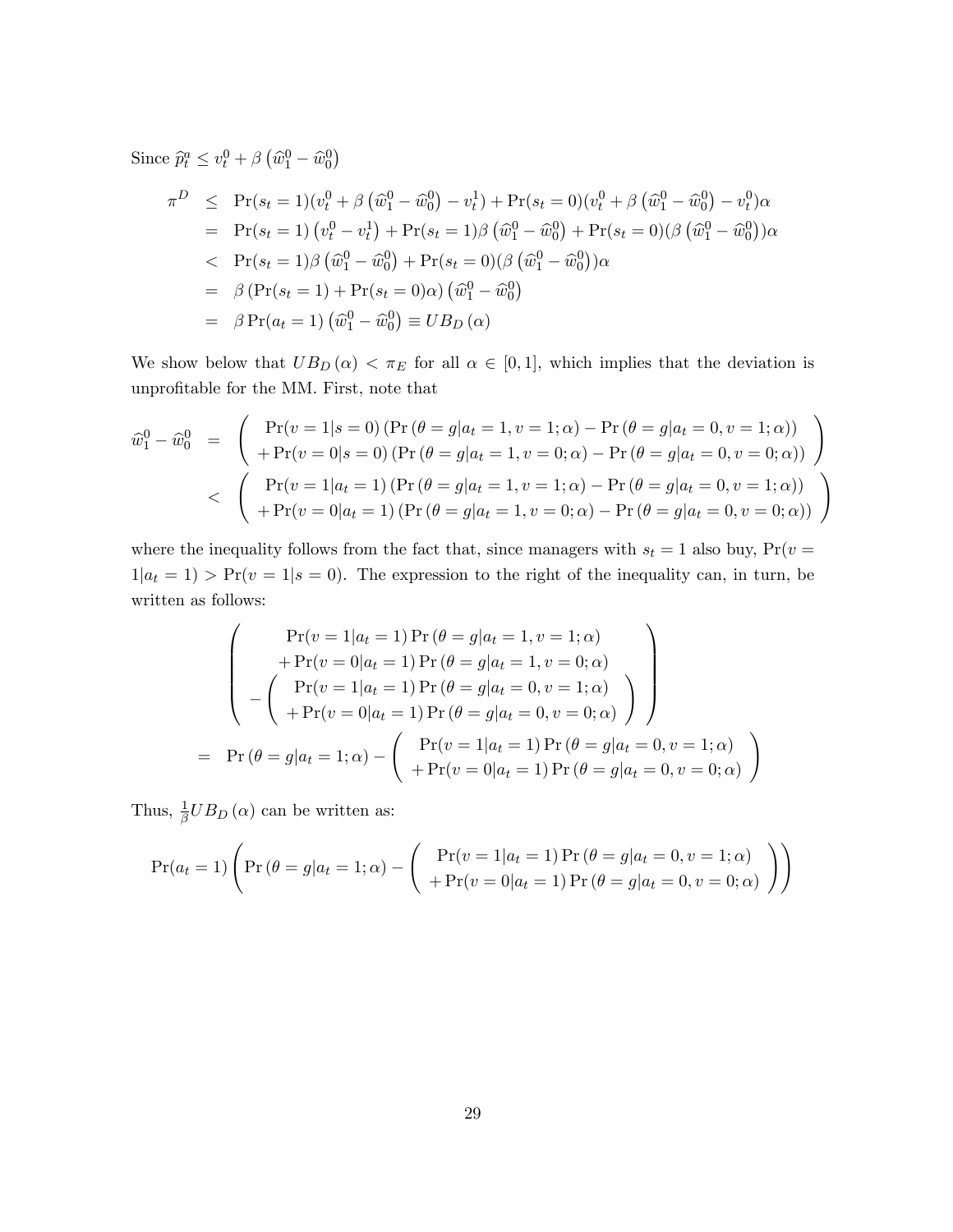which, by adding and subtracting  $Pr(a_t = 0) Pr(\theta = g|a_t = 0; \alpha)$ , can be further written as:

$$
\begin{pmatrix}\n\Pr(a_t = 1) \Pr(\theta = g | a_t = 1; \alpha) \\
+ (\Pr(a_t = 0) \Pr(\theta = g | a_t = 0; \alpha) - \Pr(a_t = 0) \Pr(\theta = g | a_t = 0; \alpha)) \\
-\Pr(a_t = 1) \begin{pmatrix}\n\Pr(v = 1 | a_t = 1) \Pr(\theta = g | a_t = 0, v = 1; \alpha) \\
+ \Pr(v = 0 | a_t = 1) \Pr(\theta = g | a_t = 0, v = 0; \alpha)\n\end{pmatrix}\n\end{pmatrix}
$$
\n
$$
= \gamma - \begin{pmatrix}\n\Pr(a_t = 0) \begin{pmatrix}\n\Pr(v = 1 | a_t = 0) \Pr(\theta = g | a_t = 0, v = 1; \alpha) \\
+ \Pr(v = 0 | a_t = 0) \Pr(\theta = g | a_t = 0, v = 0; \alpha)\n\end{pmatrix} \\
+ \Pr(a_t = 1) \begin{pmatrix}\n\Pr(v = 1 | a_t = 1) \Pr(\theta = g | a_t = 0, v = 1; \alpha) \\
+ \Pr(v = 0 | a_t = 1) \Pr(\theta = g | a_t = 0, v = 0; \alpha)\n\end{pmatrix}\n\end{pmatrix}
$$
\n
$$
= \gamma - \Pr(\theta = g | a_t = 0, v = 1; \alpha) \begin{pmatrix}\n\Pr(a_t = 0) \Pr(v = 1 | a_t = 0) \\
+ \Pr(a_t = 1) \Pr(v = 1 | a_t = 1)\n\end{pmatrix}
$$
\n
$$
- \Pr(\theta = g | a_t = 0, v = 0; \alpha) \begin{pmatrix}\n\Pr(a_t = 0) \Pr(v = 0 | a_t = 0) \\
+ \Pr(a_t = 1) \Pr(v = 0 | a_t = 1)\n\end{pmatrix}
$$
\n
$$
= \gamma - (\Pr(v = 1) \Pr(\theta = g | a_t = 0, v = 1; \alpha) + \Pr(v = 0) \Pr(\theta = g | a_t = 0, v = 0; \alpha))
$$

Claim 9

$$
\frac{\partial}{\partial \alpha} \left[ \Pr(v=1) \Pr(\theta = g | a_t = 0, v=1; \alpha) + \Pr(v=0) \Pr(\theta = g | a_t = 0, v=0; \alpha) \right] > 0
$$

Proof of claim: From the expressions delineated above we know that:

$$
\Pr(\theta = g | a_t = 0, v = 1; \alpha) = \frac{\rho \gamma}{\rho \gamma + (\rho + (1 - \rho) (1 - \alpha) \frac{1}{2}) (1 - \gamma)}
$$

and

$$
\Pr(\theta = g | a_t = 0, v = 0; \alpha) = \frac{(\rho + (1 - \rho) (1 - \alpha)) \gamma}{(\rho + (1 - \rho) (1 - \alpha)) \gamma + (\rho + (1 - \rho) (1 - \alpha) \frac{1}{2}) (1 - \gamma)}
$$

Direct computation shows that

$$
\frac{\partial}{\partial \alpha} \Pr(\theta = g | a_t = 0, v = 1; \alpha) > 0, \frac{\partial}{\partial \alpha} \Pr(\theta = g | a_t = 0, v = 0; \alpha) < 0
$$

and that

$$
\frac{\partial}{\partial \alpha} \Pr(\theta = g | a_t = 0, v = 1; \alpha) + \frac{\partial}{\partial \alpha} \Pr(\theta = g | a_t = 0, v = 0; \alpha) > 0.
$$

Since, for  $v_t > \frac{1}{2}$  $\frac{1}{2}$ , by definition,  $Pr(v = 1) > \frac{1}{2} > Pr(v = 0)$ , the claim is proved.

From Claim 9 it follows that  $UB_D(\alpha)$  is decreasing in  $\alpha$ , and thus is maximized for  $\alpha = 0$ . But, since at  $\alpha = 0$ ,  $\widehat{w}_1^0 = v_t^0 \frac{2\gamma}{1+\gamma}$  $\frac{2\gamma}{1+\gamma}$ , and  $\hat{w}_0^0 = w_0^0$  (the equilibrium expected posterior for a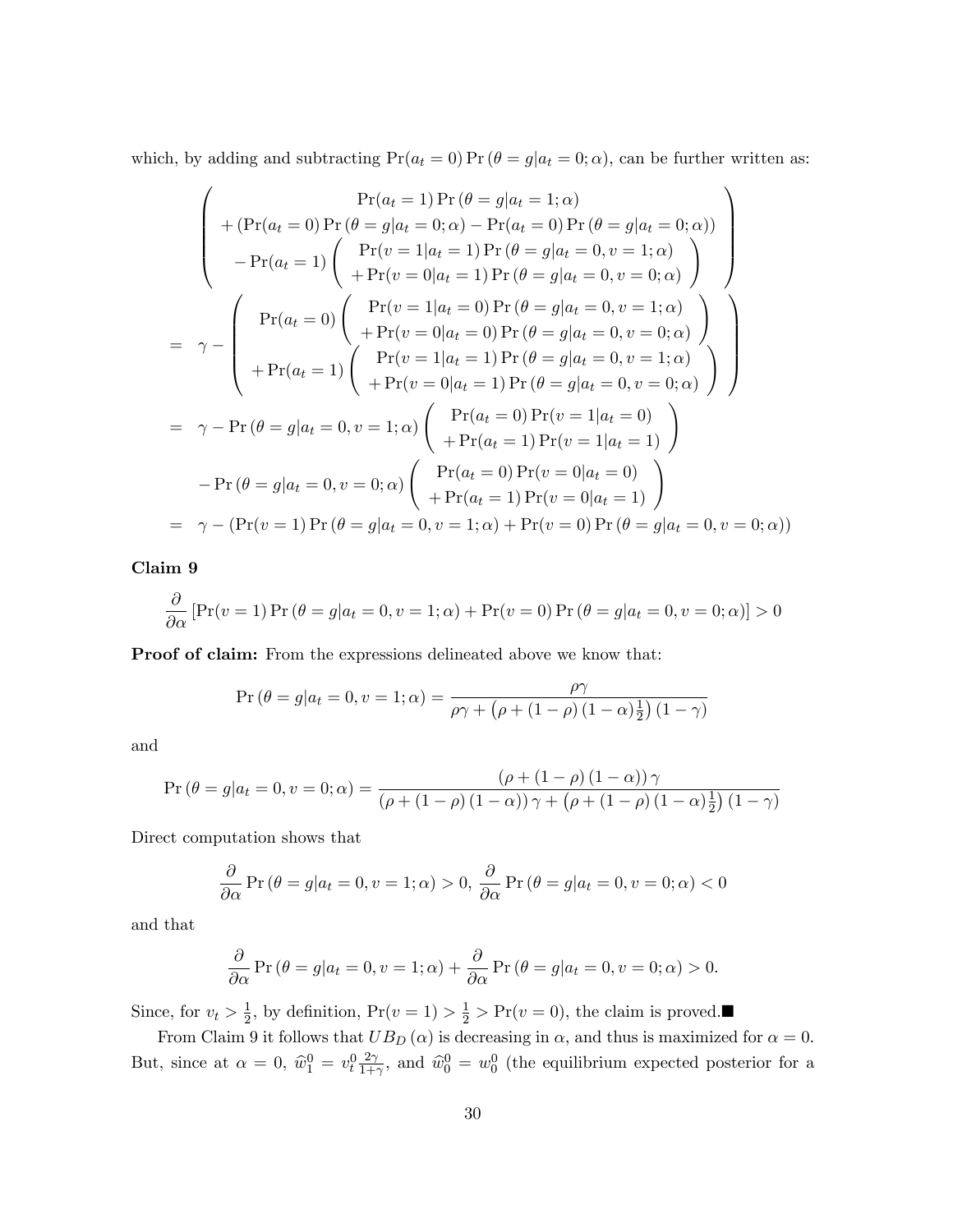manager who does not trade when he receives signal  $s_t = 0$ .

$$
UB_D(0) = \beta \Pr(s_t = 1) \left( v_t^0 \frac{2\gamma}{1+\gamma} - w_0^0 \right)
$$
  
< 
$$
\beta \Pr(s_t = 1) \left( w_1^1 - w_0^1 \right) = \pi_E
$$

because, it is clear that  $w_1^1 = v_t^1 \frac{2\gamma}{1+\gamma} > v_t^0 \frac{2\gamma}{1+\gamma}$  $\frac{2\gamma}{1+\gamma}$ , and we have shown earlier than  $w_0^1 < w_0^0$ . Thus the deviation is unprofitable. This completes the proof for  $v_t > \frac{1}{2}$  $\frac{1}{2}$ .

**Proof of Proposition 3:** To check whether  $E_t (p_{t+1}) - p_t^a > 0$ , we first restate the definition of  $E_t(p_{t+1})$ below:

$$
E_t(p_{t+1}) = \frac{1}{1 + \frac{1 - \eta}{\eta} \frac{\Pr(s_{t+1} = 0 | h_{t+1})}{\Pr(s_{t+1} = 1 | h_{t+1})}} \left( v_{t+1}^1 + \beta \left( w_1^1(v_{t+1}) - w_0^1(v_{t+1}) \right) \right) + \frac{1}{\frac{\eta}{1 - \eta} \frac{\Pr(s_{t+1} = 1 | h_{t+1})}{\Pr(s_{t+1} = 0 | h_{t+1})}} + 1^{v_{t+1}^0}.
$$

Since there was a buy order at  $t, v_{t+1} > v_t$ , and thus  $v_{t+1}^1 + \beta \left(w_1^1(v_{t+1}) - w_0^1(v_{t+1})\right) > p_t^a$ . However,  $v_{t+1}^0 < p_t^a$  (because  $v_{t+1} = v_t^1$ , and thus  $p_t^a > v_{t+1}$ , and  $v_{t+1} > v_{t+1}^0$ ). Now note that 1  $1+\frac{1-\eta}{\eta}\frac{\Pr(s_{t+1}=0|h_{t+1})}{\Pr(s_{t+1}=1|h_{t+1})}$  $\frac{1}{\Pr(s_{t+1}=0|h_{t+1})}$  is increasing in  $\eta$  and converges to 1 as  $\eta \to 1$ , and  $\frac{1}{\frac{\eta}{1-\eta} \Pr(s_{t+1}=1|h_{t+1})}$  $\frac{\Pr(s_{t+1}=1|h_{t+1})}{\Pr(s_{t+1}=0|h_{t+1})} + 1$ is decreasing in  $\eta$  and converges to 1 as  $\eta \to 0$ . Thus, there exists  $\bar{\eta} \in (0,1)$ , such that for  $\eta > \bar{\eta}, E_t(p_{t+1}) - p_t^a > 0.$ 

**Proof of Proposition 4:** For the case where  $v_t > \frac{1}{2}$  $\frac{1}{2}$ ,  $LTR_t = -\frac{v_{t+1} - p_t^a}{p_t^a} = 1 - \frac{v_{t+1}}{p_t^a}$  $\frac{t+1}{p_t^a}.$ 

The comparative static with respect to  $\beta$  is immediate, since  $p_t^a$  increases in  $\beta$  while  $v_{t+1}$  is unaffected by  $\beta$ .

The remaining goal is to show that  $LTR_t$  is increasing in  $v_{t+1}$ .

$$
LTR_t = -\frac{v_{t+1} - p_t^a}{p_t^a} = -\frac{v_t^1 - v_t^1 - \beta \left( w_1^1(v_t) - w_0^1(v_t) \right)}{v_t^1 + \beta \left( w_1^1(v_t) - w_0^1(v_t) \right)} = \frac{\beta \left( w_1^1(v_t) - w_0^1(v_t) \right)}{v_t^1 + \beta \left( w_1^1(v_t) - w_0^1(v_t) \right)}.
$$
\n
$$
\frac{1}{LTR_t} = 1 + \frac{1}{\beta} \frac{v_t^1}{\left( w_1^1(v_t) - w_0^1(v_t) \right)} = 1 + \frac{1}{\beta} f, \text{ where } f = \frac{v_t^1}{\left( w_1^1(v_t) - w_0^1(v_t) \right)}.
$$
\n
$$
\frac{1}{f} = \frac{w_1^1(v_t) - w_0^1(v_t)}{v_t^1} = \frac{\frac{2\gamma}{1 + \gamma} v_t^1 - \left( \frac{2\rho\gamma}{2\rho\gamma + (1 + \rho)(1 - \gamma)} v_t^1 + \frac{2\gamma}{2\gamma + (1 + \rho)(1 - \gamma)} \left( 1 - v_t^1 \right) \right)}{v_t^1}
$$
\n
$$
= \frac{2\gamma}{1 + \gamma} - \frac{2\rho\gamma}{2\rho\gamma + (1 + \rho)(1 - \gamma)} + \frac{2\gamma}{2\gamma + (1 + \rho)(1 - \gamma)} - \frac{\frac{2\gamma}{2\gamma + (1 + \rho)(1 - \gamma)}}{v_t^1}
$$

so that  $\frac{1}{f}$  is increasing in  $v_t^1$ , so that f is decreasing in  $v_t^1$ , so that  $\frac{1}{LTR_t}$  is decreasing in  $v_t^1$ , so that  $LTR_t$  is increasing in  $v_t^1 = v_{t+1}$ , which establishes the desired result.

**Proof of proposition 5:** The comparative static relative to  $\eta$  is immediate. Increasing  $\eta$ increases  $E_t(p_{t+1})$  without affecting  $p_t^a$ .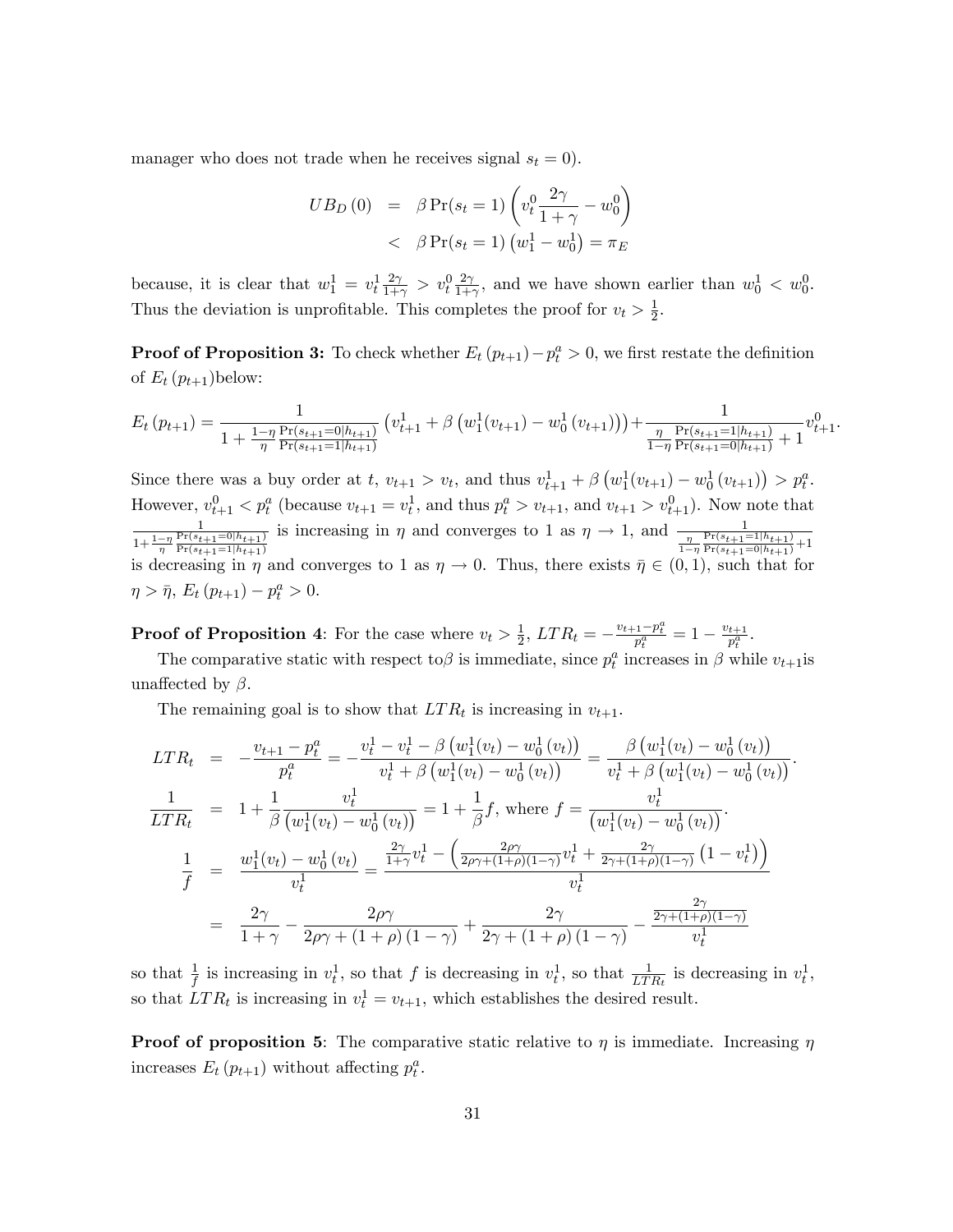For the remainder, we are trying to show that  $\frac{E_t(p_{t+1}) - p_t^a}{p_t^a}$  is decreasing in  $v_{t+1} = v_t^1$ . Since  $p_t^a$  is increasing in  $v_t^1$ , a sufficient condition is that  $E_t(p_{t+1}) - p_t^a$  is decreasing in  $v_t^1$ . We prove that this is true for  $\eta$  large enough.

First, note that  $v_{t+1}^1 - v_t^1$  is decreasing in  $v_t^1$ :

$$
v_{t+1}^1 - v_t^1 = \frac{(1+\gamma)v_t^1}{2\gamma v_t^1 + 1 - \gamma} - v_t^1 = 2\gamma \frac{v_t^1 (1 - v_t^1)}{1 - \gamma + 2\gamma v_t^1}
$$

This is clearly decreasing for  $v_t^1 > \frac{1}{2}$  $\frac{1}{2}$  since the numerator is decreasing in this range and the denominator is always increasing. Let

$$
f(v_{t+1}, \eta) \equiv \frac{1}{1 + \frac{1 - \eta}{\eta} \frac{\Pr(s_{t+1} = 0 | h_{t+1})}{\Pr(s_{t+1} = 1 | h_{t+1})}}
$$

Then,

$$
E_t(p_{t+1}) - p_t^a
$$
  
= 
$$
\frac{1}{1 + \frac{1 - \eta}{\eta} \frac{\Pr(s_{t+1} = 0 | h_{t+1})}{\Pr(s_{t+1} = 1 | h_{t+1})}} p_{t+1}^a + \left(1 - \frac{1}{1 + \frac{1 - \eta}{\eta} \frac{\Pr(s_{t+1} = 0 | h_{t+1})}{\Pr(s_{t+1} = 1 | h_{t+1})}} \right) v_{t+1}^0 - p_t^a
$$
  
=  $f(v_{t+1}, \eta) p_{t+1}^a + (1 - f(v_{t+1}, \eta)) v_{t+1}^0 - p_t^a$   
=  $f(v_{t+1}, \eta) (p_{t+1}^a - p_t^a) + (1 - f(v_{t+1}, \eta)) (v_{t+1}^0 - p_t^a)$   
=  $f(v_{t+1}, \eta) a (v_{t+1}) + (1 - f(v_{t+1}, \eta)) b (v_{t+1})$ 

where  $a(v_{t+1}) = p_{t+1}^a - p_t^a$  and  $b(v_{t+1}) = v_{t+1}^0 - p_t^a$ . Now,

$$
\frac{\partial}{\partial v_{t+1}} \left( f(v_{t+1}, \eta) a (v_{t+1}) + (1 - f(v_{t+1}, \eta)) b (v_{t+1}) \right)
$$
\n
$$
= f_{v_{t+1}}(v_{t+1}, \eta) a (v_{t+1}) + f(v_{t+1}, \eta) a' (v_{t+1}) - f_{v_{t+1}}(v_{t+1}, \eta) b (v_{t+1}) + (1 - f(v_{t+1}, \eta)) b' (v_{t+1})
$$
\n
$$
= f(v_{t+1}, \eta) a' (v_{t+1}) + f_{v_{t+1}}(v_{t+1}, \eta) (a (v_{t+1}) - b (v_{t+1})) + (1 - f(v_{t+1}, \eta)) b' (v_{t+1}).
$$

It is obvious that  $f(v_{t+1}, \eta) > 0$ ,  $f(v_{t+1}, \eta) \to 1$  as  $\eta \to 1$ , and that  $a(v_{t+1}) - b(v_{t+1})$  and  $b'(v_{t+1})$  are bounded. We'll show below that (i)  $a'(v_{t+1}) < 0$ , and (ii) that  $f_{v_{t+1}}(v_{t+1}, \eta) \to 0$ as  $\eta \to 1$ . Thus, for large enough  $\eta$ , the second and third terms become arbitrarily small, and the first term is negative and becomes large in absolute value, meaning that  $E_t (p_{t+1}) - p_t^a$ decreases in  $v_{t+1}$ .

To see that (ii) is true, observe that since  $Pr(s_{t+1} = 1 | h_{t+1}) = \gamma v_{t+1} + \frac{1-\gamma}{2}$ ,

$$
f_{v_{t+1}}(v_{t+1}, \eta) = \frac{\partial}{\partial v_{t+1}} \frac{1}{1 + \frac{1 - \eta}{\eta} \frac{1 - \gamma v_{t+1} - \frac{1 - \gamma}{2}}{\gamma v_{t+1} + \frac{1 - \gamma}{2}}} = 4\gamma \frac{\eta (1 - \eta)}{(\gamma - 2v\gamma - 2\gamma\eta + 4v\gamma\eta + 1)^2} \to 0 \text{ as } \eta \to 1
$$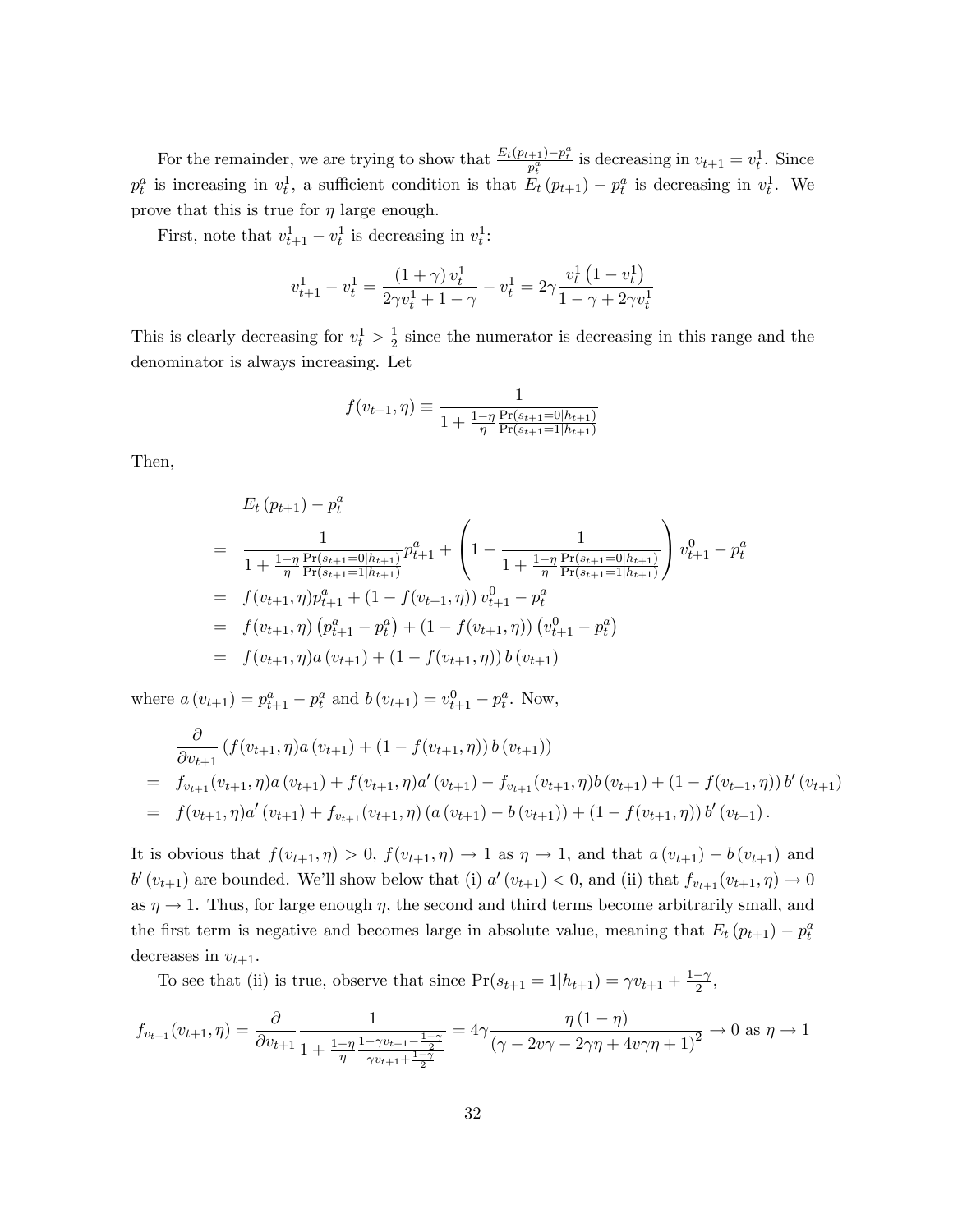To establish (i), we observe that

$$
a(v_{t+1}) = p_{t+1}^a - p_t^a
$$
  
\n
$$
= v_{t+1}^1 + \beta \left( w_1^1(v_{t+1}) - w_0^1(v_{t+1}) \right) - v_t^1 - \beta \left( w_1^1(v_t) - w_0^1(v_t) \right)
$$
  
\n
$$
= (v_{t+1}^1 - v_t^1) + \beta \left( w_1^1(v_{t+1}) - w_1^1(v_t) \right) + \beta \left( w_0^1(v_t) - w_0^1(v_{t+1}) \right)
$$
  
\n
$$
= (v_{t+1}^1 - v_t^1) + \beta \frac{2\gamma}{1+\gamma} \left( v_{t+1}^1 - v_t^1 \right) +
$$
  
\n
$$
\beta \left( \Pr(g|v=1, a=0) v_t^1 + \Pr(g|v=0, a=0) \left( 1 - v_t^1 \right) -
$$
  
\n
$$
- \Pr(g|v=1, a=0) v_{t+1}^1 - \Pr(g|v=0, a=0) \left( 1 - v_{t+1}^1 \right) \right)
$$
  
\n
$$
= (v_{t+1}^1 - v_t^1) \left[ 1 + \beta \frac{2\gamma}{1+\gamma} + \beta \left( \frac{2\gamma}{2\gamma + (1+\rho)(1-\gamma)} - \frac{2\rho\gamma}{2\rho\gamma + (1+\rho)(1-\gamma)} \right) \right],
$$

which is clearly decreasing in  $v_{t+1}$  since  $v_{t+1}^1 - v_t^1$  is decreasing in  $v_{t+1}$ , and  $1 + \beta \frac{2\gamma}{1+\gamma} + \gamma$  $\beta\left(\frac{2\gamma}{2\gamma+(1+\rho)(1-\gamma)}-\frac{2\rho\gamma}{2\rho\gamma+(1+\rho)}\right)$  $2\rho\gamma + (1+\rho)(1-\gamma)$  $\big) > 0$ . This concludes the proof.

**Proof of Proposition 6:** Since  $v_{t+1} > \frac{1}{2}$  $\frac{1}{2}$ , if there is a trade, there are two possibilities: Either a manager was selected to trade and  $s_{t+1} = 1$ , in which case  $a_{t+1} = 1$  and so  $v_{t+2} > v_{t+1}$ and thus  $LRT_{t+1} > LRT_t$ , or a proprietary trader was selected to trade and  $s_{t+1} = 0$ , in which case  $a_{t+1} = -1$  and so  $v_{t+2} < v_{t+1}$  and thus  $LRT_{t+1} < LRT_t$ . Conditional on a trade taking place, the probability of the former event is  $\frac{\eta \Pr(s_{t+1}=1|h_{t+1})}{\eta \Pr(s_{t+1}=1|h_{t+1})+(1-\eta)\Pr(s_{t+1}=0|h_{t+1})}$ which is increasing in  $\eta$  (and converges to 1 as  $\eta \to 1$ ); in contrast, the probability of the latter event is  $\frac{(1-\eta)Pr(s_{t+1}=0|h_{t+1})}{\eta Pr(s_{t+1}=1|h_{t+1})+(1-\eta)Pr(s_{t+1}=0|h_{t+1})}$  which is decreasing in  $\eta$  (and converges to 0 as  $\eta \to 1$ ). In other words, conditional on  $l_t \neq 0$ , as  $\eta$  increases the probability that  $LRT_{t+1} > LRT_t$  increases monotonically. Conditional on trade not taking place, there are also two possibilities: Either a manager was selected to trade and  $s_{t+1} = 0$ , or a proprietary trader was selected to trade and  $s_{t+1} = 1$ . Conditional on no trade, the probability of the former event is  $\frac{\eta \Pr(s_{t+1}=0|h_{t+1})}{\eta \Pr(s_{t+1}=0|h_{t+1})+(1-\eta)\Pr(s_{t+1}=1|h_{t+1})}$  which is increasing in  $\eta$  (and converges to 1 as  $\eta \to 1$ ); in contrast, the probability of the latter event is  $\frac{(1-\eta)Pr(s_{t+1}=1|h_{t+1})}{\eta Pr(s_{t+1}=0|h_{t+1})+(1-\eta)Pr(s_{t+1}=1|h_{t+1})}$ which is decreasing in  $\eta$  (and converges to 0 as  $\eta \to 1$ ). Thus, conditional on  $l_t = 0$ ,  $v_{t+2}$  is decreasing in  $\eta$ . Conditional on no-trade, therefore, for  $\eta$  large enough,  $v_{t+2} < v_{t+1}$  and thus  $LRT_{t+1} < LRT_t.$ 

**Proof of Proposition 8:** We write the proof for  $v_t \in \left[\frac{1}{2}\right]$  $\left[\frac{1}{2}, v^*\right]$  and  $v_t > v^*$ . The cases for  $v_t \in [1 - v^*, \frac{1}{2}]$  $\frac{1}{2}$  and  $v_t < 1 - v^*$  are symmetric.

Consider  $w_0^0$  and  $w_1^0$  as defined for  $v_t \geq \frac{1}{2}$  $\frac{1}{2}$  in the proof of Proposition 2. Note that for  $v_t = \frac{1}{2}$  $\frac{1}{2}$ ,  $w_0^0 > w_1^0$ , for  $v_t = 1$ ,  $w_0^0 < w_1^0$ ,  $w_0^0$  is strictly decreasing in  $v_t$  and  $w_1^0$  is strictly increasing in  $v_t$ . Define  $\bar{v}(\gamma,\rho)$  as the unique solution to  $w_0^0(v_t) - w_1^0(v_t) = 0$ .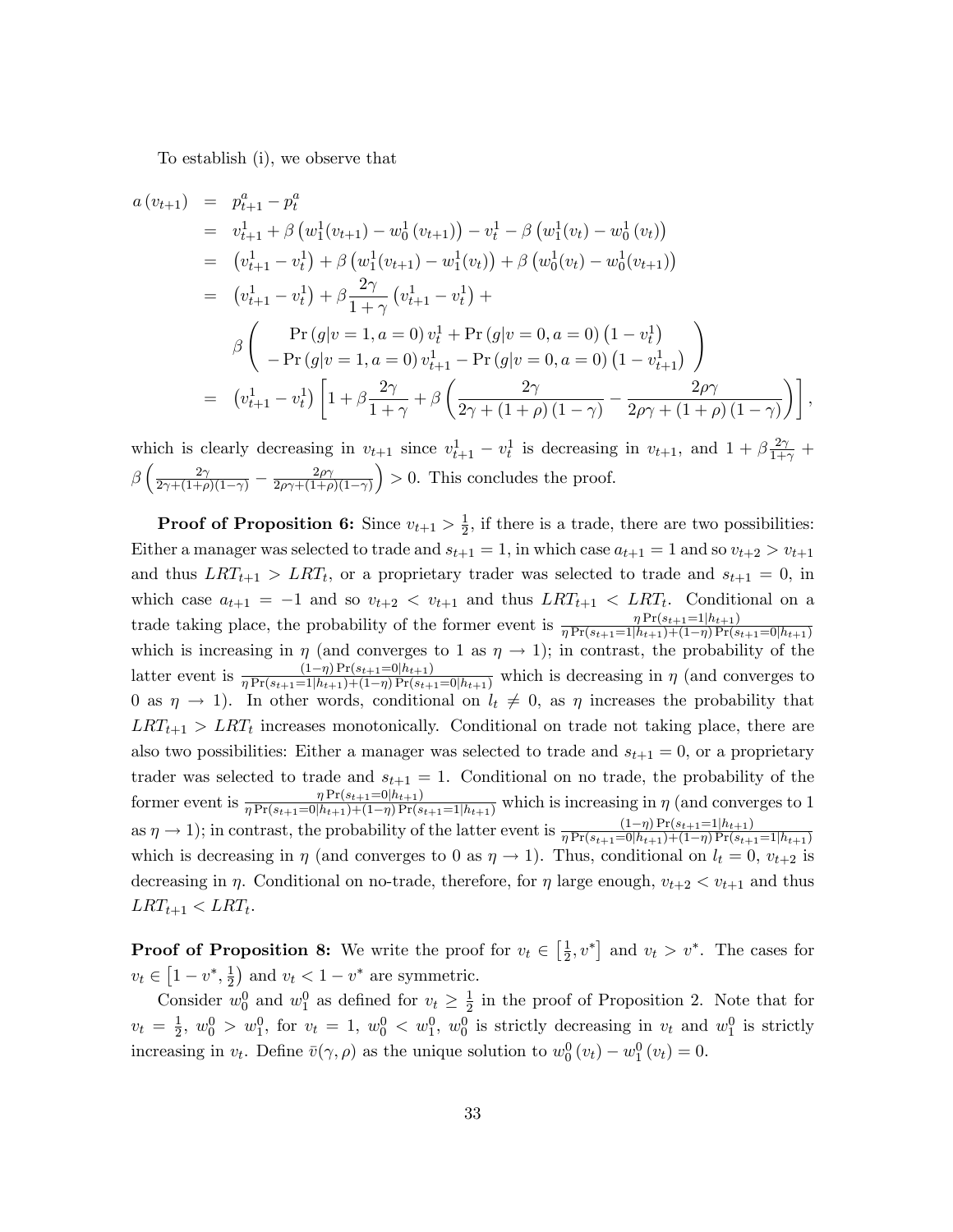Consider  $v_t \in \left[\frac{1}{2}\right]$  $\frac{1}{2}$ ,  $v^*$ ]. Note that since equilibrium strategies for fund managers are identical in this region to those in the main proposition for  $v_t \geq \frac{1}{2}$  $\frac{1}{2}$ , all expected reputation terms  $w_a^s$  in the proof of Proposition 2 are unchanged and we can re-use their properties.

First consider the manager with  $s_t = 1$ . The manager's payoff from buying is  $v_t^1 - p^a(h_t)$  +  $\beta w_1^1$ . From not trading, the manager gets  $\beta w_0^1$ . From selling, he gets  $p^b(h_t) - v_t^1 + \beta w_{-1}^1$ . Note also that  $w_1^1 > w_0^1 > w_{-1}^1$ . The incremental payoff from buying vs not trading is

$$
v_t^1 - p^a(h_t) + \beta w_1^1 - \beta w_0^1
$$
  
=  $v_t^1 - (v_t^1 + \lambda (1 - 2I_{h_t}) Var(v|h_{tb})) + \beta (w_1^1 - w_0^1)$   
=  $-\lambda (1 - 2I_{h_t}) Var(v|h_{tb}) + \beta (w_1^1 - w_0^1)$ 

If  $I_{h_t} < 0$  the first term is negative, and the second term is positive since  $w_1^1 - w_0^1 > 0$ . Clearly, as long as  $\beta$  is large enough (say,  $\beta > \beta_1$ ), the second term will dominate, and the manager will buy rather than not trade. If  $I_{h_t} > 0$ , then the first term is positive, thus making buying even more desirable for a manager with  $s_t = 1$ . The incremental payoff from buying vs selling is

$$
v_t^1 - p^a(h_t) + \beta w_1^1 - \left( p^b(h_t) - v_t^1 + \beta w_{-1}^1 \right)
$$
  
= 
$$
v_t^1 - \left( v_t^1 + \lambda (1 - 2I_{h_t}) Var(v|h_{tb}) \right) + \beta w_1^1 - \left( v_t^0 - \lambda (1 + 2I_{h_t}) Var(v|h_{ts}) - v_t^1 + \beta w_{-1}^1 \right)
$$
  
= 
$$
\left( v_t^1 - v_t^0 \right) + \left[ -\lambda (1 - 2I_{h_t}) Var(v|h_{tb}) + \lambda (1 + 2I_{h_t}) Var(v|h_{ts}) \right] + \beta \left( w_1^1 - w_{-1}^1 \right)
$$

The first and third terms are positive, while the second term is of ambigious sign if  $I_{h_t} < 0$ . However, again, if  $\beta$  is large enough (say  $\beta > \beta_2$ ), the positive terms will dominate, and the manager will buy rather than sell. If  $I_{h_t} > 0$ , the middle term is also positive, so the conclusion is reinforced. Thus, the manager with  $s_t = 1$  will always buy.

Now consider the manager with  $s_t = 0$ . The manager's payoff from buying is  $v_t^0 - p^a(h_t)$  +  $\beta w_1^0$ . From not trading, the manager gets  $\beta w_0^0$ . From selling, he gets  $p^b(h_t) - v_t^0 + \beta w_{-1}^0$ . The incremental payoff from not trading instead of selling is as follows:

$$
\beta w_0^0 - \left( p^b (h_t) - v_t^0 + \beta w_{-1}^0 \right) \n= \beta \left( w_0^0 - w_{-1}^0 \right) + v_t^0 - v_t^0 + \lambda \left( 1 + 2I_{h_t} \right) Var \left( v | h_{ts} \right) \n= \beta \left( w_0^0 - w_{-1}^0 \right) + \lambda \left( 1 + 2I_{h_t} \right) Var \left( v | h_{ts} \right)
$$

Note that, as shown in the proof of Proposition 2,  $w_0^0 > w_{-1}^0$  for  $v_t \ge \frac{1}{2}$  $\frac{1}{2}$ . Thus, the first term is positive. The second term is negative if  $I_{h_t} < 0$ . However, for  $\beta$  large enough (say  $\beta > \beta_3$ ), the positive term dominates even if  $I_{h_t} < 0$ . For  $I_{h_t} > 0$ , the whole term is always positive. Thus, the manager always prefers not to trade rather than sell. The incremental payoff from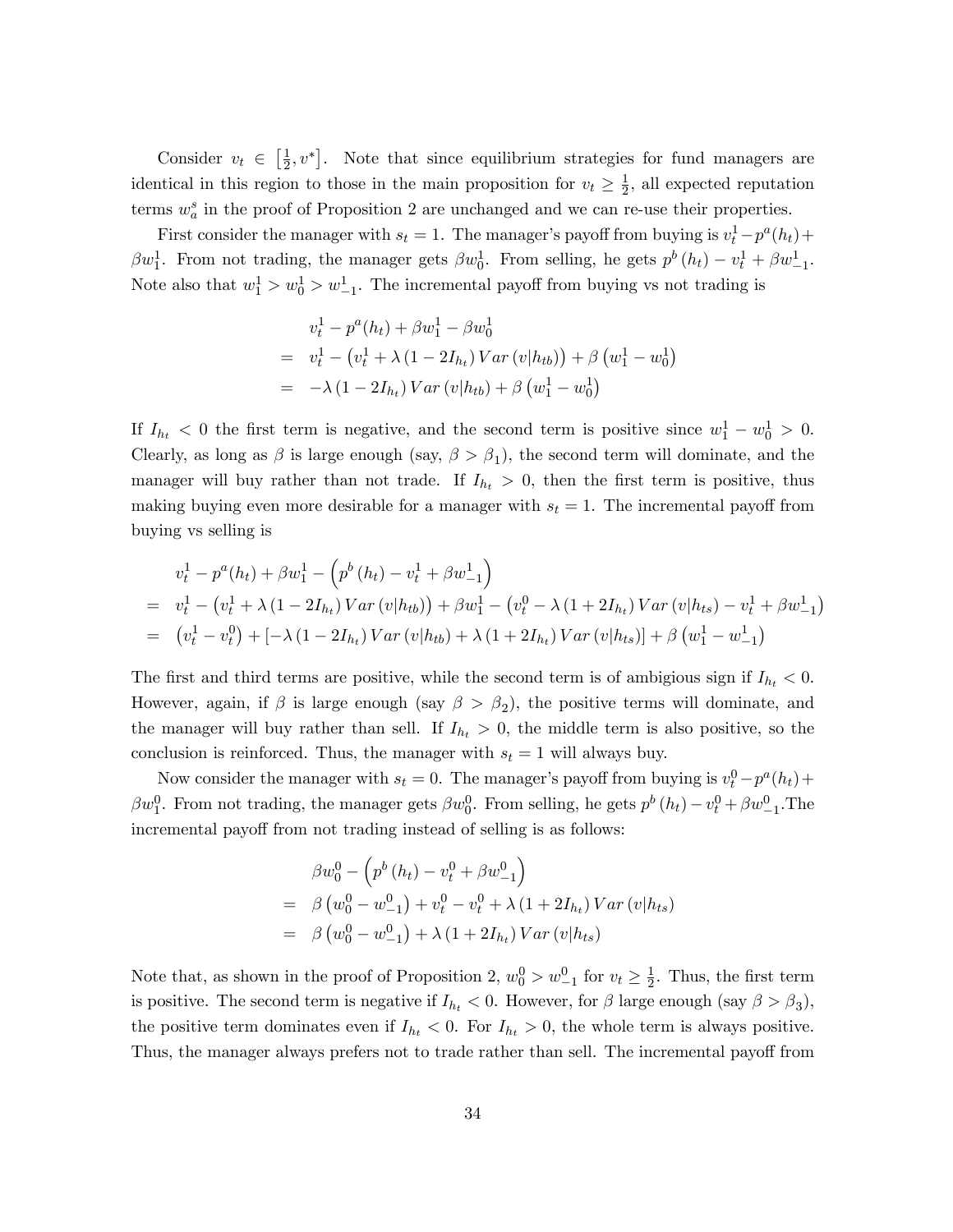not trading instead of buying is as follows:

$$
\beta w_0^0 - (v_t^0 - p^a(h_t) + \beta w_1^0)
$$
  
=  $\beta (w_0^0 - w_1^0) + (v_t^1 - v_t^0) + \lambda (1 - 2I_{h_t}) Var(v|h_{tb})$ 

By definition, since  $v^* < \bar{v}(\gamma, \rho)$ , there exists an  $\epsilon > 0$ , such that for  $v_t \leq v^*$ ,  $w_0^0 - w_1^0 \geq \epsilon > 0$ . Thus, if  $I_{h_t} < 0$ , this expression is positive. If  $I_{h_t} > 0$ , the final term is negative, but nevertheless, for  $\beta$  large enough (say  $\beta > \beta_4$ ), the positive terms dominate and thus not trading dominates buying.

Now consider  $v_t > v^*$ . In this region, equilibrium strategies prescribe non-trading, which come with a reputational payoff of  $\gamma$ . Specify off equilibrium beliefs that give the manager a posterior of 0 if he trades in either direction. Then, since profits are bounded, for  $\beta$  large enough (say  $\beta > \beta_5$ ), he will not trade, regardless of the profits that may be associated with such a trade. Now, set  $\beta^* = \max(\beta_i \text{ for } i = 1, 2, 3, 4, 5)$ , and let  $\beta > \beta^*$ .

Finally, we complete the proof by writing down the market maker's pricing rule. Suppose the market maker has inventory  $I_{h_t}$  and cash position  $C_{h_t}$ . If a trader offers to buy from him following  $h_t$  (inducing history  $h_{t+1} = h_{tb}$ ), his invfentory will change to  $I_{h_t} - 1$ . If he accepts this trade, at price  $p$ , his utility will be given by

$$
C_{h_t} + p + E [(I_{h_t} - 1) v | h_{tb}] - \lambda Var [(I_{h_t} - 1) v | h_{tb}]
$$

whereas if he does not trade, his utility will be

$$
C_{h_t} + E\left[ (I_{h_t})\, v | h_{tb} \right] - \lambda Var\left[ (I_{h_t})\, v | h_{tb} \right]
$$

Competition implies that he will trade at a price that makes him indifferent between trading and not trading, so that the ask price is defined by

$$
p^{a}(h_{t}) = E[v|h_{tb}] + \lambda (Var[(I_{h_{t}} - 1) v|h_{tb}] - Var[(I_{h_{t}}) v|h_{tb}])
$$
  
=  $v_{t}^{1} + \lambda (1 - 2I_{h_{t}}) Var(v|h_{tb})$ 

because buy orders are generated by traders with  $s_t = 1$ . The bid price is computed similarly.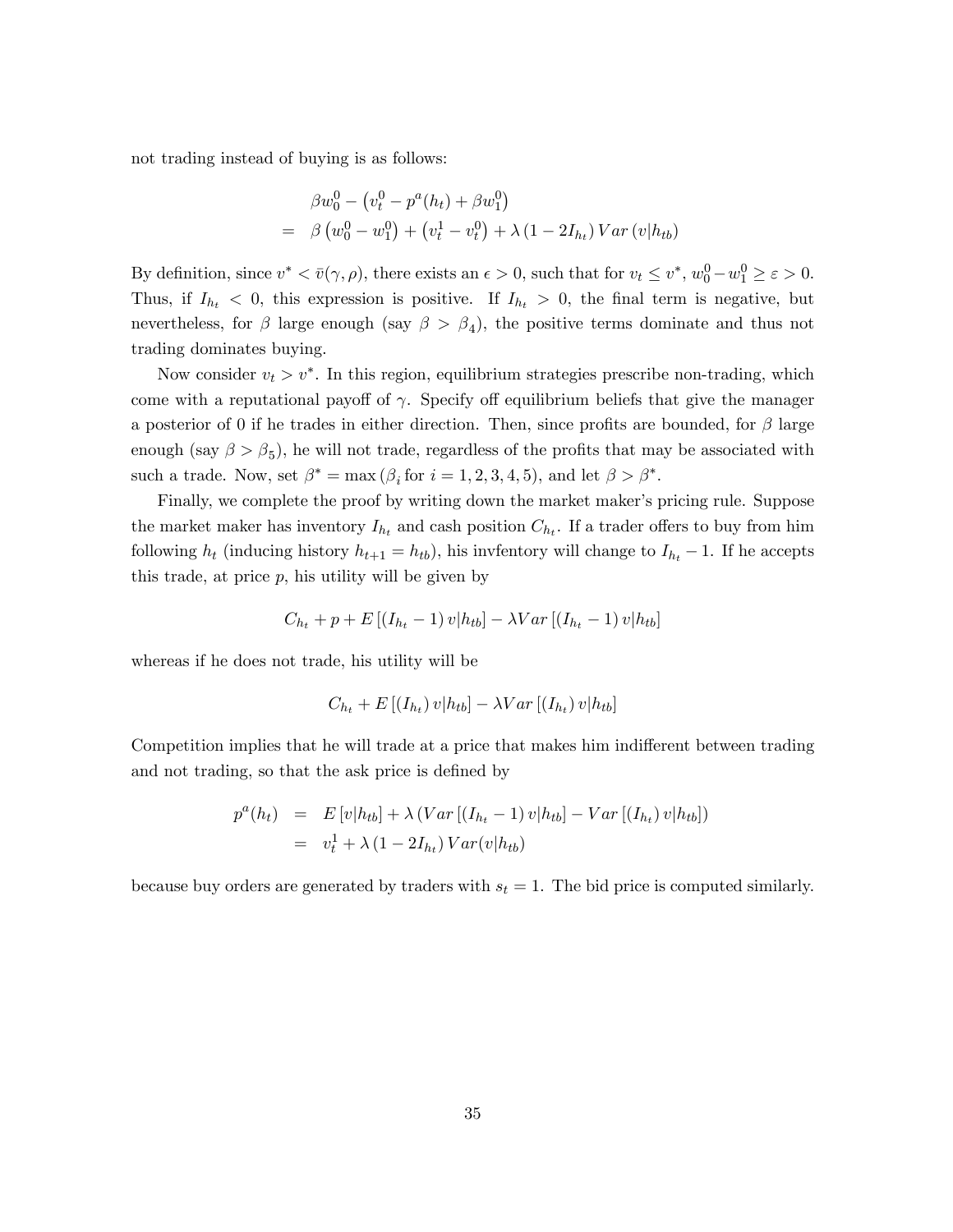## References

- [1] Acharya, Viral and Lasse Pedersen, 2005, Asset pricing with liquidity risk, Journal of Financial Economics, 77, 375-410.
- [2] Allen, Franklin and Gary Gorton, 1993, Churning Bubbles. Review of Economic Studies 60, 813-36.
- [3] Avery, Christopher and Judith Chevalier, 1999, Herding over the career, Economics Letters, 63, 327-333.
- [4] Avery, Christopher and Peter Zemsky, 1998, Multidimensional Uncertainty and Herd Behavior in Financial Markets. American Economic Review, 88, 724-748.
- [5] Avramov, Doron, Tarun Chordia, and Amit Goyal, 2006, Liquidity and Autocorrelations in Individual Stock Returns, Journal of Finance 61, 2365-2394.
- [6] Baker, Malcolm, and Jeremy C. Stein, 2004, Market Liquidity as a Sentiment Indicator, Journal of Financial Markets 7, 271–99.
- [7] Banerjee, Abhijit, 1992, A Simple Model of Herd Behavior. Quarterly Journal of Economics, 107, 797-817.
- [8] Brennan, Michael J., Tarun Chordia, and Avanidhar Subrahmanyam, 1998, Alternative Factor Specifications, Security Characteristics and the Cross-sectional of Expected Returns, Journal of Financial Economics 49, 345–73.
- [9] Brown, Keith C., W. V. Harlow, and Laura T. Starks, 1996, Of Tournaments and Temptations: An Analysis of Managerial Incentives in the Mutual Fund Industry, Journal of Finance 51, 85–110.
- [10] Brown, Nerissa, Kelsey Wei, and Russ Wermers, 2009, Analyst Recommendations, Mutual Fund Herding, and Overreaction in Stock Prices, Working Paper.
- [11] Bikhchandani, Sushil, David Hirshleifer and Ivo Welch, 1992, A Theory of Fads, Fashion, Custom, and Cultural Change as Information Cascades. Journal of Political Economy, 100, 992-1026.
- [12] Cochrane, John, 2003, Stocks as money: convenience yield and the tech-stock bubble, NBER Working Paper 8987.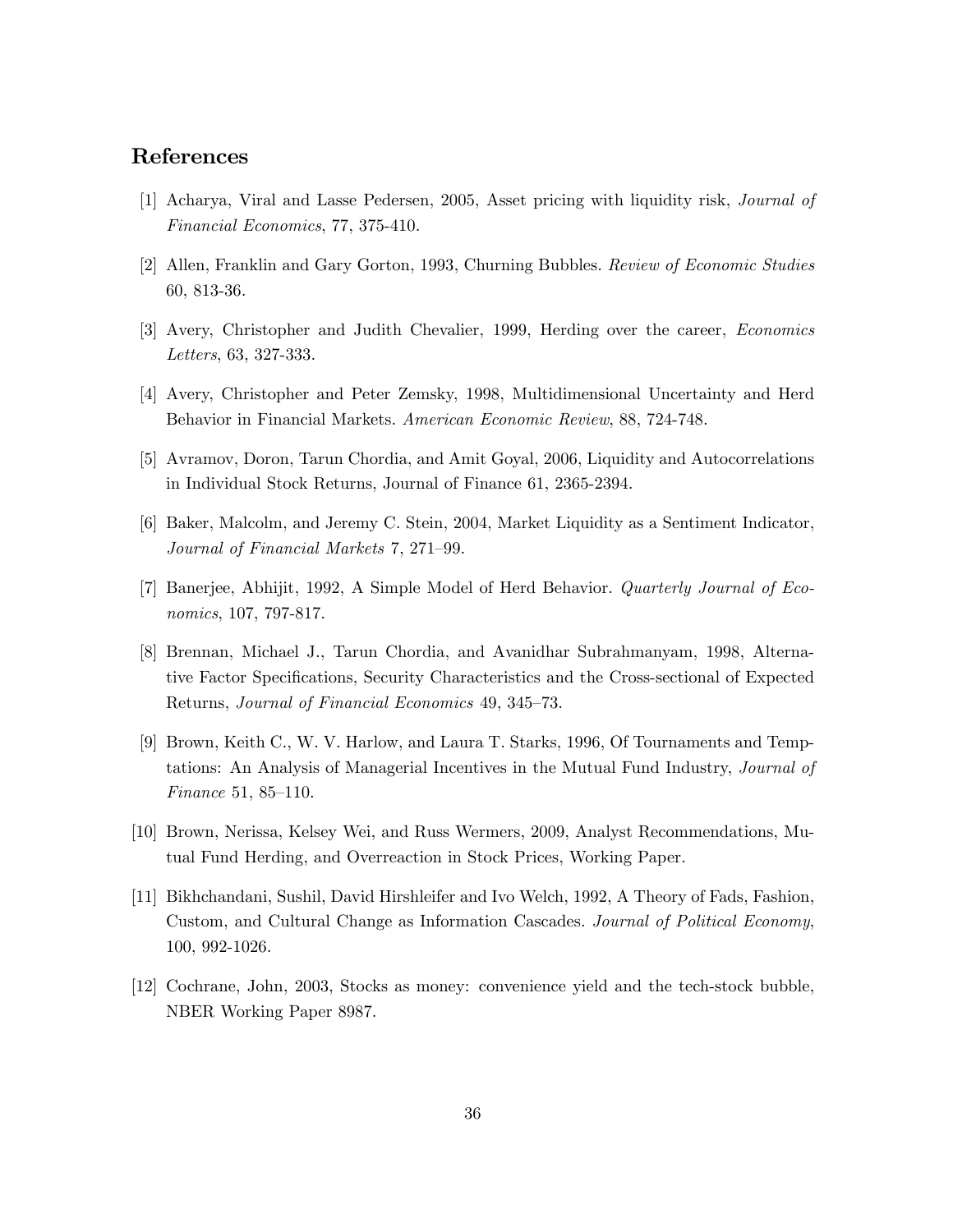- [13] Cohen, Randolph B., Paul A. Gompers, and Tuomo Vuolteenaho, 2002, Who underreacts to cash-flow news? Evidence from trading between individuals and institutions, *Journal* of Financial Economics 66, 409-462.
- [14] Connolly, Robert, and Chris Stivers, 2003, Momentum and Reversals in Equity-Index Returns during Periods of Abnormal Turnover and Return Dispersion, Journal of Finance 58, 1521-1555.
- [15] Cooper, Michael, 1999, Filter rules based on price and volume in individual security overreaction, Review of Financial Studies 12, 901–935.
- [16] Copeland, Thomas and Dan Galai, 1983, Information Effects on the Bid-Ask Spread. Journal of Finance, 38, 1457-1469.
- [17] Coval, Joshua, and Erik Stafford, 2007, Asset fire sales (and purchases) in equity markets, Journal of Financial Economics 86, 479-512.
- [18] Dasgupta, Amil and Andrea Prat, 2006 Financial Equilibrium with Career Concerns. Theoretical Economics, 1, 67-93.
- [19] Dasgupta, Amil and Andrea Prat, 2008, Information Aggregation in Financial Markets with Career Concerns, *Journal of Economic Theory*, 143, 83-113.
- [20] Dasgupta, Amil, Andrea Prat, and Michela Verardo, Institutional Trade Persistence and Long-Term Equity Returns, Journal of Finance, forthcoming.
- [21] Dasgupta, Amil, Andrea Prat, and Michela Verardo, 2010, The Price Impact of Institutional Herding, CEPR Discussion Paper No. 7804.
- [22] Dass, Nishant, Massimo Massa, and Rajdeep Patgiri, 2008, Mutual funds and bubbles: the surprising role of contractual incentives, Review of Financial Studies, forthcoming.
- [23] Datar, Vinay, Narayan Naik, and Robert Radcliffe, 1998, Liquidity and Stock Returns: An Alternative Test, Journal of Financial Markets 1, 203-19.
- [24] Dennis, Patrick, and Deon Strickland, 2002, Who Blinks in Volatile Markets, Individuals or Institutions? Journal of Finance 57, 1923-1950.
- [25] Ellis, Katrina, Roni Michaely, and Maureen OíHara, 2002, The Making of a Dealer Market: From Entry to Equilibrium in the Trading of Nasdaq Stocks, Journal of Finance 57, 2289-2316.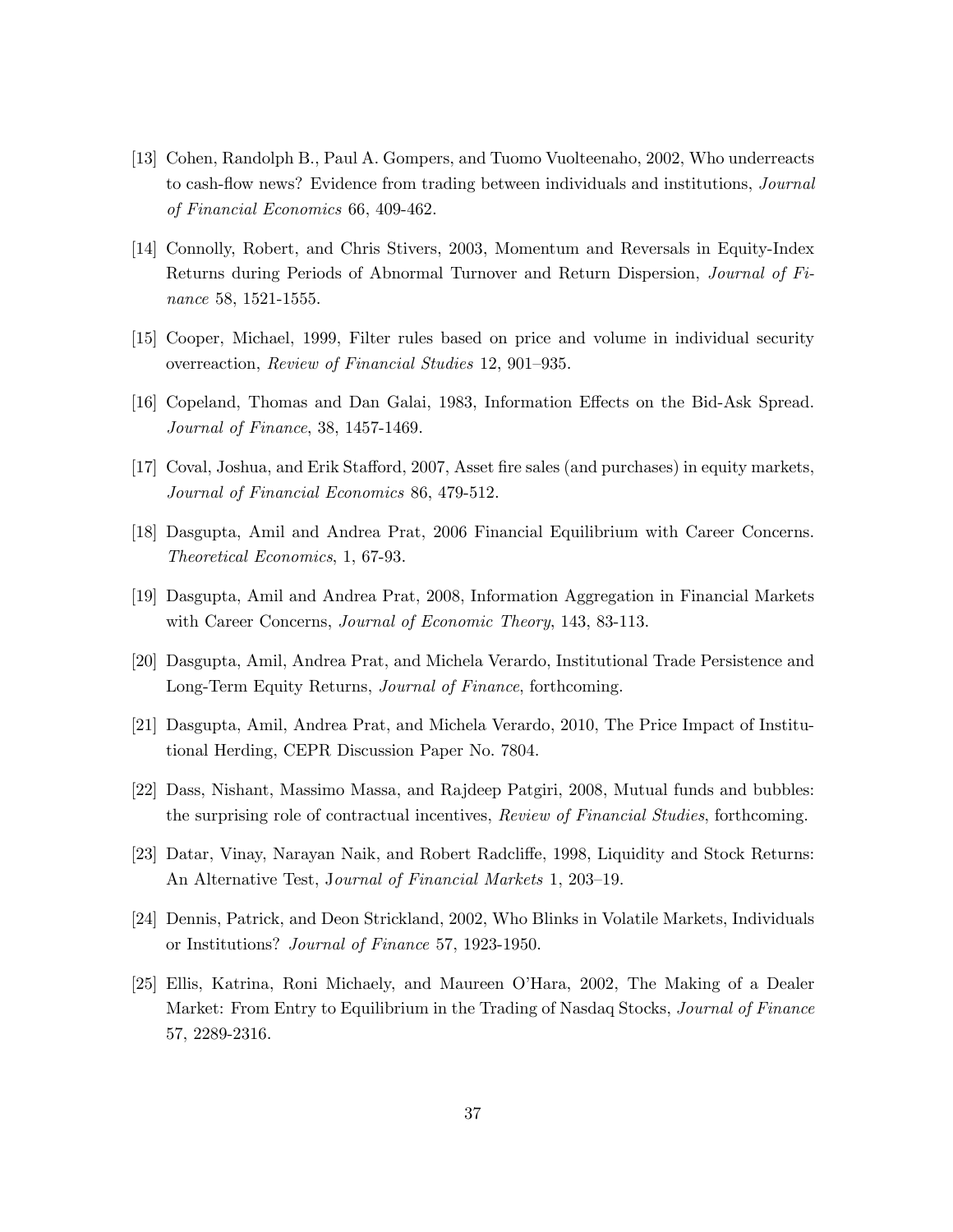- [26] Frazzini, Andrea, and Owen Lamont, 2008, Dumb money: Mutual fund áows and the cross-section of stock returns, Journal of Financial Economics 88, 299-322.
- [27] Gervais, Simon, and Terrance Odean, 2001, Learning to Be Overconfident, Review of Financial Studies 14, 1-27.
- [28] Glosten, Lawrence and Paul Milgrom, 1985, Bid, Ask and Transaction Prices in a Specialist Market with Heterogeneously Informed Traders. Journal of Financial Economics 14, 71-100.
- [29] Goetzmann, William N., and Massimo Massa, 2002, Daily momentum and contrarian behavior of index fund investors, Journal of Financial and Quantitative Analysis 37, 375-390.
- [30] Green, Richard C., Burton Hollifield, and Norman Schurhoff, 2007, Financial Intermediation and Costs of Trading in an Opaque Market, Review of Financial Studies 20, 275-314.
- [31] Griffin, John M., Jeffrey H. Harris, and Selim Topaloglu, 2003, The dynamics of institutional and individual trading, Journal of Finance 58, 2285-2320.
- [32] Grinblatt, Mark, Sheridan Titman, and Russ Wermers, 1995, Momentum investment strategies, portfolio performance, and herding: a study of mutual fund behavior, American Economic Review 85, 1088-1105.
- [33] He, Zhiguo and Arvind Krishnamurthy, 2006, Intermediation, Capital Immobility, and Asset Prices. Working paper, Northwestern University.
- [34] Holmstrom, Bengt, 1999 (1982), "Managerial incentive problems: A dynamic perspective," Review of Economic Studies, 66, 169-182.
- [35] Hong, Harrison, Jose Scheinkman, and Wei Xiong 2006, "Asset float and speculative bubblesî, Journal of Finance, 61, 1073-1117.
- [36] Hong, Harrison, and Jeremy C. Stein, 2007, Disagreement and the Stock Market, Journal of Economic Perspectives 21,  $109-128$ .
- [37] Kaniel, Ron, Gideon Saar, and Sheridan Titman, 2008, Individual investor trading and stock returns, Journal of Finance 63, 273-310.
- [38] Guerrieri, Veronica and Peter Kondor, 2007, Emerging Markets and Financial Intermediaries, Working paper, University of Chicago.